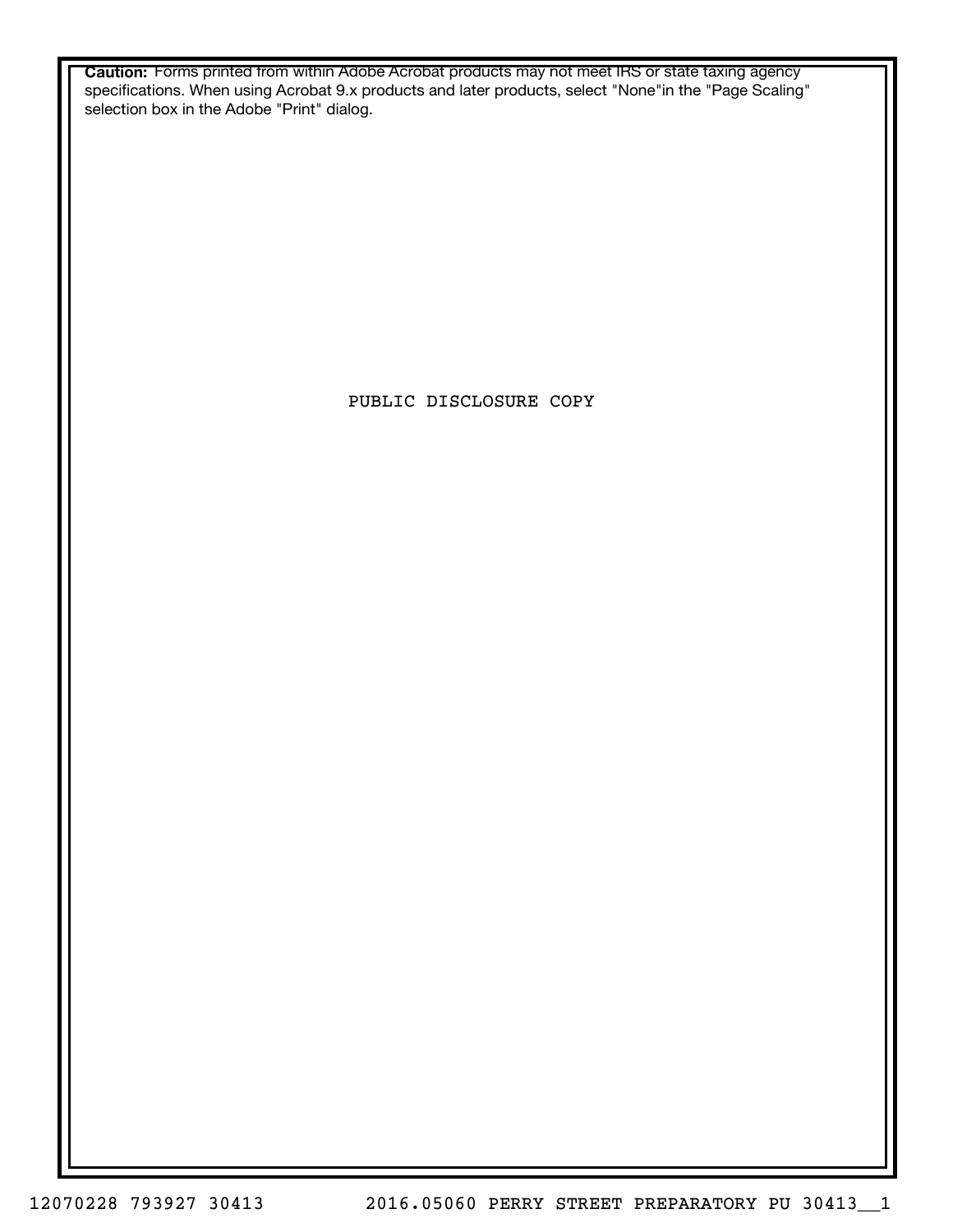|                                |                               |                                | ** PUBLIC DISCLOSURE COPY **                                                                                                                                               |     |                                                         |                                                                        |  |  |  |
|--------------------------------|-------------------------------|--------------------------------|----------------------------------------------------------------------------------------------------------------------------------------------------------------------------|-----|---------------------------------------------------------|------------------------------------------------------------------------|--|--|--|
|                                |                               | Form 990                       | <b>Return of Organization Exempt From Income Tax</b>                                                                                                                       |     |                                                         | OMB No. 1545-0047                                                      |  |  |  |
|                                |                               |                                | Under section 501(c), 527, or 4947(a)(1) of the Internal Revenue Code (except private foundations)                                                                         |     |                                                         |                                                                        |  |  |  |
|                                |                               | Department of the Treasury     | Do not enter social security numbers on this form as it may be made public.                                                                                                |     |                                                         | <b>Open to Public</b>                                                  |  |  |  |
|                                |                               | Internal Revenue Service       | Information about Form 990 and its instructions is at www.irs.gov/form990.                                                                                                 |     |                                                         | Inspection                                                             |  |  |  |
|                                |                               |                                | A For the 2016 calendar year, or tax year beginning $JUL$ 1, $2016$                                                                                                        |     | and ending JUN 30, 2017                                 |                                                                        |  |  |  |
|                                | <b>B</b> Check if applicable: |                                | <b>C</b> Name of organization<br>PERRY STREET PREPARATORY PUBLIC                                                                                                           |     | D Employer identification number                        |                                                                        |  |  |  |
|                                | Address<br> change            |                                | CHARTER SCHOOL                                                                                                                                                             |     |                                                         |                                                                        |  |  |  |
|                                | Name<br>change                |                                | Doing business as                                                                                                                                                          |     |                                                         | 52-2174617                                                             |  |  |  |
|                                | Initial<br>return             |                                | Number and street (or P.O. box if mail is not delivered to street address)                                                                                                 |     | Room/suite   E Telephone number                         |                                                                        |  |  |  |
|                                | Final                         |                                | 1800 PERRY STREET, NE                                                                                                                                                      |     |                                                         | $202 - 529 - 4400$                                                     |  |  |  |
|                                | return/<br>termin-<br>ated    |                                | City or town, state or province, country, and ZIP or foreign postal code                                                                                                   |     | G Gross receipts \$                                     | 6,871,955.                                                             |  |  |  |
|                                | Amended<br>Ireturn            |                                | WASHINGTON, DC<br>20018                                                                                                                                                    |     | H(a) Is this a group return                             |                                                                        |  |  |  |
|                                | Applica-<br>tion              |                                | F Name and address of principal officer: KELLY SMITH                                                                                                                       |     | for subordinates?                                       | $\sqrt{}$ Yes $\left\lfloor \frac{X}{X} \right\rfloor$ No              |  |  |  |
|                                | pending                       |                                | SAME AS C ABOVE                                                                                                                                                            |     | $H(b)$ Are all subordinates included? $\Box$ Yes $\Box$ | <b>No</b>                                                              |  |  |  |
|                                |                               |                                | Tax-exempt status: $X \over 301(c)(3)$<br>$501(c)$ (<br>$4947(a)(1)$ or<br>$\sqrt{\bullet}$ (insert no.)                                                                   | 527 |                                                         | If "No," attach a list. (see instructions)                             |  |  |  |
|                                |                               |                                | J Website: WWW.PSPDC.ORG                                                                                                                                                   |     | $H(c)$ Group exemption number $\blacktriangleright$     |                                                                        |  |  |  |
|                                |                               |                                | K Form of organization: $X$ Corporation<br>Other $\blacktriangleright$<br>Trust<br>Association                                                                             |     |                                                         | L Year of formation: $1999$ M State of legal domicile: $\overline{DC}$ |  |  |  |
|                                | Part I                        | <b>Summary</b>                 |                                                                                                                                                                            |     |                                                         |                                                                        |  |  |  |
|                                | 1                             |                                | Briefly describe the organization's mission or most significant activities: TO DEVELOP SOCIALLY RESPONSIBLE                                                                |     |                                                         |                                                                        |  |  |  |
| Governance                     |                               |                                | LEADERS WHILE TRANSFORMING PUBLIC EDUCATION.                                                                                                                               |     |                                                         |                                                                        |  |  |  |
|                                | 2                             |                                | Check this box $\blacktriangleright$ $\Box$ if the organization discontinued its operations or disposed of more than 25% of its net assets.                                |     |                                                         |                                                                        |  |  |  |
|                                | 3                             |                                | Number of voting members of the governing body (Part VI, line 1a)                                                                                                          |     | $\mathbf{3}$                                            | 9<br>ब्र                                                               |  |  |  |
|                                | 4                             |                                |                                                                                                                                                                            |     | $\overline{4}$                                          | 90                                                                     |  |  |  |
|                                |                               | 5<br>5<br>6                    |                                                                                                                                                                            |     |                                                         |                                                                        |  |  |  |
| <b>Activities &amp;</b>        | 6                             |                                |                                                                                                                                                                            |     | 7a                                                      | 9<br>$\overline{0}$ .                                                  |  |  |  |
|                                |                               |                                |                                                                                                                                                                            |     | 7b                                                      | $\overline{0}$ .                                                       |  |  |  |
|                                |                               |                                |                                                                                                                                                                            |     | <b>Prior Year</b>                                       | <b>Current Year</b>                                                    |  |  |  |
|                                | 8                             |                                |                                                                                                                                                                            |     | 1, 246, 679.                                            | 752, 127.                                                              |  |  |  |
| Revenue                        | 9                             |                                | Program service revenue (Part VIII, line 2g)                                                                                                                               |     | 5,744,952.                                              | 5,596,020.                                                             |  |  |  |
|                                | 10                            |                                |                                                                                                                                                                            |     | 1,196.                                                  | 17,662.                                                                |  |  |  |
|                                | 11                            |                                | Other revenue (Part VIII, column (A), lines 5, 6d, 8c, 9c, 10c, and 11e)                                                                                                   |     | $\overline{0}$ .                                        | 413, 275.                                                              |  |  |  |
|                                | 12                            |                                | Total revenue - add lines 8 through 11 (must equal Part VIII, column (A), line 12)                                                                                         |     | 6,992,827.                                              | 6,779,084.                                                             |  |  |  |
|                                | 13                            |                                | Grants and similar amounts paid (Part IX, column (A), lines 1-3)                                                                                                           |     | о.                                                      | 0.                                                                     |  |  |  |
|                                | 14                            |                                |                                                                                                                                                                            |     | $\overline{0}$ .                                        | $\overline{0}$ .                                                       |  |  |  |
|                                |                               |                                | Salaries, other compensation, employee benefits (Part IX, column (A), lines 5-10)                                                                                          |     | 3,163,292.                                              | 3,106,010.                                                             |  |  |  |
| Expenses                       |                               |                                |                                                                                                                                                                            |     | σ.                                                      | $\overline{0}$ .                                                       |  |  |  |
|                                |                               |                                |                                                                                                                                                                            |     |                                                         |                                                                        |  |  |  |
|                                |                               |                                |                                                                                                                                                                            |     | 4,794,727.                                              | 4,403,331.                                                             |  |  |  |
|                                | 18                            |                                | Total expenses. Add lines 13-17 (must equal Part IX, column (A), line 25)                                                                                                  |     | 7,958,019.                                              | 7,509,341.<br>$-730, 257.$                                             |  |  |  |
|                                | 19                            |                                |                                                                                                                                                                            |     | $-965, 192.$                                            |                                                                        |  |  |  |
| Net Assets or<br>Fund Balances |                               |                                |                                                                                                                                                                            |     | <b>Beginning of Current Year</b><br>22,639,678.         | <b>End of Year</b><br>21,572,169.                                      |  |  |  |
|                                | 20                            | Total assets (Part X, line 16) |                                                                                                                                                                            |     | 14,924,870.                                             | 14,588,599.                                                            |  |  |  |
|                                | 21<br>22                      |                                | Total liabilities (Part X, line 26)                                                                                                                                        |     | 7,714,808.                                              | 6,983,570.                                                             |  |  |  |
|                                | Part II                       | <b>Signature Block</b>         |                                                                                                                                                                            |     |                                                         |                                                                        |  |  |  |
|                                |                               |                                | Under penalties of perjury, I declare that I have examined this return, including accompanying schedules and statements, and to the best of my knowledge and belief, it is |     |                                                         |                                                                        |  |  |  |
|                                |                               |                                | true, correct, and complete. Declaration of preparer (other than officer) is based on all information of which preparer has any knowledge.                                 |     |                                                         |                                                                        |  |  |  |
|                                |                               |                                |                                                                                                                                                                            |     |                                                         |                                                                        |  |  |  |
| Sign                           |                               |                                | Signature of officer                                                                                                                                                       |     | Date                                                    |                                                                        |  |  |  |
| Here                           |                               |                                | KELLY SMITH, DIR. OF OPERATIONS                                                                                                                                            |     |                                                         |                                                                        |  |  |  |
|                                |                               |                                |                                                                                                                                                                            |     |                                                         |                                                                        |  |  |  |

|          | Type or print name and title                                                                                 |                      |      |                            |  |  |  |  |  |  |
|----------|--------------------------------------------------------------------------------------------------------------|----------------------|------|----------------------------|--|--|--|--|--|--|
|          | Print/Type preparer's name                                                                                   | Preparer's signature | Date | PIIN<br>Check              |  |  |  |  |  |  |
| Paid     | DAVID JONES                                                                                                  |                      |      | P01361002<br>self-employed |  |  |  |  |  |  |
| Preparer | JONES MARESCA & MCQUADE PA<br>Firm's name                                                                    |                      |      | 52-1853933<br>Firm's EIN   |  |  |  |  |  |  |
| Use Only | Firm's address 1730 RHODE ISLAND AVE, N.W.,                                                                  | SUITE 800            |      |                            |  |  |  |  |  |  |
|          | Phone no. $202 - 296 - 3306$<br>WASHINGTON, DC 20036                                                         |                      |      |                            |  |  |  |  |  |  |
|          | <b>No</b><br>May the IRS discuss this return with the preparer shown above? (see instructions)<br><b>Yes</b> |                      |      |                            |  |  |  |  |  |  |

632001 11-11-16 **For Paperwork Reduction Act Notice, see the separate instructions.** LHA Form (2016)

Form **990** (2016)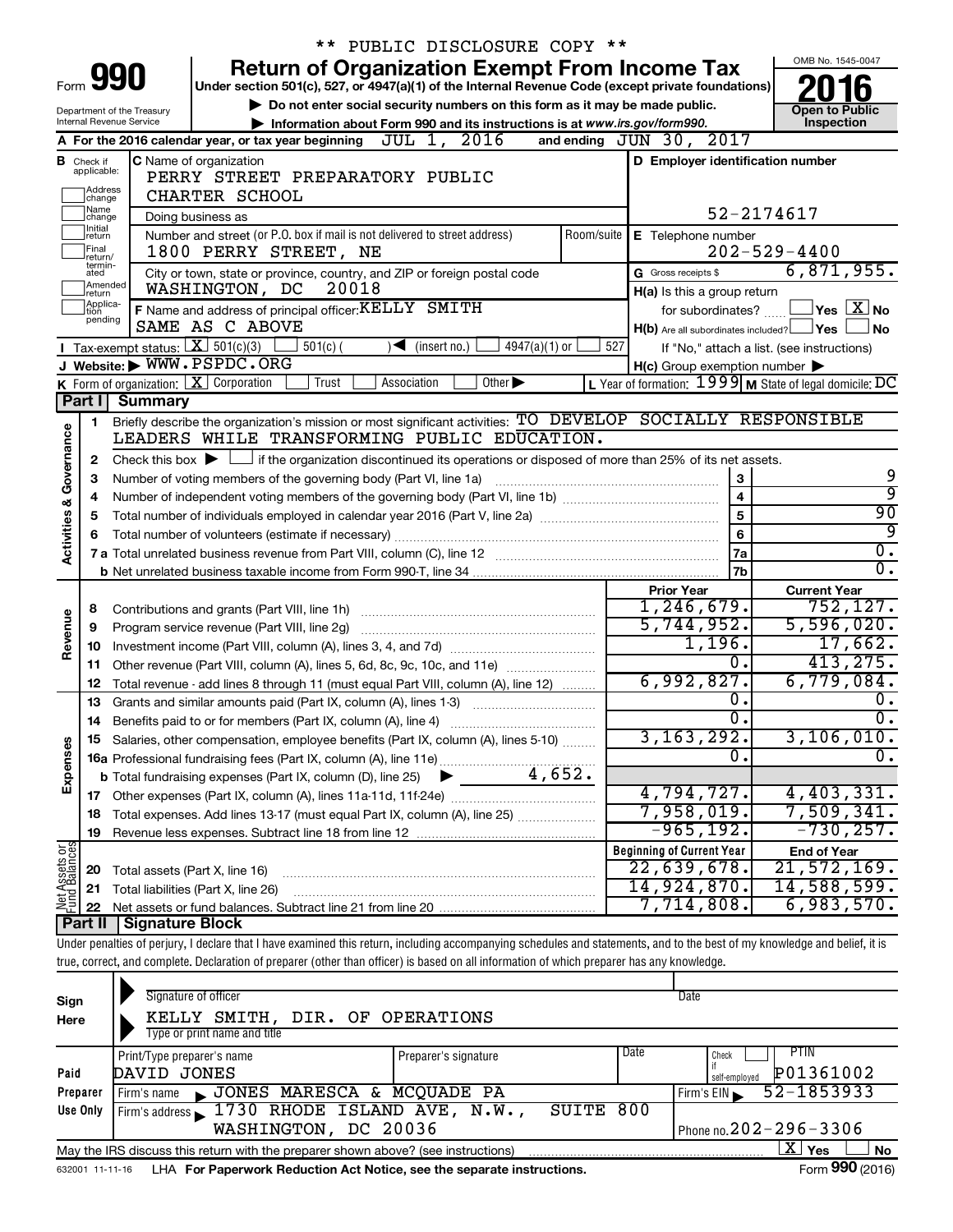|                | 632002 11-11-16<br>$\overline{a}$                                                                                                                                                                                                                                                                                                       |                                         |         |
|----------------|-----------------------------------------------------------------------------------------------------------------------------------------------------------------------------------------------------------------------------------------------------------------------------------------------------------------------------------------|-----------------------------------------|---------|
| 4е             | 6,378,319.<br>Total program service expenses                                                                                                                                                                                                                                                                                            | Form 990 (2016)                         |         |
| 4d -           | Other program services (Describe in Schedule O.)<br>(Revenue \$<br>(Expenses \$<br>including grants of \$                                                                                                                                                                                                                               |                                         |         |
|                |                                                                                                                                                                                                                                                                                                                                         |                                         |         |
|                |                                                                                                                                                                                                                                                                                                                                         |                                         |         |
|                |                                                                                                                                                                                                                                                                                                                                         |                                         |         |
| 4c             | (Code:<br>(Expenses \$<br>(Revenue \$<br>including grants of \$                                                                                                                                                                                                                                                                         |                                         |         |
|                |                                                                                                                                                                                                                                                                                                                                         |                                         |         |
|                |                                                                                                                                                                                                                                                                                                                                         |                                         |         |
|                |                                                                                                                                                                                                                                                                                                                                         |                                         |         |
|                | 4b (Code:                                                                                                                                                                                                                                                                                                                               |                                         | $\big)$ |
|                |                                                                                                                                                                                                                                                                                                                                         |                                         |         |
|                |                                                                                                                                                                                                                                                                                                                                         |                                         |         |
|                | PRE-KINDERGARTEN (3 YEARS OLD) THROUGH 8TH GRADE.                                                                                                                                                                                                                                                                                       |                                         |         |
| 4a l           | revenue, if any, for each program service reported.<br>6, 378, 319. including grants of \$<br>(Expenses \$<br>) (Revenue \$<br>(Code:<br>THE SCHOOL'S CHARTER PROVIDES FOR ENROLLMENT OF UP TO 850 STUDENTS IN                                                                                                                          | 5,596,020.                              |         |
| 4              | If "Yes," describe these changes on Schedule O.<br>Describe the organization's program service accomplishments for each of its three largest program services, as measured by expenses.<br>Section 501(c)(3) and 501(c)(4) organizations are required to report the amount of grants and allocations to others, the total expenses, and |                                         |         |
| З              | If "Yes." describe these new services on Schedule O.<br>Did the organization cease conducting, or make significant changes in how it conducts, any program services?                                                                                                                                                                    | $\Box$ Yes $[\overline{\mathrm{X}}]$ No |         |
| $\overline{2}$ | Did the organization undertake any significant program services during the year which were not listed on the                                                                                                                                                                                                                            | $\Box$ Yes $[\overline{\mathrm{X}}]$ No |         |
|                | EDUCATION.                                                                                                                                                                                                                                                                                                                              |                                         |         |
| 1.             | Briefly describe the organization's mission:<br>TO DEVELOP SOCIALLY RESPONSIBLE LEADERS WHILE TRANSFORMING PUBLIC                                                                                                                                                                                                                       |                                         |         |
|                | Part III   Statement of Program Service Accomplishments                                                                                                                                                                                                                                                                                 |                                         |         |
|                | 52-2174617<br>CHARTER SCHOOL<br>Form 990 (2016)                                                                                                                                                                                                                                                                                         |                                         | Page 2  |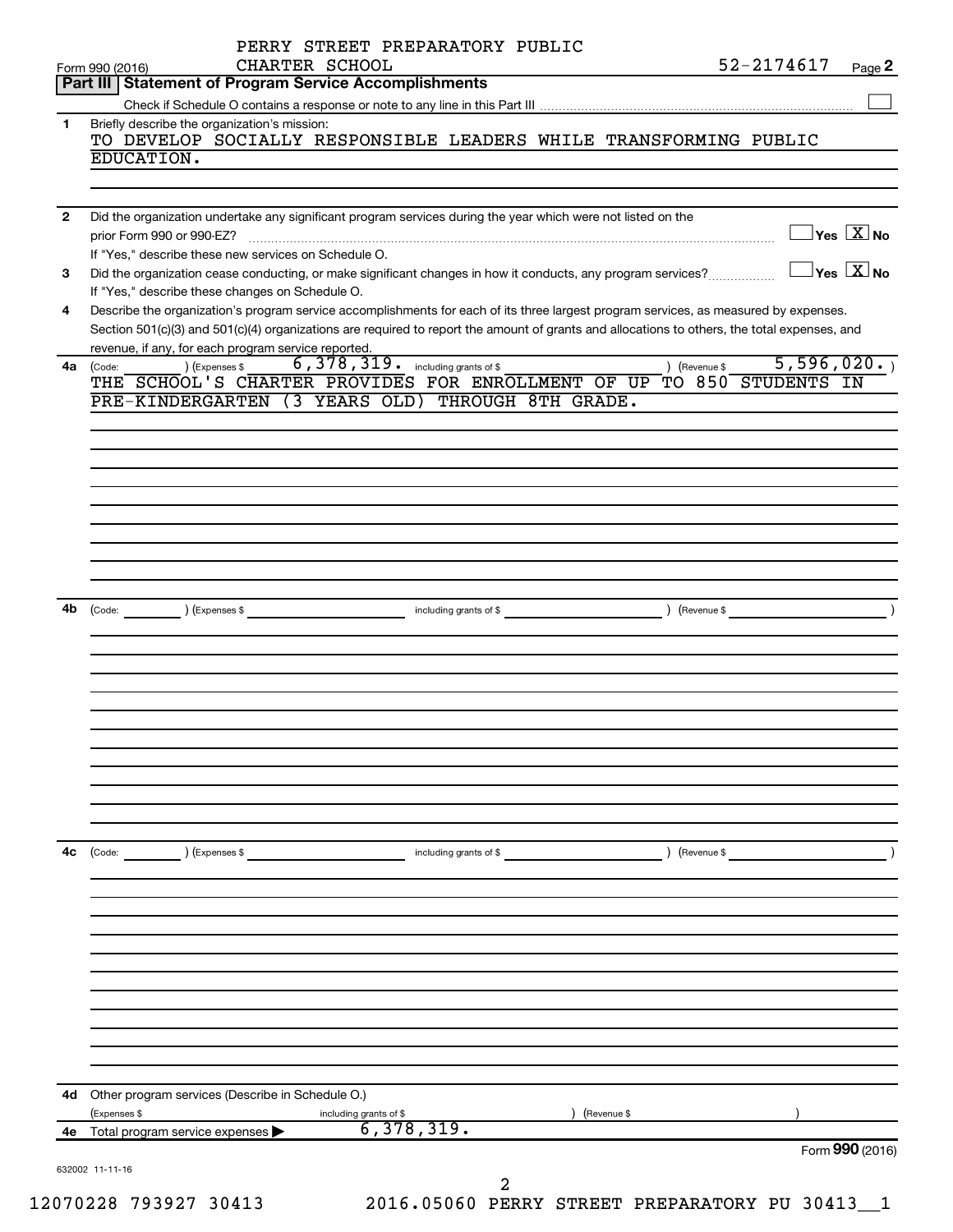|    | Part IV   Checklist of Required Schedules                                                                                                                                                                                                                                                                                                                            |                |                         |     |
|----|----------------------------------------------------------------------------------------------------------------------------------------------------------------------------------------------------------------------------------------------------------------------------------------------------------------------------------------------------------------------|----------------|-------------------------|-----|
|    |                                                                                                                                                                                                                                                                                                                                                                      |                | Yes                     | No. |
| 1  | Is the organization described in section $501(c)(3)$ or $4947(a)(1)$ (other than a private foundation)?                                                                                                                                                                                                                                                              |                |                         |     |
|    |                                                                                                                                                                                                                                                                                                                                                                      | 1              | X                       |     |
| 2  | Is the organization required to complete Schedule B, Schedule of Contributors? [111] [12] the organization required to complete Schedule B, Schedule of Contributors? [11] [12] [12] the organization required to complete Sch                                                                                                                                       | $\overline{2}$ | $\overline{\texttt{x}}$ |     |
| З  | Did the organization engage in direct or indirect political campaign activities on behalf of or in opposition to candidates for                                                                                                                                                                                                                                      |                |                         |     |
|    |                                                                                                                                                                                                                                                                                                                                                                      | 3              |                         | х   |
| 4  | Section 501(c)(3) organizations. Did the organization engage in lobbying activities, or have a section 501(h) election in effect                                                                                                                                                                                                                                     |                |                         |     |
|    |                                                                                                                                                                                                                                                                                                                                                                      | 4              |                         | х   |
| 5  | Is the organization a section 501(c)(4), 501(c)(5), or 501(c)(6) organization that receives membership dues, assessments, or                                                                                                                                                                                                                                         |                |                         |     |
|    |                                                                                                                                                                                                                                                                                                                                                                      | 5              |                         | х   |
| 6  | Did the organization maintain any donor advised funds or any similar funds or accounts for which donors have the right to                                                                                                                                                                                                                                            |                |                         |     |
|    | provide advice on the distribution or investment of amounts in such funds or accounts? If "Yes," complete Schedule D, Part I                                                                                                                                                                                                                                         | 6              |                         | х   |
| 7  | Did the organization receive or hold a conservation easement, including easements to preserve open space,                                                                                                                                                                                                                                                            |                |                         |     |
|    |                                                                                                                                                                                                                                                                                                                                                                      | $\overline{7}$ |                         | х   |
| 8  | Did the organization maintain collections of works of art, historical treasures, or other similar assets? If "Yes," complete                                                                                                                                                                                                                                         |                |                         |     |
|    |                                                                                                                                                                                                                                                                                                                                                                      | 8              |                         | х   |
| 9  | Schedule D, Part III <b>Marting Community</b> Construction of the Construction of the Construction of the Construction of the Construction of the Construction of the Construction of the Construction of the Construction of the C<br>Did the organization report an amount in Part X, line 21, for escrow or custodial account liability, serve as a custodian for |                |                         |     |
|    | amounts not listed in Part X; or provide credit counseling, debt management, credit repair, or debt negotiation services?                                                                                                                                                                                                                                            |                |                         |     |
|    | If "Yes," complete Schedule D, Part IV                                                                                                                                                                                                                                                                                                                               | 9              |                         | х   |
| 10 | Did the organization, directly or through a related organization, hold assets in temporarily restricted endowments, permanent                                                                                                                                                                                                                                        |                |                         |     |
|    |                                                                                                                                                                                                                                                                                                                                                                      | 10             |                         | x   |
|    | If the organization's answer to any of the following questions is "Yes," then complete Schedule D, Parts VI, VII, VIII, IX, or X                                                                                                                                                                                                                                     |                |                         |     |
| 11 | as applicable.                                                                                                                                                                                                                                                                                                                                                       |                |                         |     |
|    |                                                                                                                                                                                                                                                                                                                                                                      |                |                         |     |
|    | a Did the organization report an amount for land, buildings, and equipment in Part X, line 10? If "Yes," complete Schedule D,                                                                                                                                                                                                                                        |                | X                       |     |
|    | Part VI                                                                                                                                                                                                                                                                                                                                                              | 11a            |                         |     |
|    | <b>b</b> Did the organization report an amount for investments - other securities in Part X, line 12 that is 5% or more of its total                                                                                                                                                                                                                                 |                |                         | х   |
|    |                                                                                                                                                                                                                                                                                                                                                                      | 11b            |                         |     |
|    | c Did the organization report an amount for investments - program related in Part X, line 13 that is 5% or more of its total                                                                                                                                                                                                                                         |                |                         | х   |
|    |                                                                                                                                                                                                                                                                                                                                                                      | 11c            |                         |     |
|    | d Did the organization report an amount for other assets in Part X, line 15 that is 5% or more of its total assets reported in                                                                                                                                                                                                                                       |                |                         | х   |
|    |                                                                                                                                                                                                                                                                                                                                                                      | 11d            | $\overline{\mathbf{X}}$ |     |
|    |                                                                                                                                                                                                                                                                                                                                                                      | 11e            |                         |     |
| f  | Did the organization's separate or consolidated financial statements for the tax year include a footnote that addresses                                                                                                                                                                                                                                              |                | X                       |     |
|    | the organization's liability for uncertain tax positions under FIN 48 (ASC 740)? If "Yes," complete Schedule D, Part X                                                                                                                                                                                                                                               | 11f            |                         |     |
|    | 12a Did the organization obtain separate, independent audited financial statements for the tax year? If "Yes," complete                                                                                                                                                                                                                                              |                | х                       |     |
|    | Schedule D, Parts XI and XII <b>continuum continuum continuum continuum continuum continuum continuum continuum</b> continuum continuum continuum continuum continuum continuum continuum continuum continuum continuum continuum c                                                                                                                                  | 12a            |                         |     |
|    | b Was the organization included in consolidated, independent audited financial statements for the tax year?                                                                                                                                                                                                                                                          |                |                         | х   |
|    | If "Yes," and if the organization answered "No" to line 12a, then completing Schedule D, Parts XI and XII is optional                                                                                                                                                                                                                                                | 12b            | $\overline{\textbf{x}}$ |     |
| 13 |                                                                                                                                                                                                                                                                                                                                                                      | 13             |                         | х   |
|    |                                                                                                                                                                                                                                                                                                                                                                      | 14a            |                         |     |
|    | <b>b</b> Did the organization have aggregate revenues or expenses of more than \$10,000 from grantmaking, fundraising, business,                                                                                                                                                                                                                                     |                |                         |     |
|    | investment, and program service activities outside the United States, or aggregate foreign investments valued at \$100,000                                                                                                                                                                                                                                           |                |                         |     |
|    |                                                                                                                                                                                                                                                                                                                                                                      | 14b            |                         | х   |
| 15 | Did the organization report on Part IX, column (A), line 3, more than \$5,000 of grants or other assistance to or for any                                                                                                                                                                                                                                            |                |                         |     |
|    |                                                                                                                                                                                                                                                                                                                                                                      | 15             |                         | х   |
| 16 | Did the organization report on Part IX, column (A), line 3, more than \$5,000 of aggregate grants or other assistance to                                                                                                                                                                                                                                             |                |                         | х   |
|    |                                                                                                                                                                                                                                                                                                                                                                      | 16             |                         |     |
| 17 | Did the organization report a total of more than \$15,000 of expenses for professional fundraising services on Part IX,                                                                                                                                                                                                                                              |                |                         | х   |
|    |                                                                                                                                                                                                                                                                                                                                                                      | 17             |                         |     |
| 18 | Did the organization report more than \$15,000 total of fundraising event gross income and contributions on Part VIII, lines                                                                                                                                                                                                                                         |                |                         | х   |
|    |                                                                                                                                                                                                                                                                                                                                                                      | 18             |                         |     |
| 19 | Did the organization report more than \$15,000 of gross income from gaming activities on Part VIII, line 9a? If "Yes,"                                                                                                                                                                                                                                               |                |                         | x   |
|    |                                                                                                                                                                                                                                                                                                                                                                      | 19             |                         |     |

Form (2016) **990**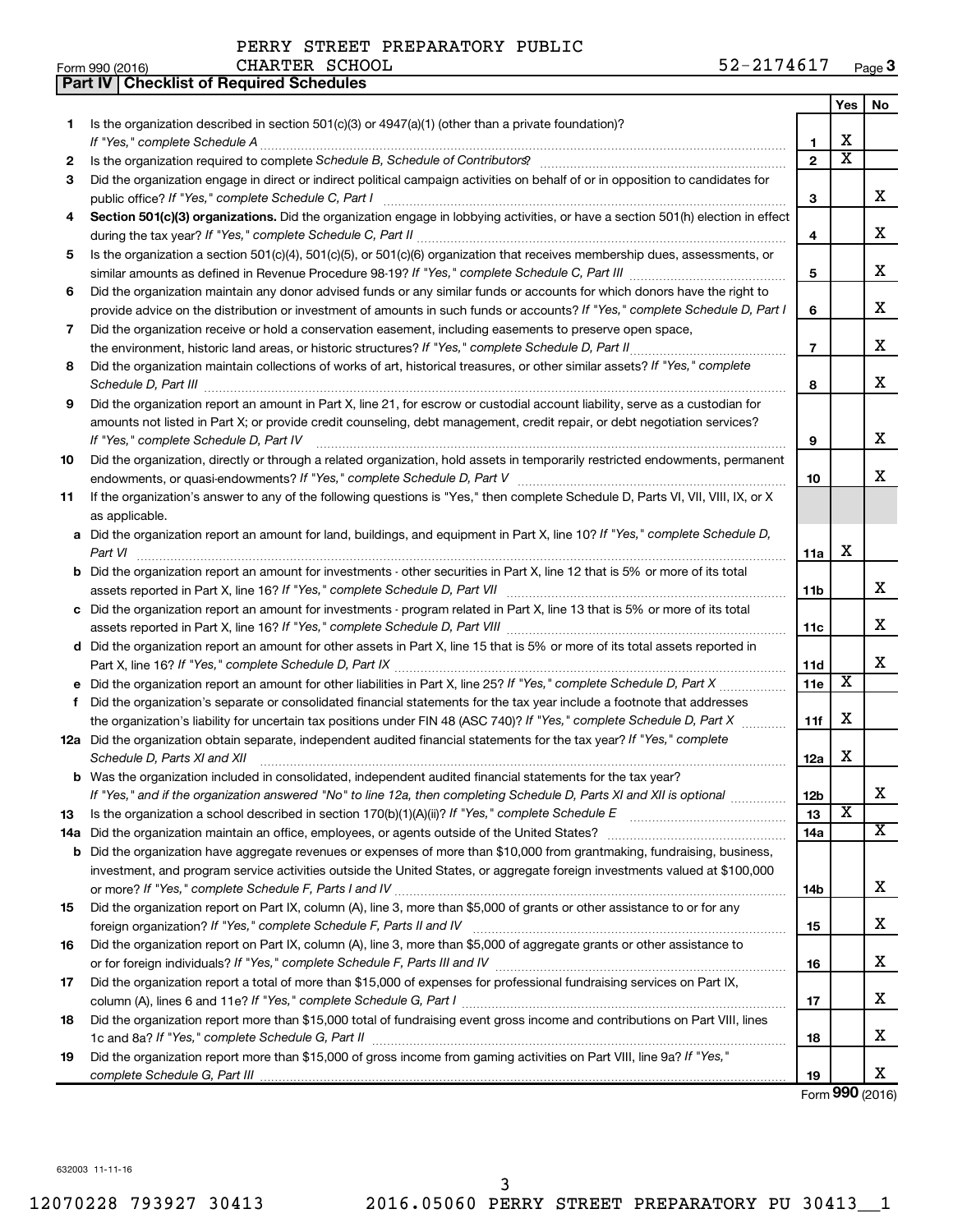|     | CHARTER SCHOOL<br>Form 990 (2016)                                                                                     | 52-2174617      |     | Page 4 |
|-----|-----------------------------------------------------------------------------------------------------------------------|-----------------|-----|--------|
|     | <b>Part IV   Checklist of Required Schedules (continued)</b>                                                          |                 |     |        |
|     |                                                                                                                       |                 | Yes | No     |
|     | 20a Did the organization operate one or more hospital facilities? If "Yes," complete Schedule H                       | 20a             |     |        |
|     | <b>b</b> If "Yes" to line 20a, did the organization attach a copy of its audited financial statements to this return? | 20 <sub>b</sub> |     |        |
| 21. | Did the organization report more than \$5,000 of graphs or other assistance to any domestic organization or           |                 |     |        |

|    |                                                                                                                                     | 20a |   | X                       |
|----|-------------------------------------------------------------------------------------------------------------------------------------|-----|---|-------------------------|
|    |                                                                                                                                     | 20b |   |                         |
| 21 | Did the organization report more than \$5,000 of grants or other assistance to any domestic organization or                         |     |   |                         |
|    |                                                                                                                                     | 21  |   | x                       |
| 22 | Did the organization report more than \$5,000 of grants or other assistance to or for domestic individuals on                       |     |   |                         |
|    |                                                                                                                                     | 22  |   | x                       |
| 23 | Did the organization answer "Yes" to Part VII, Section A, line 3, 4, or 5 about compensation of the organization's current          |     |   |                         |
|    | and former officers, directors, trustees, key employees, and highest compensated employees? If "Yes," complete                      |     |   |                         |
|    | Schedule J <b>Execute Schedule J Execute Schedule J Execute Schedule J Execute Schedule J</b>                                       | 23  |   | x                       |
|    | 24a Did the organization have a tax-exempt bond issue with an outstanding principal amount of more than \$100,000 as of the         |     |   |                         |
|    | last day of the year, that was issued after December 31, 2002? If "Yes," answer lines 24b through 24d and complete                  |     |   |                         |
|    | Schedule K. If "No", go to line 25a                                                                                                 | 24a | X |                         |
|    |                                                                                                                                     | 24b |   | X                       |
|    | c Did the organization maintain an escrow account other than a refunding escrow at any time during the year to defease              |     |   |                         |
|    |                                                                                                                                     | 24c |   | х                       |
|    |                                                                                                                                     | 24d |   | $\overline{\mathtt{x}}$ |
|    | 25a Section 501(c)(3), 501(c)(4), and 501(c)(29) organizations. Did the organization engage in an excess benefit                    |     |   |                         |
|    |                                                                                                                                     | 25a |   | x                       |
|    | <b>b</b> Is the organization aware that it engaged in an excess benefit transaction with a disqualified person in a prior year, and |     |   |                         |
|    | that the transaction has not been reported on any of the organization's prior Forms 990 or 990-EZ? If "Yes," complete               |     |   |                         |
|    | Schedule L, Part I                                                                                                                  | 25b |   | x                       |
| 26 | Did the organization report any amount on Part X, line 5, 6, or 22 for receivables from or payables to any current or               |     |   |                         |
|    | former officers, directors, trustees, key employees, highest compensated employees, or disqualified persons? If "Yes,"              |     |   | x                       |
|    | complete Schedule L, Part II                                                                                                        | 26  |   |                         |
| 27 | Did the organization provide a grant or other assistance to an officer, director, trustee, key employee, substantial                |     |   |                         |
|    | contributor or employee thereof, a grant selection committee member, or to a 35% controlled entity or family member                 |     |   | x                       |
| 28 | Was the organization a party to a business transaction with one of the following parties (see Schedule L, Part IV                   | 27  |   |                         |
|    | instructions for applicable filing thresholds, conditions, and exceptions):                                                         |     |   |                         |
| a  | A current or former officer, director, trustee, or key employee? If "Yes," complete Schedule L, Part IV                             | 28a |   | x                       |
| b  | A family member of a current or former officer, director, trustee, or key employee? If "Yes," complete Schedule L, Part IV          | 28b |   | $\overline{\mathtt{x}}$ |
|    | c An entity of which a current or former officer, director, trustee, or key employee (or a family member thereof) was an officer,   |     |   |                         |
|    |                                                                                                                                     | 28c |   | х                       |
| 29 |                                                                                                                                     | 29  |   | $\overline{\mathtt{x}}$ |
| 30 | Did the organization receive contributions of art, historical treasures, or other similar assets, or qualified conservation         |     |   |                         |
|    |                                                                                                                                     | 30  |   | X                       |
| 31 | Did the organization liquidate, terminate, or dissolve and cease operations?                                                        |     |   |                         |
|    | If "Yes," complete Schedule N, Part I                                                                                               | 31  |   | x                       |
| 32 | Did the organization sell, exchange, dispose of, or transfer more than 25% of its net assets? If "Yes," complete                    |     |   |                         |
|    |                                                                                                                                     | 32  |   | х                       |
| 33 | Did the organization own 100% of an entity disregarded as separate from the organization under Regulations                          |     |   |                         |
|    |                                                                                                                                     | 33  |   | х                       |
| 34 | Was the organization related to any tax-exempt or taxable entity? If "Yes," complete Schedule R, Part II, III, or IV, and           |     |   |                         |
|    | Part V, line 1                                                                                                                      | 34  |   | x                       |
|    |                                                                                                                                     | 35a |   | $\overline{\mathtt{x}}$ |
|    | b If "Yes" to line 35a, did the organization receive any payment from or engage in any transaction with a controlled entity         |     |   |                         |
|    |                                                                                                                                     | 35b |   |                         |
| 36 | Section 501(c)(3) organizations. Did the organization make any transfers to an exempt non-charitable related organization?          |     |   |                         |
|    |                                                                                                                                     | 36  |   | x                       |
| 37 | Did the organization conduct more than 5% of its activities through an entity that is not a related organization                    |     |   |                         |
|    |                                                                                                                                     | 37  |   | x                       |
| 38 | Did the organization complete Schedule O and provide explanations in Schedule O for Part VI, lines 11b and 19?                      |     |   |                         |
|    |                                                                                                                                     | 38  | х |                         |

Form (2016) **990**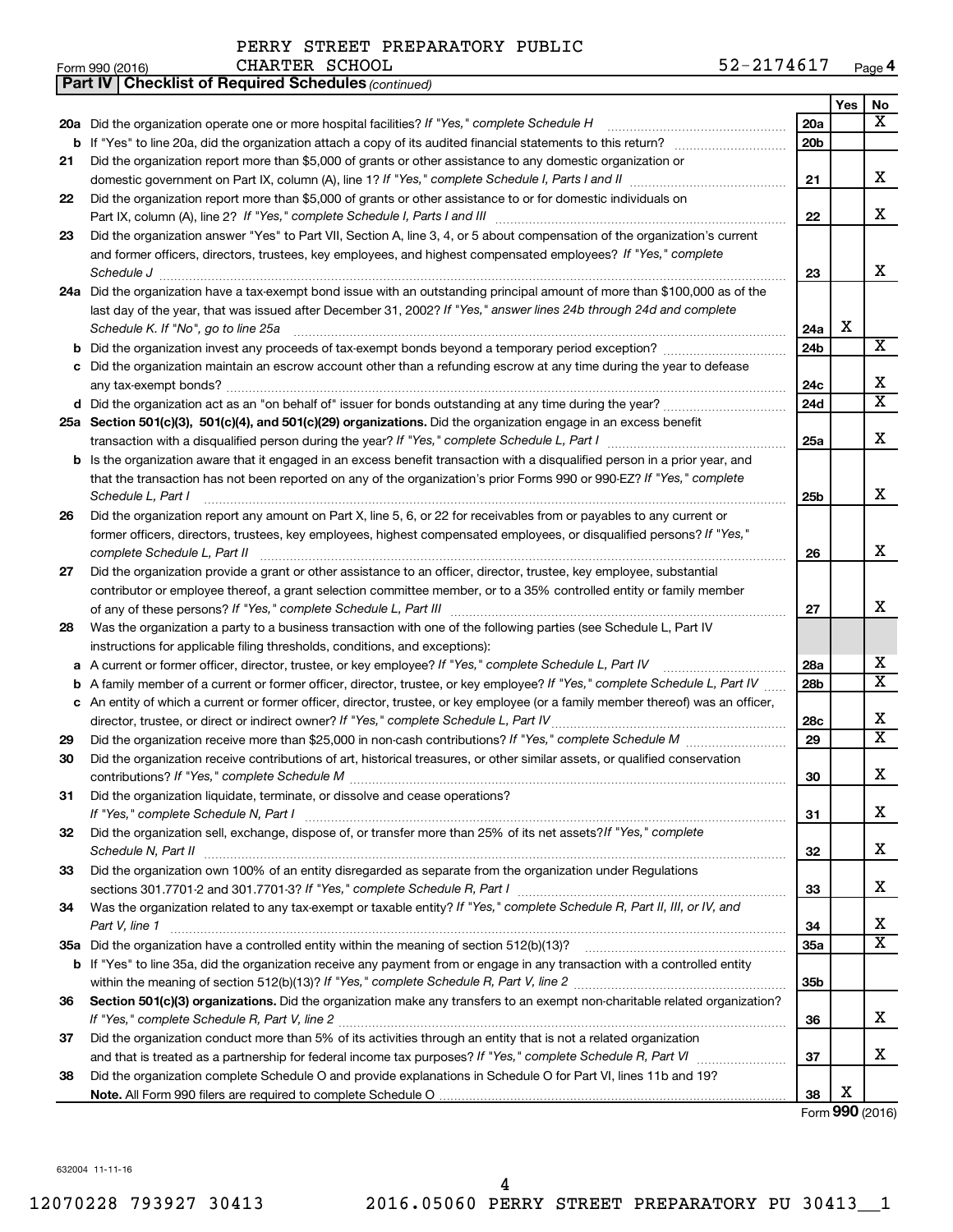|                | PERRY STREET PREPARATORY PUBLIC |  |
|----------------|---------------------------------|--|
| CHARTER SCHOOL |                                 |  |

|         | <b>Statements Regarding Other IRS Filings and Tax Compliance</b><br><b>Part V</b><br>Check if Schedule O contains a response or note to any line in this Part V |                 |                 |     |                              |  |  |
|---------|-----------------------------------------------------------------------------------------------------------------------------------------------------------------|-----------------|-----------------|-----|------------------------------|--|--|
|         |                                                                                                                                                                 |                 |                 | Yes | No                           |  |  |
| 1a      | Enter the number reported in Box 3 of Form 1096. Enter -0- if not applicable                                                                                    | 34<br>1a        |                 |     |                              |  |  |
| b       | Enter the number of Forms W-2G included in line 1a. Enter -0- if not applicable                                                                                 | 1 <sub>b</sub>  |                 |     |                              |  |  |
|         | Did the organization comply with backup withholding rules for reportable payments to vendors and reportable gaming                                              |                 |                 |     |                              |  |  |
|         |                                                                                                                                                                 |                 | 1c              | х   |                              |  |  |
|         | 2a Enter the number of employees reported on Form W-3, Transmittal of Wage and Tax Statements,                                                                  |                 |                 |     |                              |  |  |
|         | filed for the calendar year ending with or within the year covered by this return <i>manumumumum</i>                                                            | 90<br>2a        |                 |     |                              |  |  |
|         |                                                                                                                                                                 |                 | 2 <sub>b</sub>  | х   |                              |  |  |
|         | Note. If the sum of lines 1a and 2a is greater than 250, you may be required to e-file (see instructions) <i>managereroum</i>                                   |                 |                 |     |                              |  |  |
|         | 3a Did the organization have unrelated business gross income of \$1,000 or more during the year?                                                                |                 | За              |     | х                            |  |  |
|         |                                                                                                                                                                 |                 | 3 <sub>b</sub>  |     |                              |  |  |
|         | 4a At any time during the calendar year, did the organization have an interest in, or a signature or other authority over, a                                    |                 |                 |     |                              |  |  |
|         | financial account in a foreign country (such as a bank account, securities account, or other financial account)?                                                |                 | 4a              |     | x                            |  |  |
|         | <b>b</b> If "Yes," enter the name of the foreign country: $\blacktriangleright$                                                                                 |                 |                 |     |                              |  |  |
|         | See instructions for filing requirements for FinCEN Form 114, Report of Foreign Bank and Financial Accounts (FBAR).                                             |                 |                 |     |                              |  |  |
|         |                                                                                                                                                                 |                 | 5a              |     | х                            |  |  |
| b       |                                                                                                                                                                 |                 | 5 <sub>b</sub>  |     | $\overline{\mathtt{x}}$      |  |  |
| с       |                                                                                                                                                                 |                 | 5c              |     |                              |  |  |
|         | 6a Does the organization have annual gross receipts that are normally greater than \$100,000, and did the organization solicit                                  |                 |                 |     |                              |  |  |
|         |                                                                                                                                                                 |                 | 6a              |     | X                            |  |  |
|         | <b>b</b> If "Yes," did the organization include with every solicitation an express statement that such contributions or gifts                                   |                 |                 |     |                              |  |  |
|         |                                                                                                                                                                 |                 | 6b              |     |                              |  |  |
| 7       | Organizations that may receive deductible contributions under section 170(c).                                                                                   |                 |                 |     |                              |  |  |
| а       | Did the organization receive a payment in excess of \$75 made partly as a contribution and partly for goods and services provided to the payor?                 |                 | 7a              |     | х                            |  |  |
|         |                                                                                                                                                                 |                 | 7b              |     |                              |  |  |
|         | c Did the organization sell, exchange, or otherwise dispose of tangible personal property for which it was required                                             |                 |                 |     |                              |  |  |
|         |                                                                                                                                                                 |                 | 7c              |     | X                            |  |  |
|         |                                                                                                                                                                 | 7d              |                 |     |                              |  |  |
| е       |                                                                                                                                                                 |                 | 7е              |     | х<br>$\overline{\mathtt{x}}$ |  |  |
|         |                                                                                                                                                                 |                 | 7f              |     |                              |  |  |
|         | If the organization received a contribution of qualified intellectual property, did the organization file Form 8899 as required?                                |                 | 7g              |     |                              |  |  |
| h       | If the organization received a contribution of cars, boats, airplanes, or other vehicles, did the organization file a Form 1098-C?                              |                 | 7h              |     |                              |  |  |
| 8       | Sponsoring organizations maintaining donor advised funds. Did a donor advised fund maintained by the                                                            |                 |                 |     |                              |  |  |
|         |                                                                                                                                                                 |                 | 8               |     |                              |  |  |
| 9       | Sponsoring organizations maintaining donor advised funds.                                                                                                       |                 |                 |     |                              |  |  |
|         |                                                                                                                                                                 |                 | эа<br>9b        |     |                              |  |  |
|         |                                                                                                                                                                 |                 |                 |     |                              |  |  |
| 10<br>а | Section 501(c)(7) organizations. Enter:                                                                                                                         | 10a             |                 |     |                              |  |  |
| b       | Gross receipts, included on Form 990, Part VIII, line 12, for public use of club facilities                                                                     | 10b             |                 |     |                              |  |  |
| 11      | Section 501(c)(12) organizations. Enter:                                                                                                                        |                 |                 |     |                              |  |  |
| а       |                                                                                                                                                                 | 11a             |                 |     |                              |  |  |
| b       | Gross income from other sources (Do not net amounts due or paid to other sources against                                                                        |                 |                 |     |                              |  |  |
|         | amounts due or received from them.)                                                                                                                             | 11b             |                 |     |                              |  |  |
|         | 12a Section 4947(a)(1) non-exempt charitable trusts. Is the organization filing Form 990 in lieu of Form 1041?                                                  |                 |                 |     |                              |  |  |
|         | <b>b</b> If "Yes," enter the amount of tax-exempt interest received or accrued during the year                                                                  | 12b             | 12a             |     |                              |  |  |
| 13      | Section 501(c)(29) qualified nonprofit health insurance issuers.                                                                                                |                 |                 |     |                              |  |  |
|         | a Is the organization licensed to issue qualified health plans in more than one state?                                                                          |                 | 13a             |     |                              |  |  |
|         | Note. See the instructions for additional information the organization must report on Schedule O.                                                               |                 |                 |     |                              |  |  |
|         | <b>b</b> Enter the amount of reserves the organization is required to maintain by the states in which the                                                       |                 |                 |     |                              |  |  |
|         |                                                                                                                                                                 | 13 <sub>b</sub> |                 |     |                              |  |  |
|         |                                                                                                                                                                 | 13 <sub>c</sub> |                 |     |                              |  |  |
|         | 14a Did the organization receive any payments for indoor tanning services during the tax year?                                                                  |                 | 14a             |     | X                            |  |  |
|         |                                                                                                                                                                 |                 | 14 <sub>b</sub> |     |                              |  |  |

Form (2016) **990**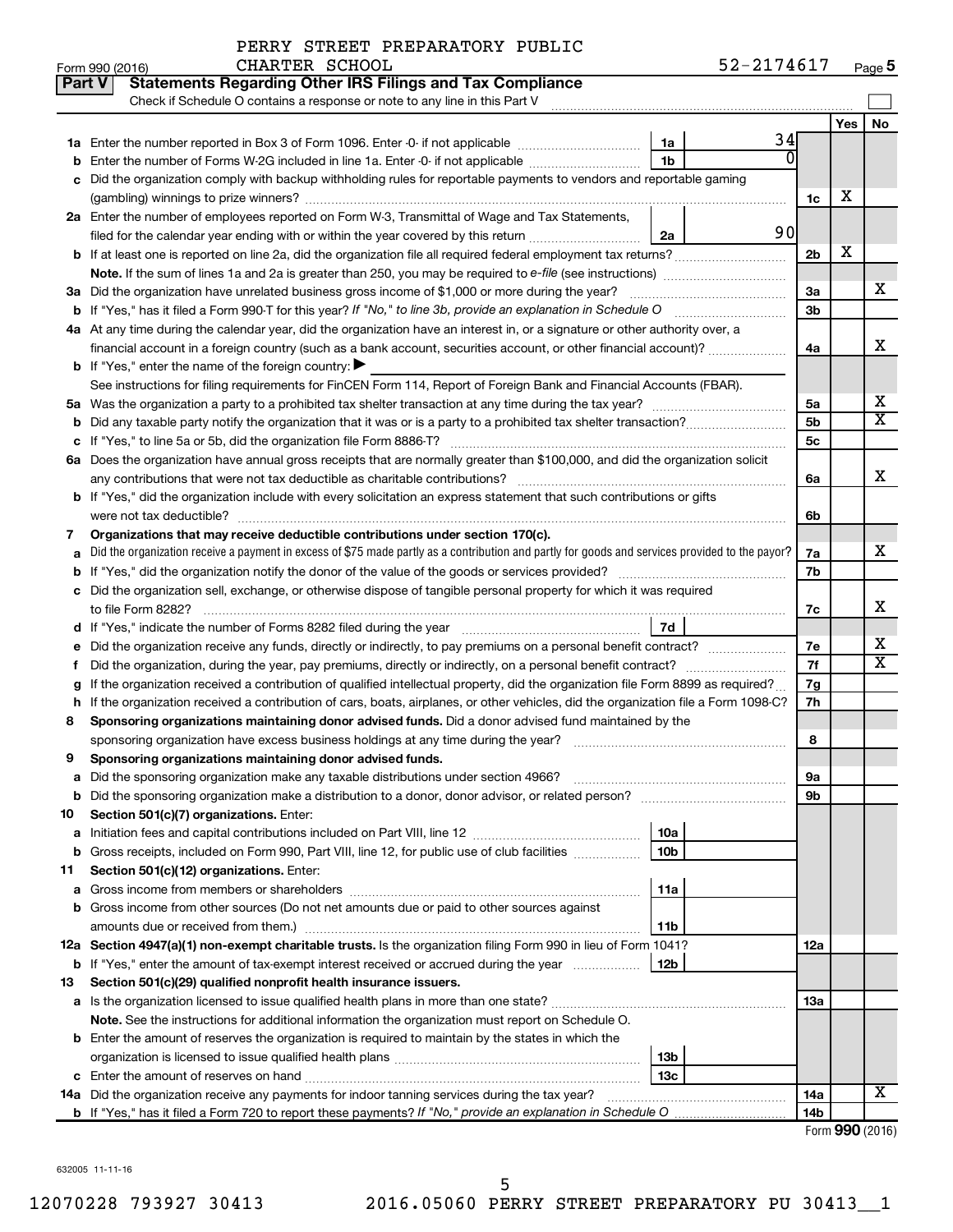| Form 990 (2016) | CHARTER SCHOOL                                                                                                                     |  | 52-2174617 | Pag |
|-----------------|------------------------------------------------------------------------------------------------------------------------------------|--|------------|-----|
|                 | <b>Part VI Governance, Management, and Disclosure</b> For each "Yes" response to lines 2 through 7b below, and for a "No" response |  |            |     |
|                 | to line 8a, 8b, or 10b below, describe the circumstances, processes, or changes in Schedule O. See instructions.                   |  |            |     |

|     |                                                                                                                                                                    |    |  |                 |                         | $\mathbf{X}$            |  |  |  |
|-----|--------------------------------------------------------------------------------------------------------------------------------------------------------------------|----|--|-----------------|-------------------------|-------------------------|--|--|--|
|     | <b>Section A. Governing Body and Management</b>                                                                                                                    |    |  |                 |                         |                         |  |  |  |
|     |                                                                                                                                                                    |    |  |                 | Yes                     | No                      |  |  |  |
|     | <b>1a</b> Enter the number of voting members of the governing body at the end of the tax year                                                                      | 1a |  | 9               |                         |                         |  |  |  |
|     | If there are material differences in voting rights among members of the governing body, or if the governing                                                        |    |  |                 |                         |                         |  |  |  |
|     | body delegated broad authority to an executive committee or similar committee, explain in Schedule O.                                                              |    |  |                 |                         |                         |  |  |  |
| b   | Enter the number of voting members included in line 1a, above, who are independent                                                                                 | 1b |  |                 |                         |                         |  |  |  |
| 2   | Did any officer, director, trustee, or key employee have a family relationship or a business relationship with any other                                           |    |  |                 |                         |                         |  |  |  |
|     | officer, director, trustee, or key employee?                                                                                                                       |    |  | 2               |                         | X                       |  |  |  |
| 3   | Did the organization delegate control over management duties customarily performed by or under the direct supervision                                              |    |  |                 |                         |                         |  |  |  |
|     |                                                                                                                                                                    |    |  | З               |                         | x                       |  |  |  |
| 4   | Did the organization make any significant changes to its governing documents since the prior Form 990 was filed?                                                   |    |  | 4               |                         | $\overline{\mathbf{x}}$ |  |  |  |
| 5   |                                                                                                                                                                    |    |  | 5               |                         | $\overline{\mathbf{X}}$ |  |  |  |
| 6   | Did the organization have members or stockholders?                                                                                                                 |    |  | 6               |                         | $\overline{\mathbf{x}}$ |  |  |  |
| 7a  | Did the organization have members, stockholders, or other persons who had the power to elect or appoint one or                                                     |    |  |                 |                         |                         |  |  |  |
|     | more members of the governing body?                                                                                                                                |    |  | 7a              |                         | X                       |  |  |  |
|     | <b>b</b> Are any governance decisions of the organization reserved to (or subject to approval by) members, stockholders, or                                        |    |  |                 |                         |                         |  |  |  |
|     | persons other than the governing body?                                                                                                                             |    |  | 7b              |                         | x                       |  |  |  |
| 8   | Did the organization contemporaneously document the meetings held or written actions undertaken during the year by the following:                                  |    |  |                 |                         |                         |  |  |  |
| a   | The governing body?                                                                                                                                                |    |  | 8а              | x                       |                         |  |  |  |
| b   |                                                                                                                                                                    |    |  | 8b              | $\overline{\textbf{x}}$ |                         |  |  |  |
| 9   | Is there any officer, director, trustee, or key employee listed in Part VII, Section A, who cannot be reached at the                                               |    |  |                 |                         |                         |  |  |  |
|     |                                                                                                                                                                    |    |  | 9               |                         | x                       |  |  |  |
|     | <b>Section B. Policies</b> (This Section B requests information about policies not required by the Internal Revenue Code.)                                         |    |  |                 |                         |                         |  |  |  |
|     |                                                                                                                                                                    |    |  |                 | Yes                     | No                      |  |  |  |
|     |                                                                                                                                                                    |    |  | 10a             |                         | $\overline{\mathbf{x}}$ |  |  |  |
|     | <b>b</b> If "Yes," did the organization have written policies and procedures governing the activities of such chapters, affiliates,                                |    |  |                 |                         |                         |  |  |  |
|     |                                                                                                                                                                    |    |  | 10 <sub>b</sub> |                         |                         |  |  |  |
|     | 11a Has the organization provided a complete copy of this Form 990 to all members of its governing body before filing the form?                                    |    |  | 11a             | $\overline{\mathbf{X}}$ |                         |  |  |  |
| b   | Describe in Schedule O the process, if any, used by the organization to review this Form 990.                                                                      |    |  |                 |                         |                         |  |  |  |
| 12a | Did the organization have a written conflict of interest policy? If "No," go to line 13                                                                            |    |  | 12a             | X                       |                         |  |  |  |
| b   | Were officers, directors, or trustees, and key employees required to disclose annually interests that could give rise to conflicts?                                |    |  | 12 <sub>b</sub> | $\overline{\textbf{X}}$ |                         |  |  |  |
| с   | Did the organization regularly and consistently monitor and enforce compliance with the policy? If "Yes," describe                                                 |    |  |                 |                         |                         |  |  |  |
|     | in Schedule O how this was done                                                                                                                                    |    |  | 12c             | X                       |                         |  |  |  |
| 13  | Did the organization have a written whistleblower policy?                                                                                                          |    |  | 13              | $\overline{\mathbf{X}}$ |                         |  |  |  |
| 14  |                                                                                                                                                                    |    |  | 14              | $\overline{\mathbf{X}}$ |                         |  |  |  |
| 15  | Did the process for determining compensation of the following persons include a review and approval by independent                                                 |    |  |                 |                         |                         |  |  |  |
|     | persons, comparability data, and contemporaneous substantiation of the deliberation and decision?                                                                  |    |  |                 |                         |                         |  |  |  |
|     |                                                                                                                                                                    |    |  | 15a             | х                       |                         |  |  |  |
| b   | Other officers or key employees of the organization                                                                                                                |    |  | 15 <sub>b</sub> | $\overline{\textbf{x}}$ |                         |  |  |  |
|     | If "Yes" to line 15a or 15b, describe the process in Schedule O (see instructions).                                                                                |    |  |                 |                         |                         |  |  |  |
|     |                                                                                                                                                                    |    |  |                 |                         |                         |  |  |  |
|     | 16a Did the organization invest in, contribute assets to, or participate in a joint venture or similar arrangement with a<br>taxable entity during the year?       |    |  |                 |                         | х                       |  |  |  |
|     | <b>b</b> If "Yes," did the organization follow a written policy or procedure requiring the organization to evaluate its participation                              |    |  | 16a             |                         |                         |  |  |  |
|     |                                                                                                                                                                    |    |  |                 |                         |                         |  |  |  |
|     | in joint venture arrangements under applicable federal tax law, and take steps to safeguard the organization's<br>exempt status with respect to such arrangements? |    |  |                 |                         |                         |  |  |  |
|     | <b>Section C. Disclosure</b>                                                                                                                                       |    |  | 16b             |                         |                         |  |  |  |
|     | <b>NONE</b>                                                                                                                                                        |    |  |                 |                         |                         |  |  |  |
| 17  | List the states with which a copy of this Form 990 is required to be filed >                                                                                       |    |  |                 |                         |                         |  |  |  |
| 18  | Section 6104 requires an organization to make its Forms 1023 (or 1024 if applicable), 990, and 990-T (Section 501(c)(3)s only) available                           |    |  |                 |                         |                         |  |  |  |
|     | for public inspection. Indicate how you made these available. Check all that apply.<br>$\lfloor \underline{X} \rfloor$ Upon request                                |    |  |                 |                         |                         |  |  |  |
|     | Another's website<br>Other (explain in Schedule O)<br>Own website                                                                                                  |    |  |                 |                         |                         |  |  |  |
| 19  | Describe in Schedule O whether (and if so, how) the organization made its governing documents, conflict of interest policy, and financial                          |    |  |                 |                         |                         |  |  |  |
|     | statements available to the public during the tax year.                                                                                                            |    |  |                 |                         |                         |  |  |  |
| 20  | State the name, address, and telephone number of the person who possesses the organization's books and records:<br>$202 - 529 - 4400$                              |    |  |                 |                         |                         |  |  |  |
|     | THE ORGANIZATION -<br>20018<br>1800 PERRY STREET,<br>WASHINGTON,<br>NE,<br>DC                                                                                      |    |  |                 |                         |                         |  |  |  |
|     |                                                                                                                                                                    |    |  |                 |                         |                         |  |  |  |
|     | 632006 11-11-16<br>6                                                                                                                                               |    |  |                 |                         | Form 990 (2016)         |  |  |  |
|     |                                                                                                                                                                    |    |  |                 |                         |                         |  |  |  |

12070228 793927 30413 2016.05060 PERRY STREET PREPARATORY PU 30413\_\_1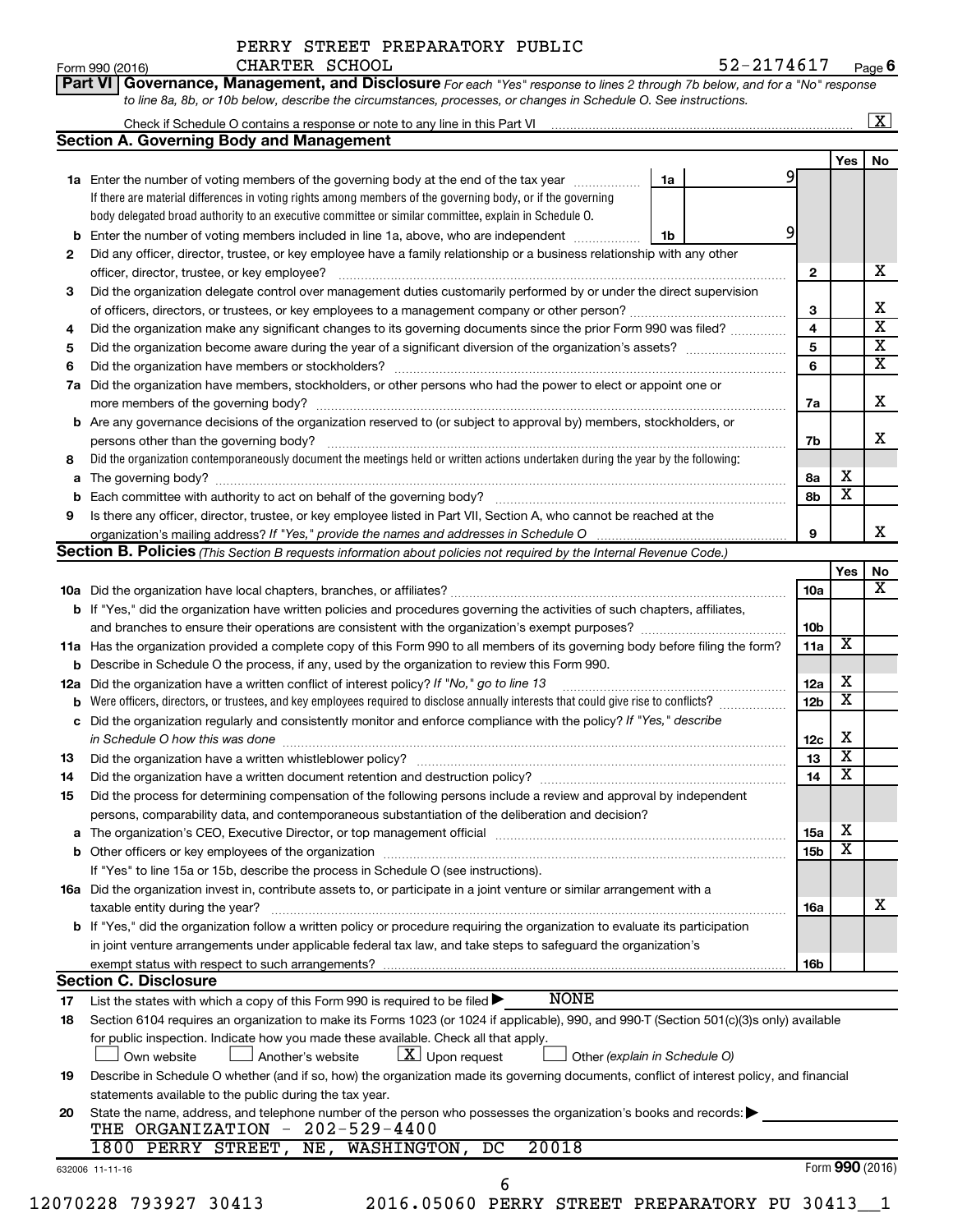| Form 990 (2016)                                                                            | CHARTER SCHOOL                                                               |  |  |  |  | 52-2174617 | Page 7 |  |  |
|--------------------------------------------------------------------------------------------|------------------------------------------------------------------------------|--|--|--|--|------------|--------|--|--|
| Part VII Compensation of Officers, Directors, Trustees, Key Employees, Highest Compensated |                                                                              |  |  |  |  |            |        |  |  |
| <b>Employees, and Independent Contractors</b>                                              |                                                                              |  |  |  |  |            |        |  |  |
|                                                                                            | Check if Schedule O contains a response or note to any line in this Part VII |  |  |  |  |            |        |  |  |
| Section A. Officers, Directors, Trustees, Key Employees, and Highest Compensated Employees |                                                                              |  |  |  |  |            |        |  |  |
|                                                                                            |                                                                              |  |  |  |  |            |        |  |  |

**1a**  Complete this table for all persons required to be listed. Report compensation for the calendar year ending with or within the organization's tax year.

**•** List all of the organization's current officers, directors, trustees (whether individuals or organizations), regardless of amount of compensation. Enter -0- in columns  $(D)$ ,  $(E)$ , and  $(F)$  if no compensation was paid.

**•** List all of the organization's **current** key employees, if any. See instructions for definition of "key employee."

PERRY STREET PREPARATORY PUBLIC

**•** List the organization's five current highest compensated employees (other than an officer, director, trustee, or key employee) who received reportable compensation (Box 5 of Form W-2 and/or Box 7 of Form 1099-MISC) of more than \$100,000 from the organization and any related organizations.

**•** List all of the organization's former officers, key employees, and highest compensated employees who received more than \$100,000 of reportable compensation from the organization and any related organizations.

**•** List all of the organization's former directors or trustees that received, in the capacity as a former director or trustee of the organization, more than \$10,000 of reportable compensation from the organization and any related organizations.

List persons in the following order: individual trustees or directors; institutional trustees; officers; key employees; highest compensated employees; and former such persons.

Check this box if neither the organization nor any related organization compensated any current officer, director, or trustee.  $\Box$ 

| (A)                      | (B)                    | (C)                                                              |                       |             |              |                                   |              | (D)                 | (E)                              | (F)                      |  |  |
|--------------------------|------------------------|------------------------------------------------------------------|-----------------------|-------------|--------------|-----------------------------------|--------------|---------------------|----------------------------------|--------------------------|--|--|
| Name and Title           | Average                | Position<br>(do not check more than one                          |                       |             |              |                                   |              | Reportable          | Reportable                       | Estimated                |  |  |
|                          | hours per              | box, unless person is both an<br>officer and a director/trustee) |                       |             |              |                                   | compensation | compensation        | amount of                        |                          |  |  |
|                          | week                   |                                                                  |                       |             |              |                                   |              | from                | from related                     | other                    |  |  |
|                          | (list any<br>hours for |                                                                  |                       |             |              |                                   |              | the<br>organization | organizations<br>(W-2/1099-MISC) | compensation<br>from the |  |  |
|                          | related                |                                                                  |                       |             |              |                                   |              | (W-2/1099-MISC)     |                                  | organization             |  |  |
|                          | organizations          |                                                                  |                       |             |              |                                   |              |                     |                                  | and related              |  |  |
|                          | below                  | Individual trustee or director                                   | Institutional trustee |             | Key employee |                                   |              |                     |                                  | organizations            |  |  |
|                          | line)                  |                                                                  |                       | Officer     |              | Highest compensated<br>  employee | Former       |                     |                                  |                          |  |  |
| (1)<br>CYNTHIA BROWN     | 4.00                   |                                                                  |                       |             |              |                                   |              |                     |                                  |                          |  |  |
| CHAIR                    |                        | X                                                                |                       | $\mathbf X$ |              |                                   |              | $\mathbf 0$ .       | 0.                               | $\mathbf 0$ .            |  |  |
| (2)<br>CONSUELO NELSON   | 2.00                   |                                                                  |                       |             |              |                                   |              |                     |                                  |                          |  |  |
| VICE CHAIR               |                        | X                                                                |                       | $\mathbf X$ |              |                                   |              | $\mathbf 0$ .       | 0.                               | $\mathbf 0$ .            |  |  |
| HAROLD BARDONILLE<br>(3) | 4.00                   |                                                                  |                       |             |              |                                   |              |                     |                                  |                          |  |  |
| <b>TREASURER</b>         |                        | $\mathbf X$                                                      |                       | $\mathbf X$ |              |                                   |              | $\mathbf 0$ .       | $\mathbf 0$ .                    | $\mathbf 0$ .            |  |  |
| VINETTE E BROWN<br>(4)   | 4.00                   |                                                                  |                       |             |              |                                   |              |                     |                                  |                          |  |  |
| SECRETARY                |                        | X                                                                |                       | $\mathbf X$ |              |                                   |              | $\mathbf 0$ .       | $\mathbf 0$ .                    | $\mathbf 0$ .            |  |  |
| DARWIN K BAGLEY<br>(5)   | 2.00                   |                                                                  |                       |             |              |                                   |              |                     |                                  |                          |  |  |
| BOARD MEMBER             |                        | X                                                                |                       |             |              |                                   |              | $\mathbf 0$ .       | $\mathbf 0$ .                    | $\mathbf 0$ .            |  |  |
| MAYA AGUILAR<br>(6)      | 2.00                   |                                                                  |                       |             |              |                                   |              |                     |                                  |                          |  |  |
| BOARD MEMBER             |                        | $\mathbf X$                                                      |                       |             |              |                                   |              | $\mathbf 0$ .       | $\mathbf 0$ .                    | $\mathbf 0$ .            |  |  |
| KATHERYN NOONAN<br>(7)   | 2.00                   |                                                                  |                       |             |              |                                   |              |                     |                                  |                          |  |  |
| <b>BOARD MEMBER</b>      |                        | $\mathbf X$                                                      |                       |             |              |                                   |              | $\mathbf 0$ .       | 0.                               | $\mathbf 0$ .            |  |  |
| COREY WILSON<br>(8)      | 2.00                   |                                                                  |                       |             |              |                                   |              |                     |                                  |                          |  |  |
| <b>BOARD MEMBER</b>      |                        | $\mathbf X$                                                      |                       |             |              |                                   |              | $\mathbf 0$ .       | 0.                               | $\mathbf 0$ .            |  |  |
| FELICIA FORTE<br>(9)     | 2.00                   |                                                                  |                       |             |              |                                   |              |                     |                                  |                          |  |  |
| <b>BOARD MEMBER</b>      |                        | $\mathbf X$                                                      |                       |             |              |                                   |              | 0.                  | 0.                               | $0$ .                    |  |  |
| (10) RACHEL CROUCH       | 40.00                  |                                                                  |                       |             |              |                                   |              |                     |                                  |                          |  |  |
| PRINCIPAL                |                        |                                                                  |                       | $\rm X$     |              |                                   |              | 108,143.            | 0.                               | 5,986.                   |  |  |
| (11) KELLY SMITH         | 40.00                  |                                                                  |                       |             |              |                                   |              |                     |                                  |                          |  |  |
| DIRECTOR OF OPERATIONS   |                        |                                                                  |                       | $\rm X$     |              |                                   |              | 84,611.             | 0.                               | 237.                     |  |  |
|                          |                        |                                                                  |                       |             |              |                                   |              |                     |                                  |                          |  |  |
|                          |                        |                                                                  |                       |             |              |                                   |              |                     |                                  |                          |  |  |
|                          |                        |                                                                  |                       |             |              |                                   |              |                     |                                  |                          |  |  |
|                          |                        |                                                                  |                       |             |              |                                   |              |                     |                                  |                          |  |  |
|                          |                        |                                                                  |                       |             |              |                                   |              |                     |                                  |                          |  |  |
|                          |                        |                                                                  |                       |             |              |                                   |              |                     |                                  |                          |  |  |
|                          |                        |                                                                  |                       |             |              |                                   |              |                     |                                  |                          |  |  |
|                          |                        |                                                                  |                       |             |              |                                   |              |                     |                                  |                          |  |  |
|                          |                        |                                                                  |                       |             |              |                                   |              |                     |                                  |                          |  |  |
|                          |                        |                                                                  |                       |             |              |                                   |              |                     |                                  |                          |  |  |
|                          |                        |                                                                  |                       |             |              |                                   |              |                     |                                  |                          |  |  |
|                          |                        |                                                                  |                       |             |              |                                   |              |                     |                                  |                          |  |  |

632007 11-11-16

Form (2016) **990**

7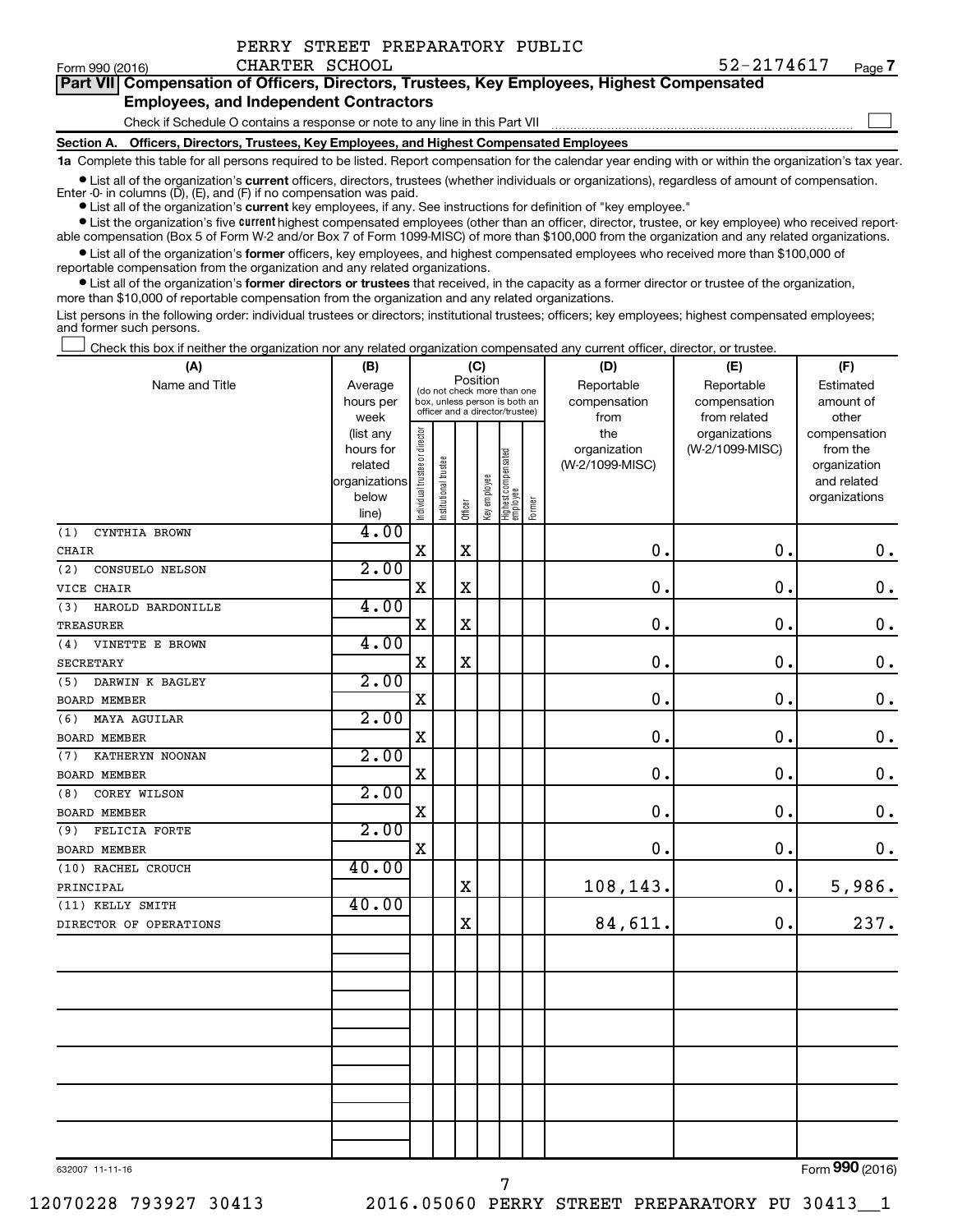| PERRY STREET PREPARATORY PUBLIC                                                                                                                                                     |                |                                |                       |                 |              |                                                                  |        |                         |                              |                  |              |                    |
|-------------------------------------------------------------------------------------------------------------------------------------------------------------------------------------|----------------|--------------------------------|-----------------------|-----------------|--------------|------------------------------------------------------------------|--------|-------------------------|------------------------------|------------------|--------------|--------------------|
| CHARTER SCHOOL<br>Form 990 (2016)<br><b>Part VII</b>                                                                                                                                |                |                                |                       |                 |              |                                                                  |        |                         | 52-2174617                   |                  |              | Page 8             |
| Section A. Officers, Directors, Trustees, Key Employees, and Highest Compensated Employees (continued)                                                                              |                |                                |                       |                 |              |                                                                  |        |                         |                              |                  |              |                    |
| (A)                                                                                                                                                                                 | (B)<br>Average |                                |                       | (C)<br>Position |              |                                                                  |        | (D)                     | (E)                          |                  |              | (F)                |
| Name and title                                                                                                                                                                      | hours per      |                                |                       |                 |              | (do not check more than one                                      |        | Reportable              | Reportable                   |                  |              | Estimated          |
|                                                                                                                                                                                     | week           |                                |                       |                 |              | box, unless person is both an<br>officer and a director/trustee) |        | compensation<br>from    | compensation<br>from related |                  |              | amount of<br>other |
|                                                                                                                                                                                     | (list any      |                                |                       |                 |              |                                                                  |        | the                     | organizations                |                  |              | compensation       |
|                                                                                                                                                                                     | hours for      |                                |                       |                 |              |                                                                  |        | organization            | (W-2/1099-MISC)              |                  |              | from the           |
|                                                                                                                                                                                     | related        |                                |                       |                 |              |                                                                  |        | (W-2/1099-MISC)         |                              |                  |              | organization       |
|                                                                                                                                                                                     | organizations  |                                |                       |                 |              |                                                                  |        |                         |                              |                  |              | and related        |
|                                                                                                                                                                                     | below          | Individual trustee or director | Institutional trustee |                 | Key employee | Highest compensated<br>employee                                  |        |                         |                              |                  |              | organizations      |
|                                                                                                                                                                                     | line)          |                                |                       | Officer         |              |                                                                  | Former |                         |                              |                  |              |                    |
|                                                                                                                                                                                     |                |                                |                       |                 |              |                                                                  |        |                         |                              |                  |              |                    |
|                                                                                                                                                                                     |                |                                |                       |                 |              |                                                                  |        |                         |                              |                  |              |                    |
|                                                                                                                                                                                     |                |                                |                       |                 |              |                                                                  |        |                         |                              |                  |              |                    |
|                                                                                                                                                                                     |                |                                |                       |                 |              |                                                                  |        |                         |                              |                  |              |                    |
|                                                                                                                                                                                     |                |                                |                       |                 |              |                                                                  |        |                         |                              |                  |              |                    |
|                                                                                                                                                                                     |                |                                |                       |                 |              |                                                                  |        |                         |                              |                  |              |                    |
|                                                                                                                                                                                     |                |                                |                       |                 |              |                                                                  |        |                         |                              |                  |              |                    |
|                                                                                                                                                                                     |                |                                |                       |                 |              |                                                                  |        |                         |                              |                  |              |                    |
|                                                                                                                                                                                     |                |                                |                       |                 |              |                                                                  |        |                         |                              |                  |              |                    |
|                                                                                                                                                                                     |                |                                |                       |                 |              |                                                                  |        |                         |                              |                  |              |                    |
|                                                                                                                                                                                     |                |                                |                       |                 |              |                                                                  |        |                         |                              |                  |              |                    |
|                                                                                                                                                                                     |                |                                |                       |                 |              |                                                                  |        |                         |                              |                  |              |                    |
|                                                                                                                                                                                     |                |                                |                       |                 |              |                                                                  |        |                         |                              |                  |              |                    |
|                                                                                                                                                                                     |                |                                |                       |                 |              |                                                                  |        |                         |                              |                  |              |                    |
|                                                                                                                                                                                     |                |                                |                       |                 |              |                                                                  |        |                         |                              |                  |              |                    |
| 1b Sub-total                                                                                                                                                                        |                |                                |                       |                 |              |                                                                  |        | 192,754.                |                              | $\overline{0}$ . |              | 6, 223.            |
|                                                                                                                                                                                     |                |                                |                       |                 |              |                                                                  |        | $\overline{0}$ .        |                              | σ.               |              | $\overline{0}$ .   |
|                                                                                                                                                                                     |                |                                |                       |                 |              |                                                                  |        | 192,754.                |                              | σ.               |              | 6, 223.            |
| Total number of individuals (including but not limited to those listed above) who received more than \$100,000 of reportable<br>$\mathbf{2}$                                        |                |                                |                       |                 |              |                                                                  |        |                         |                              |                  |              |                    |
| compensation from the organization $\blacktriangleright$                                                                                                                            |                |                                |                       |                 |              |                                                                  |        |                         |                              |                  |              | 1<br>No            |
| Did the organization list any former officer, director, or trustee, key employee, or highest compensated employee on<br>З                                                           |                |                                |                       |                 |              |                                                                  |        |                         |                              |                  |              | Yes                |
| line 1a? If "Yes," complete Schedule J for such individual manufactured content to the content of the content o                                                                     |                |                                |                       |                 |              |                                                                  |        |                         |                              |                  | 3            | X                  |
| For any individual listed on line 1a, is the sum of reportable compensation and other compensation from the organization<br>4                                                       |                |                                |                       |                 |              |                                                                  |        |                         |                              |                  |              |                    |
|                                                                                                                                                                                     |                |                                |                       |                 |              |                                                                  |        |                         |                              |                  | 4            | X.                 |
| Did any person listed on line 1a receive or accrue compensation from any unrelated organization or individual for services<br>5                                                     |                |                                |                       |                 |              |                                                                  |        |                         |                              |                  |              |                    |
| <b>Section B. Independent Contractors</b>                                                                                                                                           |                |                                |                       |                 |              |                                                                  |        |                         |                              |                  | 5            | x                  |
| Complete this table for your five highest compensated independent contractors that received more than \$100,000 of compensation from<br>$\mathbf{1}$                                |                |                                |                       |                 |              |                                                                  |        |                         |                              |                  |              |                    |
| the organization. Report compensation for the calendar year ending with or within the organization's tax year.                                                                      |                |                                |                       |                 |              |                                                                  |        |                         |                              |                  |              |                    |
| (A)                                                                                                                                                                                 |                |                                |                       |                 |              |                                                                  |        | (B)                     |                              |                  | (C)          |                    |
| Name and business address                                                                                                                                                           |                |                                |                       |                 |              |                                                                  |        | Description of services |                              |                  | Compensation |                    |
| APPLETREE INSTITUTE FOR EDUCATION INNOVATIOPRESCHOOL                                                                                                                                |                |                                |                       |                 |              |                                                                  |        |                         |                              |                  |              |                    |
| 415 MICHIGAN AVE, NE, WASHINGTON, DC 20017                                                                                                                                          |                |                                |                       |                 |              |                                                                  |        | <b>INSTRUCTION</b>      |                              |                  |              | 1,203,121.         |
| TENSQUARE, LLC, 1101 17TH STREET SUITE<br>SCHOOL IMPROVEMENT<br>200, WASHINGTON, DC 20036<br>541,672.<br>SERVICES                                                                   |                |                                |                       |                 |              |                                                                  |        |                         |                              |                  |              |                    |
| REVOLUTION FOOD                                                                                                                                                                     |                |                                |                       |                 |              |                                                                  |        |                         |                              |                  |              |                    |
| PO BOX 742759, LOS ANGELES, CA 90074                                                                                                                                                |                |                                |                       |                 |              |                                                                  |        | <b>FOOD SERVICES</b>    |                              |                  |              | 163,683.           |
| EDOPS, 1611 CONNCETICUT AVENUE, NW,                                                                                                                                                 |                |                                |                       |                 |              |                                                                  |        |                         |                              |                  |              |                    |
| WASHINGTON, DC 20003                                                                                                                                                                |                |                                |                       |                 |              |                                                                  |        | ACCOUNTING SERVICES     |                              |                  |              | 148,731.           |
| END-TO-END SOLUTIONS FOR SPECIAL ED, 714 G SPECIAL EDUCATION                                                                                                                        |                |                                |                       |                 |              |                                                                  |        |                         |                              |                  |              |                    |
| STREET, SE SUITE 201, WASHINGTON, DC 20036                                                                                                                                          |                |                                |                       |                 |              |                                                                  |        | <b>SERVICES</b>         |                              |                  |              | 114,506.           |
| Total number of independent contractors (including but not limited to those listed above) who received more than<br>$\mathbf{2}$<br>\$100,000 of compensation from the organization |                |                                |                       |                 |              | 5                                                                |        |                         |                              |                  |              |                    |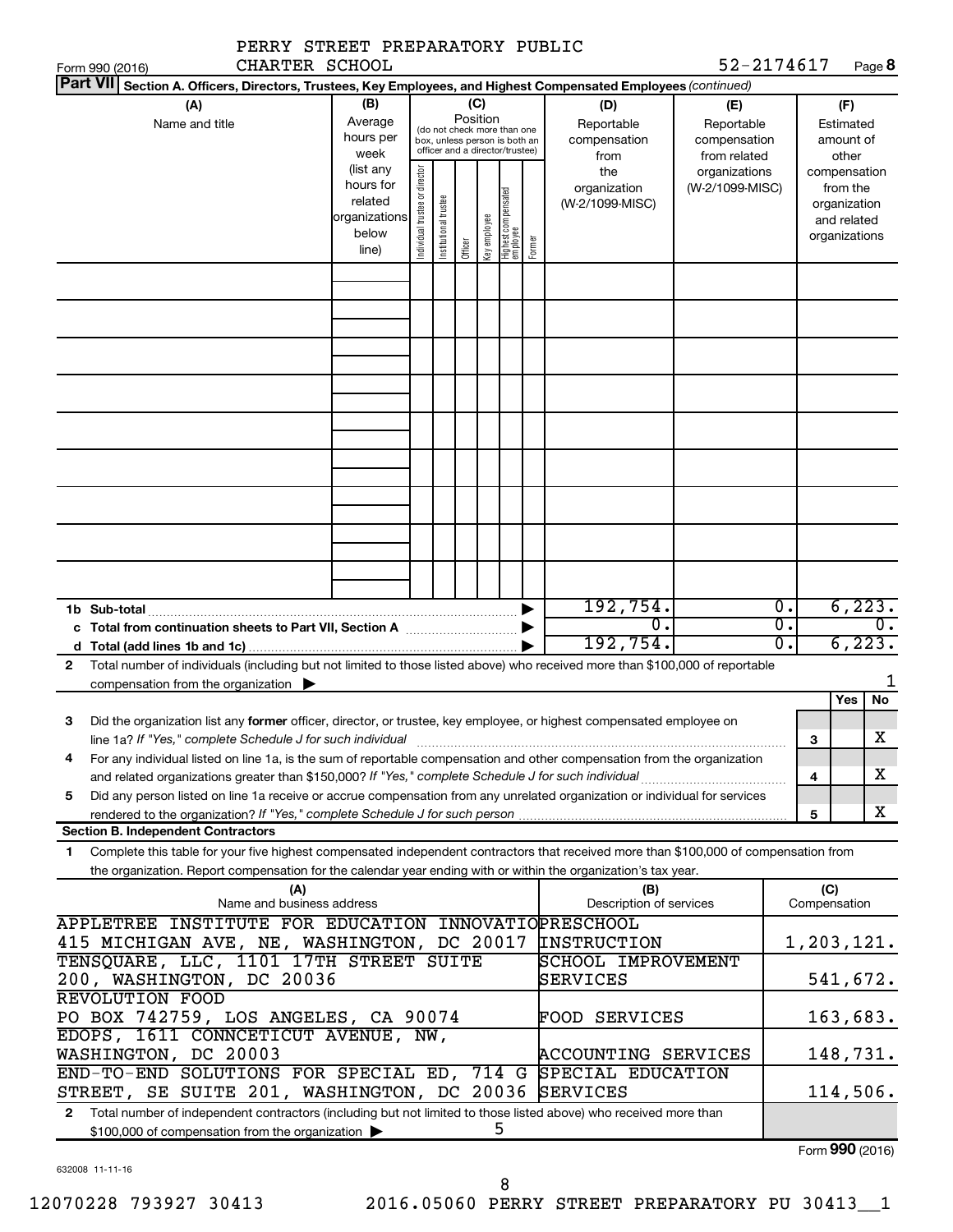|                              | <b>Part VIII</b> | <b>Statement of Revenue</b>                                   |                                                  |                                |                                                                           |                                                     |                                         |                                                                    |
|------------------------------|------------------|---------------------------------------------------------------|--------------------------------------------------|--------------------------------|---------------------------------------------------------------------------|-----------------------------------------------------|-----------------------------------------|--------------------------------------------------------------------|
|                              |                  |                                                               |                                                  |                                |                                                                           |                                                     |                                         |                                                                    |
|                              |                  |                                                               |                                                  |                                | (A)<br>Total revenue                                                      | (B)<br>Related or<br>exempt function<br>revenue     | (C)<br>Unrelated<br>business<br>revenue | (D)<br>Revenue excluded<br>from tax under<br>sections<br>512 - 514 |
|                              |                  | <b>1 a</b> Federated campaigns                                | 1a                                               |                                |                                                                           |                                                     |                                         |                                                                    |
|                              |                  | <b>b</b> Membership dues                                      | 1 <sub>b</sub>                                   |                                |                                                                           |                                                     |                                         |                                                                    |
|                              |                  | c Fundraising events                                          | 1 <sub>c</sub>                                   |                                |                                                                           |                                                     |                                         |                                                                    |
|                              |                  | d Related organizations                                       | 1 <sub>d</sub>                                   |                                |                                                                           |                                                     |                                         |                                                                    |
|                              |                  | e Government grants (contributions)                           | 1e                                               | 747,977.                       |                                                                           |                                                     |                                         |                                                                    |
|                              |                  | f All other contributions, gifts, grants, and                 |                                                  |                                |                                                                           |                                                     |                                         |                                                                    |
|                              |                  | similar amounts not included above                            | 1f                                               | 4,150.                         |                                                                           |                                                     |                                         |                                                                    |
| Contributions, Gifts, Grants |                  | g Noncash contributions included in lines 1a-1f: \$           |                                                  |                                |                                                                           |                                                     |                                         |                                                                    |
|                              |                  |                                                               |                                                  |                                | 752,127.                                                                  |                                                     |                                         |                                                                    |
|                              |                  |                                                               |                                                  | <b>Business Code</b>           |                                                                           |                                                     |                                         |                                                                    |
|                              | 2а               | PER PUPIL APPROPRIATIO<br>PER PUPIL SPECIAL EDUC              |                                                  | 611710<br>611710               | $\overline{3}$ ,550,700. $\overline{3}$ ,550,700.<br>1,069,018.1,069,018. |                                                     |                                         |                                                                    |
| Program Service<br>Revenue   | b                | PER PUPIL FACILITY ALL                                        |                                                  | 611710                         |                                                                           |                                                     |                                         |                                                                    |
|                              | d                | SALES OF T-SHIRTS, BOO                                        |                                                  | 900099                         |                                                                           | $\frac{955,944.}{12,675.} \frac{955,944.}{12,675.}$ |                                         |                                                                    |
|                              |                  | <b>ACTIVITY FEE</b>                                           |                                                  | 900099                         | 7,683.                                                                    | 7,683.                                              |                                         |                                                                    |
|                              |                  | f All other program service revenue                           |                                                  |                                |                                                                           |                                                     |                                         |                                                                    |
|                              |                  |                                                               |                                                  |                                | $\blacktriangleright$ 5,596,020.                                          |                                                     |                                         |                                                                    |
|                              | З                | Investment income (including dividends, interest, and         |                                                  |                                |                                                                           |                                                     |                                         |                                                                    |
|                              |                  |                                                               |                                                  |                                | 17,662.                                                                   |                                                     |                                         | 17,662.                                                            |
|                              | 4                | Income from investment of tax-exempt bond proceeds            |                                                  |                                |                                                                           |                                                     |                                         |                                                                    |
|                              | 5                |                                                               |                                                  |                                |                                                                           |                                                     |                                         |                                                                    |
|                              |                  |                                                               | $\frac{1}{412,533}$                              | (ii) Personal                  |                                                                           |                                                     |                                         |                                                                    |
|                              |                  | <b>6 a</b> Gross rents                                        |                                                  |                                |                                                                           |                                                     |                                         |                                                                    |
|                              |                  | <b>b</b> Less: rental expenses                                | 92,871.                                          |                                |                                                                           |                                                     |                                         |                                                                    |
|                              | с                | Rental income or (loss)                                       | 319,662.                                         |                                |                                                                           |                                                     |                                         |                                                                    |
|                              |                  | <b>d</b> Net rental income or (loss)                          |                                                  |                                | 319,662.                                                                  |                                                     |                                         | 319,662.                                                           |
|                              |                  | 7 a Gross amount from sales of                                | (i) Securities                                   | (ii) Other                     |                                                                           |                                                     |                                         |                                                                    |
|                              |                  | assets other than inventory                                   |                                                  |                                |                                                                           |                                                     |                                         |                                                                    |
|                              |                  | <b>b</b> Less: cost or other basis<br>and sales expenses      |                                                  |                                |                                                                           |                                                     |                                         |                                                                    |
|                              |                  |                                                               |                                                  |                                |                                                                           |                                                     |                                         |                                                                    |
|                              |                  |                                                               |                                                  | ▶                              |                                                                           |                                                     |                                         |                                                                    |
| <b>Other Revenue</b>         |                  | 8 a Gross income from fundraising events (not<br>including \$ | of                                               |                                |                                                                           |                                                     |                                         |                                                                    |
|                              |                  | contributions reported on line 1c). See                       |                                                  |                                |                                                                           |                                                     |                                         |                                                                    |
|                              |                  |                                                               |                                                  |                                |                                                                           |                                                     |                                         |                                                                    |
|                              |                  |                                                               |                                                  |                                |                                                                           |                                                     |                                         |                                                                    |
|                              |                  | c Net income or (loss) from fundraising events                |                                                  | .                              |                                                                           |                                                     |                                         |                                                                    |
|                              |                  | 9 a Gross income from gaming activities. See                  |                                                  |                                |                                                                           |                                                     |                                         |                                                                    |
|                              |                  |                                                               |                                                  |                                |                                                                           |                                                     |                                         |                                                                    |
|                              |                  |                                                               | b                                                |                                |                                                                           |                                                     |                                         |                                                                    |
|                              |                  | c Net income or (loss) from gaming activities                 |                                                  |                                |                                                                           |                                                     |                                         |                                                                    |
|                              |                  | 10 a Gross sales of inventory, less returns                   |                                                  |                                |                                                                           |                                                     |                                         |                                                                    |
|                              |                  |                                                               |                                                  |                                |                                                                           |                                                     |                                         |                                                                    |
|                              |                  |                                                               |                                                  |                                |                                                                           |                                                     |                                         |                                                                    |
|                              |                  | c Net income or (loss) from sales of inventory                |                                                  |                                |                                                                           |                                                     |                                         |                                                                    |
|                              |                  | Miscellaneous Revenue<br>11 a REIMBURSEMENT FROM INS          |                                                  | <b>Business Code</b><br>900099 | 91,433.                                                                   |                                                     |                                         | 91,433.                                                            |
|                              |                  | <b>b TAX AND OSSE REFUNDS</b>                                 |                                                  | 611710                         | 2,180.                                                                    |                                                     |                                         | 2,180.                                                             |
|                              | c                |                                                               |                                                  |                                |                                                                           |                                                     |                                         |                                                                    |
|                              |                  |                                                               | the control of the control of the control of the |                                |                                                                           |                                                     |                                         |                                                                    |
|                              |                  |                                                               |                                                  | $\blacktriangleright$          | 93,613.                                                                   |                                                     |                                         |                                                                    |
|                              | 12               |                                                               |                                                  |                                | $\bullet$ 6,779,084.5,596,020.                                            |                                                     |                                         | $0.$ 430,937.                                                      |
|                              | 632009 11-11-16  |                                                               |                                                  |                                |                                                                           |                                                     |                                         | Form 990 (2016)                                                    |

9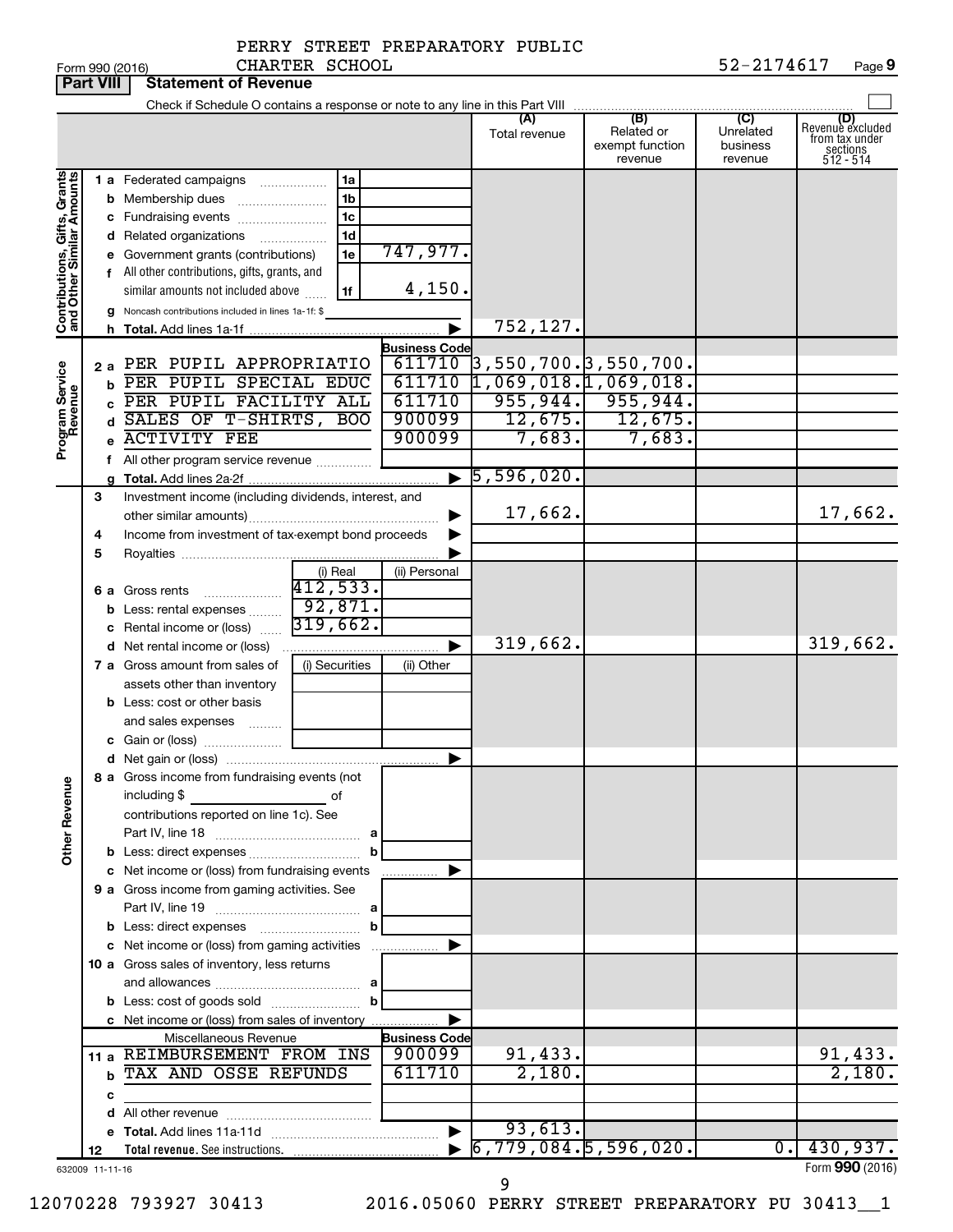#### PERRY STREET PREPARATORY PUBLIC CHARTER SCHOOL

Form 990 (2016) CHARTER SCHOOL 5 2-2174617 <sub>Page</sub> 1**0** 

|    | <b>Part IX Statement of Functional Expenses</b>                                                                            |                       |                                    |                                           |                                         |  |  |  |
|----|----------------------------------------------------------------------------------------------------------------------------|-----------------------|------------------------------------|-------------------------------------------|-----------------------------------------|--|--|--|
|    | Section 501(c)(3) and 501(c)(4) organizations must complete all columns. All other organizations must complete column (A). |                       |                                    |                                           |                                         |  |  |  |
|    | Check if Schedule O contains a response or note to any line in this Part IX                                                |                       |                                    |                                           |                                         |  |  |  |
|    | Do not include amounts reported on lines 6b,<br>7b, 8b, 9b, and 10b of Part VIII.                                          | (A)<br>Total expenses | (B)<br>Program service<br>expenses | (C)<br>Management and<br>general expenses | (D)<br>Fundraising<br>expenses          |  |  |  |
| 1. | Grants and other assistance to domestic organizations                                                                      |                       |                                    |                                           |                                         |  |  |  |
|    | and domestic governments. See Part IV, line 21                                                                             |                       |                                    |                                           |                                         |  |  |  |
| 2  | Grants and other assistance to domestic                                                                                    |                       |                                    |                                           |                                         |  |  |  |
|    | individuals. See Part IV, line 22                                                                                          |                       |                                    |                                           |                                         |  |  |  |
| 3  | Grants and other assistance to foreign                                                                                     |                       |                                    |                                           |                                         |  |  |  |
|    | organizations, foreign governments, and foreign                                                                            |                       |                                    |                                           |                                         |  |  |  |
|    | individuals. See Part IV, lines 15 and 16                                                                                  |                       |                                    |                                           |                                         |  |  |  |
| 4  | Benefits paid to or for members                                                                                            |                       |                                    |                                           |                                         |  |  |  |
| 5  | Compensation of current officers, directors,                                                                               |                       |                                    |                                           |                                         |  |  |  |
|    | trustees, and key employees                                                                                                | 193,750.              | 157,965.                           | 35,637.                                   | 148.                                    |  |  |  |
| 6  | Compensation not included above, to disqualified                                                                           |                       |                                    |                                           |                                         |  |  |  |
|    | persons (as defined under section 4958(f)(1)) and                                                                          |                       |                                    |                                           |                                         |  |  |  |
|    | persons described in section 4958(c)(3)(B)                                                                                 |                       |                                    |                                           |                                         |  |  |  |
| 7  |                                                                                                                            | 2,444,268.            | 2,006,072.                         | 436,318.                                  | 1,878.                                  |  |  |  |
| 8  | Pension plan accruals and contributions (include                                                                           |                       |                                    |                                           |                                         |  |  |  |
|    | section 401(k) and 403(b) employer contributions)                                                                          | 220,838.              | 184, 220.                          | 36,467.                                   | 151.                                    |  |  |  |
| 9  |                                                                                                                            | 247, 154.             | 206,042.                           | 40,942.                                   | 170.                                    |  |  |  |
| 10 |                                                                                                                            |                       |                                    |                                           |                                         |  |  |  |
| 11 | Fees for services (non-employees):                                                                                         | 1,201,580.            | 1,001,711.                         | 199,044.                                  | 825.                                    |  |  |  |
|    |                                                                                                                            | 9,535.                | 9,535.                             |                                           |                                         |  |  |  |
|    |                                                                                                                            | 121, 263.             |                                    | 121, 263.                                 |                                         |  |  |  |
|    |                                                                                                                            |                       |                                    |                                           |                                         |  |  |  |
|    | e Professional fundraising services. See Part IV, line 17                                                                  |                       |                                    |                                           |                                         |  |  |  |
| f  | Investment management fees                                                                                                 |                       |                                    |                                           |                                         |  |  |  |
|    | g Other. (If line 11g amount exceeds 10% of line 25,                                                                       |                       |                                    |                                           |                                         |  |  |  |
|    | column (A) amount, list line 11g expenses on Sch O.)                                                                       | 14,905.               | 11,846.                            | 2,959.                                    | 100.                                    |  |  |  |
| 12 |                                                                                                                            |                       |                                    |                                           |                                         |  |  |  |
| 13 |                                                                                                                            | 102, 295.             | 85,221.                            | 16,996.                                   | 78.                                     |  |  |  |
| 14 |                                                                                                                            | 41,127.               | 34, 285.                           | 6,813.                                    | 29.                                     |  |  |  |
| 15 |                                                                                                                            |                       |                                    |                                           |                                         |  |  |  |
| 16 |                                                                                                                            | 550, 241.             | 535,724.                           | 14,139.                                   | 378.                                    |  |  |  |
| 17 | Travel                                                                                                                     |                       |                                    |                                           |                                         |  |  |  |
| 18 | Payments of travel or entertainment expenses                                                                               |                       |                                    |                                           |                                         |  |  |  |
|    | for any federal, state, or local public officials                                                                          |                       |                                    |                                           |                                         |  |  |  |
| 19 | Conferences, conventions, and meetings                                                                                     |                       |                                    |                                           |                                         |  |  |  |
| 20 | Interest                                                                                                                   | 97,469.               | 81,256.                            | 16, 146.                                  | 67.                                     |  |  |  |
| 21 |                                                                                                                            | 1,012,706.            | 844, 254.                          | 167,757.                                  | 695.                                    |  |  |  |
| 22 | Depreciation, depletion, and amortization                                                                                  | 100, 176.             | 83,513.                            | 16,594.                                   | 69.                                     |  |  |  |
| 23 | Insurance<br>Other expenses. Itemize expenses not covered                                                                  |                       |                                    |                                           |                                         |  |  |  |
| 24 | above. (List miscellaneous expenses in line 24e. If line<br>24e amount exceeds 10% of line 25, column (A)                  |                       |                                    |                                           |                                         |  |  |  |
|    | amount, list line 24e expenses on Schedule O.)<br>DIRECT STUDENT EXPENSES                                                  | 1,057,875.            | 1,057,875.                         |                                           |                                         |  |  |  |
|    | PCSB ADMINISTRATION FEE                                                                                                    | 66,478.               | 55,420.                            | $11,012$ .                                | 46.                                     |  |  |  |
|    | STAFF DEVELOPMENT                                                                                                          | 23,895.               | 20, 224.                           | 3,656.                                    | 15.                                     |  |  |  |
| d  | OTHER EXPENSES                                                                                                             | 3,786.                | 3,156.                             | 627.                                      | $\overline{\overline{\mathbf{3}}\cdot}$ |  |  |  |
|    | e All other expenses                                                                                                       |                       |                                    |                                           |                                         |  |  |  |
| 25 | Total functional expenses. Add lines 1 through 24e                                                                         | 7,509,341.            | 6,378,319.                         | 1, 126, 370.                              | 4,652.                                  |  |  |  |
| 26 | Joint costs. Complete this line only if the organization                                                                   |                       |                                    |                                           |                                         |  |  |  |
|    | reported in column (B) joint costs from a combined                                                                         |                       |                                    |                                           |                                         |  |  |  |
|    | educational campaign and fundraising solicitation.                                                                         |                       |                                    |                                           |                                         |  |  |  |
|    | Check here<br>if following SOP 98-2 (ASC 958-720)                                                                          |                       |                                    |                                           |                                         |  |  |  |

632010 11-11-16

12070228 793927 30413 2016.05060 PERRY STREET PREPARATORY PU 30413\_\_1 10

Form (2016) **990**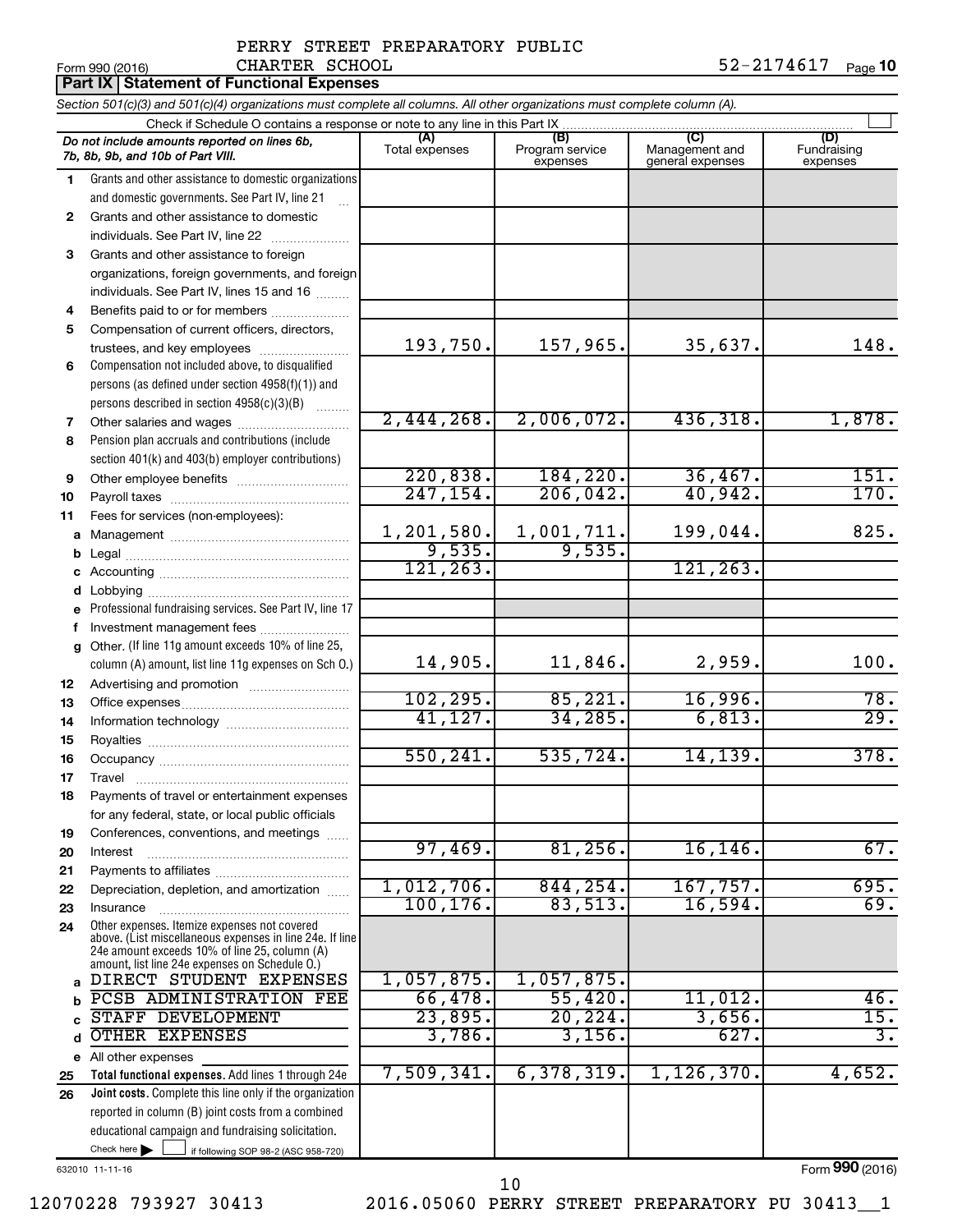|  | Form 990 (2016) |  |
|--|-----------------|--|
|  |                 |  |

**Part X** | Balance Sheet

#### PERRY STREET PREPARATORY PUBLIC CHARTER SCHOOL

Form 990 (2016) CHARTER SCHOOL 52-2174617 <sub>Page</sub> 11

 $\perp$ Check if Schedule O contains a response or note to any line in this Part X **(A) (B)** Beginning of year  $\begin{vmatrix} 1 & 1 \end{vmatrix}$  End of year **1 1** Cash - non-interest-bearing ~~~~~~~~~~~~~~~~~~~~~~~~~ 7,017,920. 2 7,505,339. **2 2** Savings and temporary cash investments ~~~~~~~~~~~~~~~~~~ 381,010. 422,979. **3 3** Pledges and grants receivable, net ~~~~~~~~~~~~~~~~~~~~~ **4 4** Accounts receivable, net ~~~~~~~~~~~~~~~~~~~~~~~~~~ **5** Loans and other receivables from current and former officers, directors, trustees, key employees, and highest compensated employees. Complete **5** Part II of Schedule L ~~~~~~~~~~~~~~~~~~~~~~~~~~~~ **6** Loans and other receivables from other disqualified persons (as defined under section 4958(f)(1)), persons described in section 4958(c)(3)(B), and contributing employers and sponsoring organizations of section 501(c)(9) voluntary employees' beneficiary organizations (see instr). Complete Part II of Sch L ...... **6 Assets 7 7** Notes and loans receivable, net ~~~~~~~~~~~~~~~~~~~~~~~ **8 8** Inventories for sale or use ~~~~~~~~~~~~~~~~~~~~~~~~~~  $152,766.$  9  $52,063.$ **9 9** Prepaid expenses and deferred charges ~~~~~~~~~~~~~~~~~~ **10 a** Land, buildings, and equipment: cost or other 22,203,717. basis. Complete Part VI of Schedule D  $\frac{1}{10}$  10a  $9,458,871.$  13,689,276. 10c 12,744,846. **10c b** Less: accumulated depreciation  $\ldots$  [10b 793,316. <sub>11</sub> 841,667. **11 11** Investments - publicly traded securities ~~~~~~~~~~~~~~~~~~~ **12 12** Investments - other securities. See Part IV, line 11 ~~~~~~~~~~~~~~ **13 13** Investments - program-related. See Part IV, line 11 ~~~~~~~~~~~~~ **14 14** Intangible assets ~~~~~~~~~~~~~~~~~~~~~~~~~~~~~~  $605,390.$   $15$   $5,275.$ Other assets. See Part IV, line 11 ~~~~~~~~~~~~~~~~~~~~~~ **15 15**  $\overline{22,639,678.}$  16  $\overline{21,572,169.}$ **16 16 Total assets.**  Add lines 1 through 15 (must equal line 34) 326,239. 274,181. **17 17** Accounts payable and accrued expenses ~~~~~~~~~~~~~~~~~~ **18 18** Grants payable ~~~~~~~~~~~~~~~~~~~~~~~~~~~~~~~  $44,382.$   $19$  6,469. **19 19** Deferred revenue ~~~~~~~~~~~~~~~~~~~~~~~~~~~~~~  $12,114,656$ .  $\boxed{20}$  11,582,714. **20 20** Tax-exempt bond liabilities ~~~~~~~~~~~~~~~~~~~~~~~~~ **21 21** Escrow or custodial account liability. Complete Part IV of Schedule D ........... **22** Loans and other payables to current and former officers, directors, trustees, **Liabilities** key employees, highest compensated employees, and disqualified persons. Complete Part II of Schedule L ~~~~~~~~~~~~~~~~~~~~~~~ **22** Secured mortgages and notes payable to unrelated third parties  $\ldots$ ................. **23 23 24** Unsecured notes and loans payable to unrelated third parties ~~~~~~~~ **24 25** Other liabilities (including federal income tax, payables to related third parties, and other liabilities not included on lines 17-24). Complete Part X of  $2,439,593$ .  $|25|$  2,725,235. Schedule D ~~~~~~~~~~~~~~~~~~~~~~~~~~~~~~~~ **25** 14,924,870. 26 14,588,599. **26 26 Total liabilities.**  Add lines 17 through 25 Organizations that follow SFAS 117 (ASC 958), check here  $\blacktriangleright$   $\boxed{X}$  and **complete lines 27 through 29, and lines 33 and 34. Vet Assets or Fund Balances Net Assets or Fund Balances**  $7,410,407$ .  $|z_7|$  6,707,019. **27 27** Unrestricted net assets ~~~~~~~~~~~~~~~~~~~~~~~~~~~ 304,401. 276,551. **28 28** Temporarily restricted net assets ~~~~~~~~~~~~~~~~~~~~~~ **29 29** Permanently restricted net assets ~~~~~~~~~~~~~~~~~~~~~ **Organizations that do not follow SFAS 117 (ASC 958), check here** | † **and complete lines 30 through 34. 30 30** Capital stock or trust principal, or current funds ~~~~~~~~~~~~~~~ **31 31** Paid-in or capital surplus, or land, building, or equipment fund ....................... **32 32** Retained earnings, endowment, accumulated income, or other funds ............  $7,714,808.$  33 6,983,570. **33** Total net assets or fund balances ~~~~~~~~~~~~~~~~~~~~~~ **33** 22,639,678. 21,572,169. **34 34** Total liabilities and net assets/fund balances

Form (2016) **990**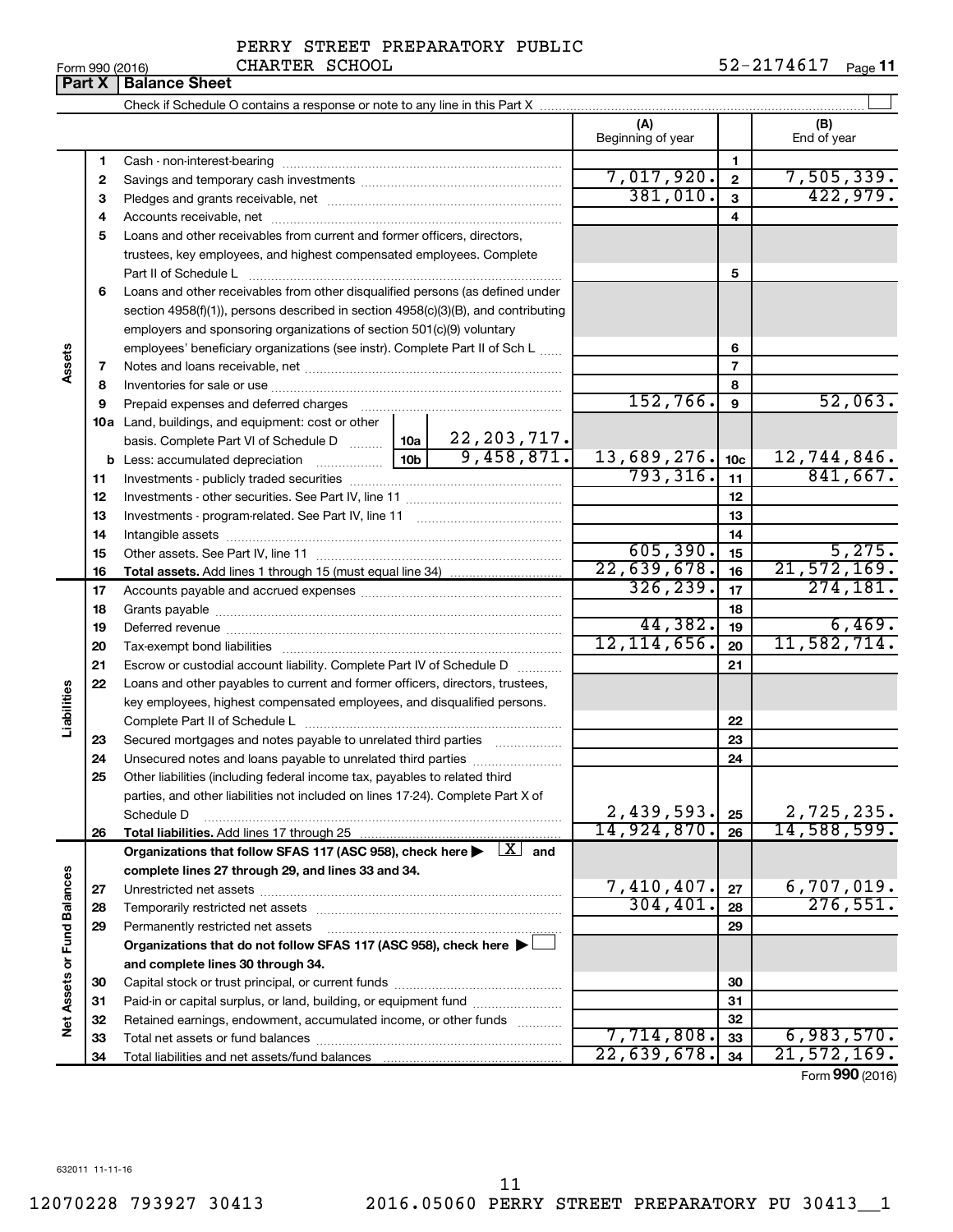|                |  | PERRY STREET PREPARATORY PUBLIC |  |
|----------------|--|---------------------------------|--|
| CHARTER SCHOOL |  |                                 |  |

|    | CHARTER SCHOOL<br>Form 990 (2016)                                                                                                                                                                                              |                         | 52-2174617     |     | Page 12             |
|----|--------------------------------------------------------------------------------------------------------------------------------------------------------------------------------------------------------------------------------|-------------------------|----------------|-----|---------------------|
|    | <b>Part XI Reconciliation of Net Assets</b>                                                                                                                                                                                    |                         |                |     |                     |
|    |                                                                                                                                                                                                                                |                         |                |     |                     |
|    |                                                                                                                                                                                                                                |                         |                |     |                     |
| 1  |                                                                                                                                                                                                                                | $\mathbf{1}$            | 6,779,084.     |     |                     |
| 2  |                                                                                                                                                                                                                                | $\overline{2}$          | 7,509,341.     |     |                     |
| з  | Revenue less expenses. Subtract line 2 from line 1                                                                                                                                                                             | 3                       | $-730, 257.$   |     |                     |
| 4  |                                                                                                                                                                                                                                | $\overline{\mathbf{4}}$ | 7,714,808.     |     |                     |
| 5  | Net unrealized gains (losses) on investments [11] matter than the control of the state of the state of the state of the state of the state of the state of the state of the state of the state of the state of the state of th | 5                       |                |     | $-981.$             |
| 6  | Donated services and use of facilities                                                                                                                                                                                         | 6                       |                |     |                     |
| 7  | Investment expenses                                                                                                                                                                                                            | $\overline{7}$          |                |     |                     |
| 8  | Prior period adjustments material contents and content and content and content and content and content and content and content and content and content and content and content and content and content and content and content | 8                       |                |     |                     |
| 9  |                                                                                                                                                                                                                                | 9                       |                |     | $\overline{0}$ .    |
| 10 | Net assets or fund balances at end of year. Combine lines 3 through 9 (must equal Part X, line 33,                                                                                                                             |                         |                |     |                     |
|    | column (B))                                                                                                                                                                                                                    | 10                      | 6,983,570.     |     |                     |
|    | Part XII Financial Statements and Reporting                                                                                                                                                                                    |                         |                |     |                     |
|    |                                                                                                                                                                                                                                |                         |                |     | $\lfloor x \rfloor$ |
|    |                                                                                                                                                                                                                                |                         |                | Yes | <b>No</b>           |
| 1  | $\lfloor x \rfloor$ Accrual<br>Accounting method used to prepare the Form 990: [130] Cash<br>$\Box$ Other                                                                                                                      |                         |                |     |                     |
|    | If the organization changed its method of accounting from a prior year or checked "Other," explain in Schedule O.                                                                                                              |                         |                |     |                     |
|    |                                                                                                                                                                                                                                |                         | 2a             |     | X                   |
|    | If "Yes," check a box below to indicate whether the financial statements for the year were compiled or reviewed on a                                                                                                           |                         |                |     |                     |
|    | separate basis, consolidated basis, or both:                                                                                                                                                                                   |                         |                |     |                     |
|    | Both consolidated and separate basis<br>Separate basis<br>Consolidated basis                                                                                                                                                   |                         |                |     |                     |
|    |                                                                                                                                                                                                                                |                         | 2 <sub>b</sub> | х   |                     |
|    | If "Yes," check a box below to indicate whether the financial statements for the year were audited on a separate basis,                                                                                                        |                         |                |     |                     |
|    | consolidated basis, or both:                                                                                                                                                                                                   |                         |                |     |                     |
|    | $ \mathbf{X} $ Separate basis<br>Consolidated basis<br>Both consolidated and separate basis                                                                                                                                    |                         |                |     |                     |
|    | c If "Yes" to line 2a or 2b, does the organization have a committee that assumes responsibility for oversight of the audit,                                                                                                    |                         |                |     |                     |
|    |                                                                                                                                                                                                                                |                         | 2c             | х   |                     |
|    | If the organization changed either its oversight process or selection process during the tax year, explain in Schedule O.                                                                                                      |                         |                |     |                     |
|    | 3a As a result of a federal award, was the organization required to undergo an audit or audits as set forth in the Single Audit                                                                                                |                         |                |     |                     |
|    |                                                                                                                                                                                                                                |                         | За             |     | x                   |
|    | <b>b</b> If "Yes," did the organization undergo the required audit or audits? If the organization did not undergo the required audit                                                                                           |                         |                |     |                     |
|    |                                                                                                                                                                                                                                |                         | 3 <sub>b</sub> |     |                     |

Form (2016) **990**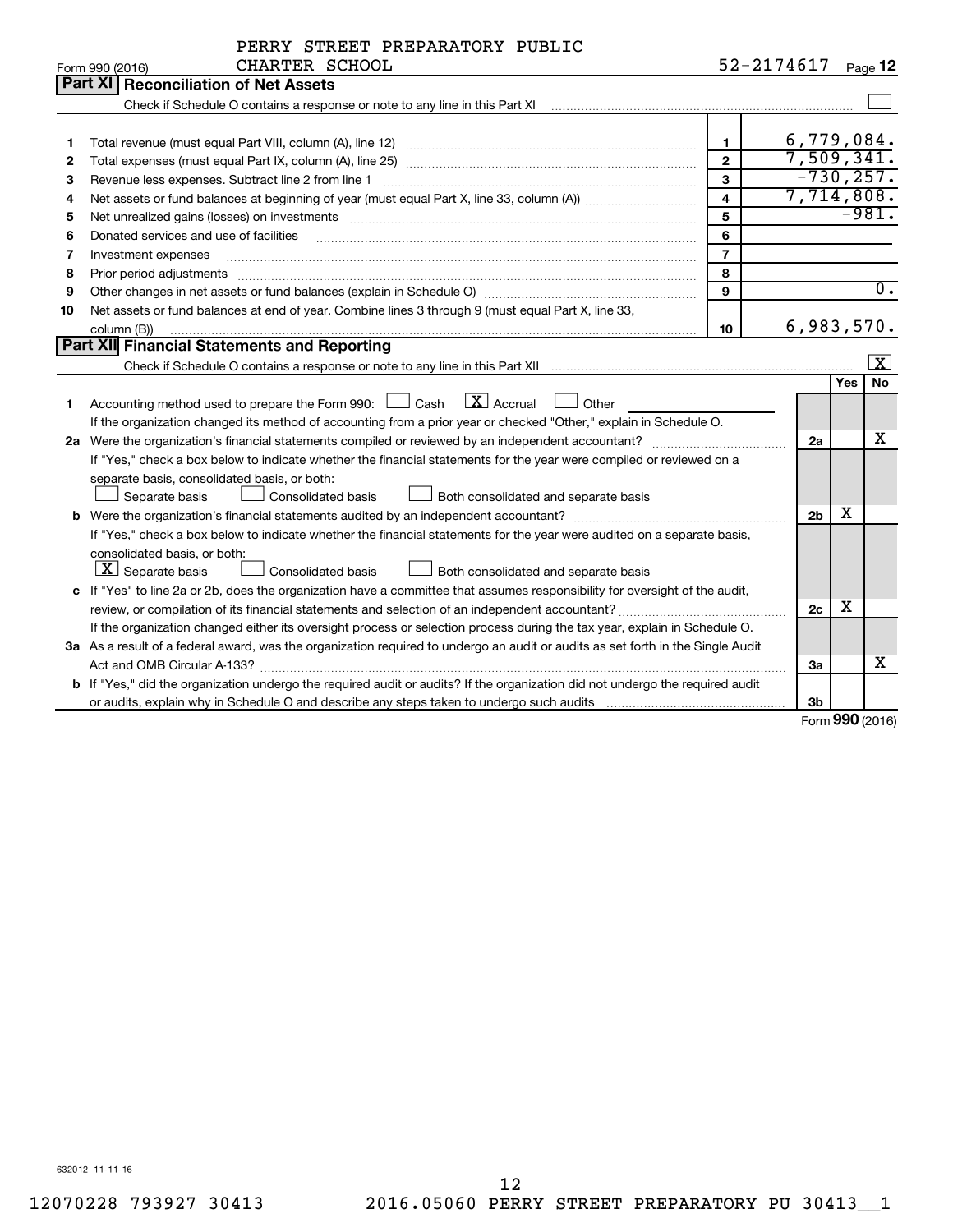| <b>SCHEDULE A</b>                                                                                                                          |                                                                                                                                            |                                                                                    |                                                                                                                                                                                                                                                      |     |                                                                |                                       |  | OMB No. 1545-0047          |
|--------------------------------------------------------------------------------------------------------------------------------------------|--------------------------------------------------------------------------------------------------------------------------------------------|------------------------------------------------------------------------------------|------------------------------------------------------------------------------------------------------------------------------------------------------------------------------------------------------------------------------------------------------|-----|----------------------------------------------------------------|---------------------------------------|--|----------------------------|
| (Form 990 or 990-EZ)                                                                                                                       |                                                                                                                                            |                                                                                    | <b>Public Charity Status and Public Support</b>                                                                                                                                                                                                      |     |                                                                |                                       |  | 16                         |
|                                                                                                                                            |                                                                                                                                            |                                                                                    | Complete if the organization is a section 501(c)(3) organization or a section<br>4947(a)(1) nonexempt charitable trust.                                                                                                                              |     |                                                                |                                       |  |                            |
| Department of the Treasury<br>Internal Revenue Service                                                                                     |                                                                                                                                            |                                                                                    | Attach to Form 990 or Form 990-EZ.                                                                                                                                                                                                                   |     |                                                                |                                       |  | <b>Open to Public</b>      |
|                                                                                                                                            |                                                                                                                                            |                                                                                    | Information about Schedule A (Form 990 or 990-EZ) and its instructions is at WWW.irs.gov/form990.                                                                                                                                                    |     |                                                                |                                       |  | <b>Inspection</b>          |
| PERRY STREET PREPARATORY PUBLIC<br>Name of the organization<br>CHARTER SCHOOL                                                              |                                                                                                                                            |                                                                                    |                                                                                                                                                                                                                                                      |     |                                                                | <b>Employer identification number</b> |  |                            |
| Part I                                                                                                                                     |                                                                                                                                            |                                                                                    | Reason for Public Charity Status (All organizations must complete this part.) See instructions.                                                                                                                                                      |     |                                                                |                                       |  | 52-2174617                 |
|                                                                                                                                            |                                                                                                                                            |                                                                                    |                                                                                                                                                                                                                                                      |     |                                                                |                                       |  |                            |
| The organization is not a private foundation because it is: (For lines 1 through 12, check only one box.)                                  |                                                                                                                                            |                                                                                    |                                                                                                                                                                                                                                                      |     |                                                                |                                       |  |                            |
| 1<br>$\mathbf{X}$                                                                                                                          |                                                                                                                                            |                                                                                    | A church, convention of churches, or association of churches described in section 170(b)(1)(A)(i).                                                                                                                                                   |     |                                                                |                                       |  |                            |
| 2<br>3                                                                                                                                     |                                                                                                                                            |                                                                                    | A school described in section 170(b)(1)(A)(ii). (Attach Schedule E (Form 990 or 990-EZ).)<br>A hospital or a cooperative hospital service organization described in section 170(b)(1)(A)(iii).                                                       |     |                                                                |                                       |  |                            |
| 4                                                                                                                                          |                                                                                                                                            |                                                                                    |                                                                                                                                                                                                                                                      |     |                                                                |                                       |  |                            |
| city, and state:                                                                                                                           | A medical research organization operated in conjunction with a hospital described in section 170(b)(1)(A)(iii). Enter the hospital's name, |                                                                                    |                                                                                                                                                                                                                                                      |     |                                                                |                                       |  |                            |
| 5                                                                                                                                          | An organization operated for the benefit of a college or university owned or operated by a governmental unit described in                  |                                                                                    |                                                                                                                                                                                                                                                      |     |                                                                |                                       |  |                            |
|                                                                                                                                            |                                                                                                                                            | section 170(b)(1)(A)(iv). (Complete Part II.)                                      |                                                                                                                                                                                                                                                      |     |                                                                |                                       |  |                            |
| 6                                                                                                                                          |                                                                                                                                            |                                                                                    | A federal, state, or local government or governmental unit described in section 170(b)(1)(A)(v).                                                                                                                                                     |     |                                                                |                                       |  |                            |
| 7                                                                                                                                          |                                                                                                                                            |                                                                                    | An organization that normally receives a substantial part of its support from a governmental unit or from the general public described in                                                                                                            |     |                                                                |                                       |  |                            |
|                                                                                                                                            |                                                                                                                                            | section 170(b)(1)(A)(vi). (Complete Part II.)                                      |                                                                                                                                                                                                                                                      |     |                                                                |                                       |  |                            |
| 8                                                                                                                                          |                                                                                                                                            |                                                                                    | A community trust described in section 170(b)(1)(A)(vi). (Complete Part II.)                                                                                                                                                                         |     |                                                                |                                       |  |                            |
| 9                                                                                                                                          |                                                                                                                                            |                                                                                    | An agricultural research organization described in section 170(b)(1)(A)(ix) operated in conjunction with a land-grant college                                                                                                                        |     |                                                                |                                       |  |                            |
|                                                                                                                                            |                                                                                                                                            |                                                                                    | or university or a non-land-grant college of agriculture (see instructions). Enter the name, city, and state of the college or                                                                                                                       |     |                                                                |                                       |  |                            |
| university:                                                                                                                                |                                                                                                                                            |                                                                                    |                                                                                                                                                                                                                                                      |     |                                                                |                                       |  |                            |
| 10                                                                                                                                         |                                                                                                                                            |                                                                                    | An organization that normally receives: (1) more than 33 1/3% of its support from contributions, membership fees, and gross receipts from                                                                                                            |     |                                                                |                                       |  |                            |
|                                                                                                                                            |                                                                                                                                            |                                                                                    | activities related to its exempt functions - subject to certain exceptions, and (2) no more than 33 1/3% of its support from gross investment                                                                                                        |     |                                                                |                                       |  |                            |
|                                                                                                                                            |                                                                                                                                            |                                                                                    | income and unrelated business taxable income (less section 511 tax) from businesses acquired by the organization after June 30, 1975.                                                                                                                |     |                                                                |                                       |  |                            |
|                                                                                                                                            |                                                                                                                                            | See section 509(a)(2). (Complete Part III.)                                        |                                                                                                                                                                                                                                                      |     |                                                                |                                       |  |                            |
| 11                                                                                                                                         |                                                                                                                                            |                                                                                    | An organization organized and operated exclusively to test for public safety. See section 509(a)(4).                                                                                                                                                 |     |                                                                |                                       |  |                            |
| 12 <sub>2</sub>                                                                                                                            |                                                                                                                                            |                                                                                    | An organization organized and operated exclusively for the benefit of, to perform the functions of, or to carry out the purposes of one or                                                                                                           |     |                                                                |                                       |  |                            |
|                                                                                                                                            |                                                                                                                                            |                                                                                    | more publicly supported organizations described in section 509(a)(1) or section 509(a)(2). See section 509(a)(3). Check the box in<br>lines 12a through 12d that describes the type of supporting organization and complete lines 12e, 12f, and 12g. |     |                                                                |                                       |  |                            |
| a                                                                                                                                          |                                                                                                                                            |                                                                                    | Type I. A supporting organization operated, supervised, or controlled by its supported organization(s), typically by giving                                                                                                                          |     |                                                                |                                       |  |                            |
|                                                                                                                                            |                                                                                                                                            |                                                                                    | the supported organization(s) the power to regularly appoint or elect a majority of the directors or trustees of the supporting                                                                                                                      |     |                                                                |                                       |  |                            |
|                                                                                                                                            |                                                                                                                                            | organization. You must complete Part IV, Sections A and B.                         |                                                                                                                                                                                                                                                      |     |                                                                |                                       |  |                            |
| b                                                                                                                                          |                                                                                                                                            |                                                                                    | Type II. A supporting organization supervised or controlled in connection with its supported organization(s), by having                                                                                                                              |     |                                                                |                                       |  |                            |
|                                                                                                                                            |                                                                                                                                            |                                                                                    | control or management of the supporting organization vested in the same persons that control or manage the supported                                                                                                                                 |     |                                                                |                                       |  |                            |
|                                                                                                                                            |                                                                                                                                            | organization(s). You must complete Part IV, Sections A and C.                      |                                                                                                                                                                                                                                                      |     |                                                                |                                       |  |                            |
|                                                                                                                                            |                                                                                                                                            |                                                                                    | Type III functionally integrated. A supporting organization operated in connection with, and functionally integrated with,                                                                                                                           |     |                                                                |                                       |  |                            |
|                                                                                                                                            |                                                                                                                                            |                                                                                    | its supported organization(s) (see instructions). You must complete Part IV, Sections A, D, and E.                                                                                                                                                   |     |                                                                |                                       |  |                            |
| d                                                                                                                                          |                                                                                                                                            |                                                                                    | Type III non-functionally integrated. A supporting organization operated in connection with its supported organization(s)                                                                                                                            |     |                                                                |                                       |  |                            |
|                                                                                                                                            |                                                                                                                                            |                                                                                    | that is not functionally integrated. The organization generally must satisfy a distribution requirement and an attentiveness                                                                                                                         |     |                                                                |                                       |  |                            |
|                                                                                                                                            |                                                                                                                                            |                                                                                    | requirement (see instructions). You must complete Part IV, Sections A and D, and Part V.                                                                                                                                                             |     |                                                                |                                       |  |                            |
| е                                                                                                                                          |                                                                                                                                            |                                                                                    | Check this box if the organization received a written determination from the IRS that it is a Type I, Type II, Type III                                                                                                                              |     |                                                                |                                       |  |                            |
|                                                                                                                                            |                                                                                                                                            |                                                                                    | functionally integrated, or Type III non-functionally integrated supporting organization.                                                                                                                                                            |     |                                                                |                                       |  |                            |
| f Enter the number of supported organizations                                                                                              |                                                                                                                                            |                                                                                    |                                                                                                                                                                                                                                                      |     |                                                                |                                       |  |                            |
| (i) Name of supported                                                                                                                      |                                                                                                                                            | Provide the following information about the supported organization(s).<br>(ii) EIN | (iii) Type of organization                                                                                                                                                                                                                           |     | (iv) Is the organization listed<br>in your governing document? | (v) Amount of monetary                |  | (vi) Amount of other       |
| organization                                                                                                                               |                                                                                                                                            |                                                                                    | (described on lines 1-10                                                                                                                                                                                                                             | Yes | No                                                             | support (see instructions)            |  | support (see instructions) |
|                                                                                                                                            |                                                                                                                                            |                                                                                    | above (see instructions))                                                                                                                                                                                                                            |     |                                                                |                                       |  |                            |
|                                                                                                                                            |                                                                                                                                            |                                                                                    |                                                                                                                                                                                                                                                      |     |                                                                |                                       |  |                            |
|                                                                                                                                            |                                                                                                                                            |                                                                                    |                                                                                                                                                                                                                                                      |     |                                                                |                                       |  |                            |
|                                                                                                                                            |                                                                                                                                            |                                                                                    |                                                                                                                                                                                                                                                      |     |                                                                |                                       |  |                            |
|                                                                                                                                            |                                                                                                                                            |                                                                                    |                                                                                                                                                                                                                                                      |     |                                                                |                                       |  |                            |
|                                                                                                                                            |                                                                                                                                            |                                                                                    |                                                                                                                                                                                                                                                      |     |                                                                |                                       |  |                            |
|                                                                                                                                            |                                                                                                                                            |                                                                                    |                                                                                                                                                                                                                                                      |     |                                                                |                                       |  |                            |
|                                                                                                                                            |                                                                                                                                            |                                                                                    |                                                                                                                                                                                                                                                      |     |                                                                |                                       |  |                            |
|                                                                                                                                            |                                                                                                                                            |                                                                                    |                                                                                                                                                                                                                                                      |     |                                                                |                                       |  |                            |
|                                                                                                                                            |                                                                                                                                            |                                                                                    |                                                                                                                                                                                                                                                      |     |                                                                |                                       |  |                            |
| Total                                                                                                                                      |                                                                                                                                            |                                                                                    |                                                                                                                                                                                                                                                      |     |                                                                |                                       |  |                            |
| LHA For Paperwork Reduction Act Notice, see the Instructions for Form 990 or 990-FZ, 632021 09-21-16. Schedule A (Form 990 or 990-FZ) 2016 |                                                                                                                                            |                                                                                    |                                                                                                                                                                                                                                                      |     |                                                                |                                       |  |                            |

632021 09-21-16 **For Paperwork Reduction Act Notice, see the Instructions for Form 990 or 990-EZ. Schedule A (Form 990 or 990-EZ) 2016** LHA 13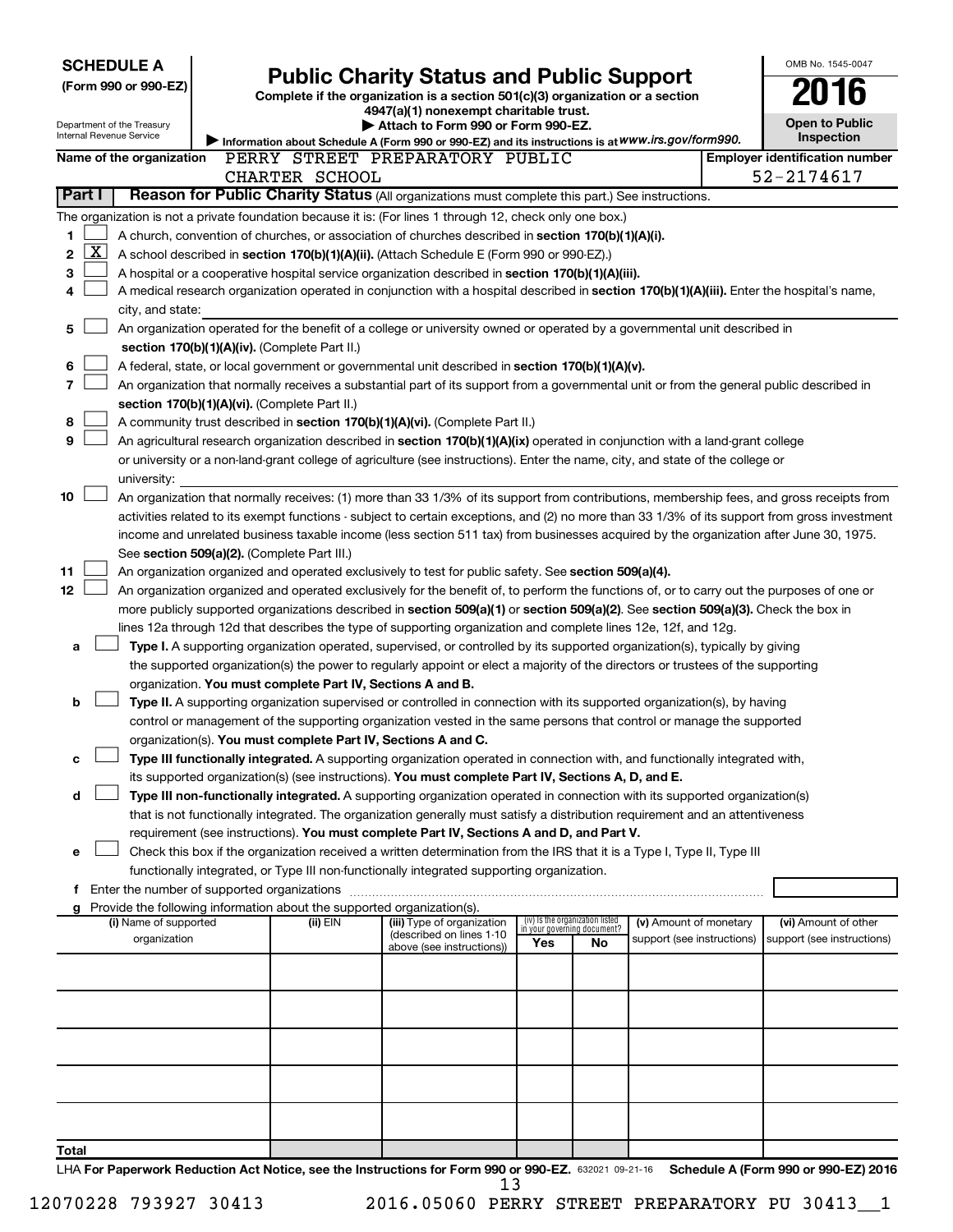Schedule A (Form 990 or 990-EZ) 2016 CHARTER SCHOOL  $52-2174617$  Page

52-2174617 Page 2

(Complete only if you checked the box on line 5, 7, or 8 of Part I or if the organization failed to qualify under Part III. If the organization fails to qualify under the tests listed below, please complete Part III.) **Part II Support Schedule for Organizations Described in Sections 170(b)(1)(A)(iv) and 170(b)(1)(A)(vi)**

|    | <b>Section A. Public Support</b>                                                                                                               |          |          |            |            |          |                                      |
|----|------------------------------------------------------------------------------------------------------------------------------------------------|----------|----------|------------|------------|----------|--------------------------------------|
|    | Calendar year (or fiscal year beginning in) $\blacktriangleright$                                                                              | (a) 2012 | (b) 2013 | $(c)$ 2014 | $(d)$ 2015 | (e) 2016 | (f) Total                            |
|    | 1 Gifts, grants, contributions, and                                                                                                            |          |          |            |            |          |                                      |
|    | membership fees received. (Do not                                                                                                              |          |          |            |            |          |                                      |
|    | include any "unusual grants.")                                                                                                                 |          |          |            |            |          |                                      |
|    | 2 Tax revenues levied for the organ-                                                                                                           |          |          |            |            |          |                                      |
|    | ization's benefit and either paid to                                                                                                           |          |          |            |            |          |                                      |
|    | or expended on its behalf                                                                                                                      |          |          |            |            |          |                                      |
|    | 3 The value of services or facilities                                                                                                          |          |          |            |            |          |                                      |
|    | furnished by a governmental unit to                                                                                                            |          |          |            |            |          |                                      |
|    | the organization without charge                                                                                                                |          |          |            |            |          |                                      |
|    | 4 Total. Add lines 1 through 3                                                                                                                 |          |          |            |            |          |                                      |
| 5  | The portion of total contributions                                                                                                             |          |          |            |            |          |                                      |
|    | by each person (other than a                                                                                                                   |          |          |            |            |          |                                      |
|    | governmental unit or publicly                                                                                                                  |          |          |            |            |          |                                      |
|    | supported organization) included                                                                                                               |          |          |            |            |          |                                      |
|    | on line 1 that exceeds 2% of the                                                                                                               |          |          |            |            |          |                                      |
|    | amount shown on line 11,                                                                                                                       |          |          |            |            |          |                                      |
|    | column (f)                                                                                                                                     |          |          |            |            |          |                                      |
|    | 6 Public support. Subtract line 5 from line 4.                                                                                                 |          |          |            |            |          |                                      |
|    | <b>Section B. Total Support</b>                                                                                                                |          |          |            |            |          |                                      |
|    | Calendar year (or fiscal year beginning in)                                                                                                    | (a) 2012 | (b) 2013 | $(c)$ 2014 | $(d)$ 2015 | (e) 2016 | (f) Total                            |
|    | 7 Amounts from line 4                                                                                                                          |          |          |            |            |          |                                      |
| 8  | Gross income from interest,                                                                                                                    |          |          |            |            |          |                                      |
|    | dividends, payments received on                                                                                                                |          |          |            |            |          |                                      |
|    | securities loans, rents, royalties                                                                                                             |          |          |            |            |          |                                      |
|    | and income from similar sources                                                                                                                |          |          |            |            |          |                                      |
| 9  | Net income from unrelated business                                                                                                             |          |          |            |            |          |                                      |
|    | activities, whether or not the                                                                                                                 |          |          |            |            |          |                                      |
|    | business is regularly carried on                                                                                                               |          |          |            |            |          |                                      |
|    | <b>10</b> Other income. Do not include gain                                                                                                    |          |          |            |            |          |                                      |
|    | or loss from the sale of capital                                                                                                               |          |          |            |            |          |                                      |
|    | assets (Explain in Part VI.)                                                                                                                   |          |          |            |            |          |                                      |
|    | 11 Total support. Add lines 7 through 10                                                                                                       |          |          |            |            |          |                                      |
|    | <b>12</b> Gross receipts from related activities, etc. (see instructions)                                                                      |          |          |            |            | 12       |                                      |
|    | 13 First five years. If the Form 990 is for the organization's first, second, third, fourth, or fifth tax year as a section 501(c)(3)          |          |          |            |            |          |                                      |
|    | organization, check this box and stop here                                                                                                     |          |          |            |            |          |                                      |
|    | <b>Section C. Computation of Public Support Percentage</b>                                                                                     |          |          |            |            |          |                                      |
|    |                                                                                                                                                |          |          |            |            | 14       | %                                    |
|    |                                                                                                                                                |          |          |            |            | 15       | %                                    |
|    | 16a 33 1/3% support test - 2016. If the organization did not check the box on line 13, and line 14 is 33 1/3% or more, check this box and      |          |          |            |            |          |                                      |
|    | stop here. The organization qualifies as a publicly supported organization                                                                     |          |          |            |            |          |                                      |
|    | b 33 1/3% support test - 2015. If the organization did not check a box on line 13 or 16a, and line 15 is 33 1/3% or more, check this box       |          |          |            |            |          |                                      |
|    |                                                                                                                                                |          |          |            |            |          |                                      |
|    | 17a 10% -facts-and-circumstances test - 2016. If the organization did not check a box on line 13, 16a, or 16b, and line 14 is 10% or more,     |          |          |            |            |          |                                      |
|    | and if the organization meets the "facts-and-circumstances" test, check this box and stop here. Explain in Part VI how the organization        |          |          |            |            |          |                                      |
|    |                                                                                                                                                |          |          |            |            |          |                                      |
|    | <b>b 10%</b> -facts-and-circumstances test - 2015. If the organization did not check a box on line 13, 16a, 16b, or 17a, and line 15 is 10% or |          |          |            |            |          |                                      |
|    | more, and if the organization meets the "facts-and-circumstances" test, check this box and stop here. Explain in Part VI how the               |          |          |            |            |          |                                      |
|    | organization meets the "facts-and-circumstances" test. The organization qualifies as a publicly supported organization                         |          |          |            |            |          |                                      |
| 18 | Private foundation. If the organization did not check a box on line 13, 16a, 16b, 17a, or 17b, check this box and see instructions             |          |          |            |            |          |                                      |
|    |                                                                                                                                                |          |          |            |            |          | Schedule A (Form 990 or 990-F7) 2016 |

**Schedule A (Form 990 or 990-EZ) 2016**

632022 09-21-16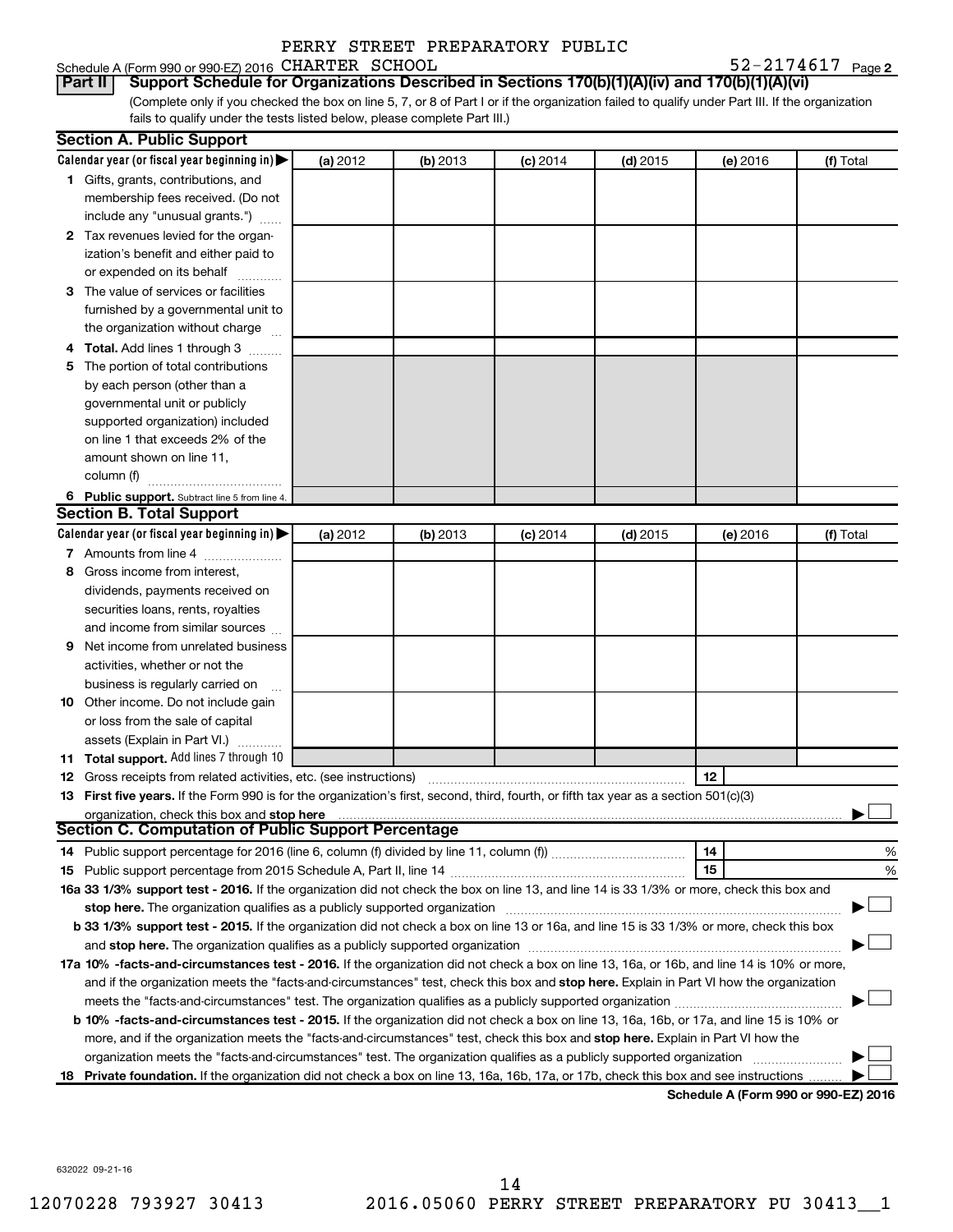#### **Part III Support Schedule for Organizations Described in Section 509(a)(2)**

(Complete only if you checked the box on line 10 of Part I or if the organization failed to qualify under Part II. If the organization fails to qualify under the tests listed below, please complete Part II.)

| <b>Section A. Public Support</b>                                                                                                                                                                |          |          |            |            |          |                                      |
|-------------------------------------------------------------------------------------------------------------------------------------------------------------------------------------------------|----------|----------|------------|------------|----------|--------------------------------------|
| Calendar year (or fiscal year beginning in)                                                                                                                                                     | (a) 2012 | (b) 2013 | $(c)$ 2014 | $(d)$ 2015 | (e) 2016 | (f) Total                            |
| 1 Gifts, grants, contributions, and                                                                                                                                                             |          |          |            |            |          |                                      |
| membership fees received. (Do not                                                                                                                                                               |          |          |            |            |          |                                      |
| include any "unusual grants.")                                                                                                                                                                  |          |          |            |            |          |                                      |
| <b>2</b> Gross receipts from admissions,<br>merchandise sold or services per-<br>formed, or facilities furnished in<br>any activity that is related to the<br>organization's tax-exempt purpose |          |          |            |            |          |                                      |
| 3 Gross receipts from activities that                                                                                                                                                           |          |          |            |            |          |                                      |
| are not an unrelated trade or bus-                                                                                                                                                              |          |          |            |            |          |                                      |
| iness under section 513                                                                                                                                                                         |          |          |            |            |          |                                      |
| 4 Tax revenues levied for the organ-                                                                                                                                                            |          |          |            |            |          |                                      |
| ization's benefit and either paid to                                                                                                                                                            |          |          |            |            |          |                                      |
| or expended on its behalf                                                                                                                                                                       |          |          |            |            |          |                                      |
| 5 The value of services or facilities                                                                                                                                                           |          |          |            |            |          |                                      |
| furnished by a governmental unit to                                                                                                                                                             |          |          |            |            |          |                                      |
| the organization without charge                                                                                                                                                                 |          |          |            |            |          |                                      |
| <b>6 Total.</b> Add lines 1 through 5                                                                                                                                                           |          |          |            |            |          |                                      |
| 7a Amounts included on lines 1, 2, and                                                                                                                                                          |          |          |            |            |          |                                      |
| 3 received from disqualified persons                                                                                                                                                            |          |          |            |            |          |                                      |
| <b>b</b> Amounts included on lines 2 and 3 received<br>from other than disqualified persons that<br>exceed the greater of \$5,000 or 1% of the<br>amount on line 13 for the year                |          |          |            |            |          |                                      |
| c Add lines 7a and 7b                                                                                                                                                                           |          |          |            |            |          |                                      |
| 8 Public support. (Subtract line 7c from line 6.)                                                                                                                                               |          |          |            |            |          |                                      |
| <b>Section B. Total Support</b>                                                                                                                                                                 |          |          |            |            |          |                                      |
| Calendar year (or fiscal year beginning in)                                                                                                                                                     | (a) 2012 | (b) 2013 | $(c)$ 2014 | $(d)$ 2015 | (e) 2016 | (f) Total                            |
| 9 Amounts from line 6                                                                                                                                                                           |          |          |            |            |          |                                      |
| <b>10a</b> Gross income from interest,<br>dividends, payments received on<br>securities loans, rents, royalties<br>and income from similar sources                                              |          |          |            |            |          |                                      |
| <b>b</b> Unrelated business taxable income<br>(less section 511 taxes) from businesses<br>acquired after June 30, 1975                                                                          |          |          |            |            |          |                                      |
| c Add lines 10a and 10b<br><b>11</b> Net income from unrelated business<br>activities not included in line 10b.<br>whether or not the business is<br>regularly carried on                       |          |          |            |            |          |                                      |
| 12 Other income. Do not include gain<br>or loss from the sale of capital<br>assets (Explain in Part VI.)                                                                                        |          |          |            |            |          |                                      |
| <b>13</b> Total support. (Add lines 9, 10c, 11, and 12.)                                                                                                                                        |          |          |            |            |          |                                      |
| 14 First five years. If the Form 990 is for the organization's first, second, third, fourth, or fifth tax year as a section 501(c)(3) organization,                                             |          |          |            |            |          |                                      |
|                                                                                                                                                                                                 |          |          |            |            |          |                                      |
| Section C. Computation of Public Support Percentage                                                                                                                                             |          |          |            |            |          |                                      |
|                                                                                                                                                                                                 |          |          |            |            | 15       | %                                    |
|                                                                                                                                                                                                 |          |          |            |            | 16       | %                                    |
| Section D. Computation of Investment Income Percentage                                                                                                                                          |          |          |            |            |          |                                      |
| 17 Investment income percentage for 2016 (line 10c, column (f) divided by line 13, column (f))                                                                                                  |          |          |            |            | 17       | %                                    |
| 18 Investment income percentage from 2015 Schedule A, Part III, line 17                                                                                                                         |          |          |            |            | 18       | %                                    |
| 19a 33 1/3% support tests - 2016. If the organization did not check the box on line 14, and line 15 is more than 33 1/3%, and line 17 is not                                                    |          |          |            |            |          |                                      |
| more than 33 1/3%, check this box and stop here. The organization qualifies as a publicly supported organization                                                                                |          |          |            |            |          |                                      |
| b 33 1/3% support tests - 2015. If the organization did not check a box on line 14 or line 19a, and line 16 is more than 33 1/3%, and                                                           |          |          |            |            |          |                                      |
| line 18 is not more than 33 1/3%, check this box and stop here. The organization qualifies as a publicly supported organization                                                                 |          |          |            |            |          |                                      |
|                                                                                                                                                                                                 |          |          |            |            |          |                                      |
| 632023 09-21-16                                                                                                                                                                                 |          |          | 15         |            |          | Schedule A (Form 990 or 990-EZ) 2016 |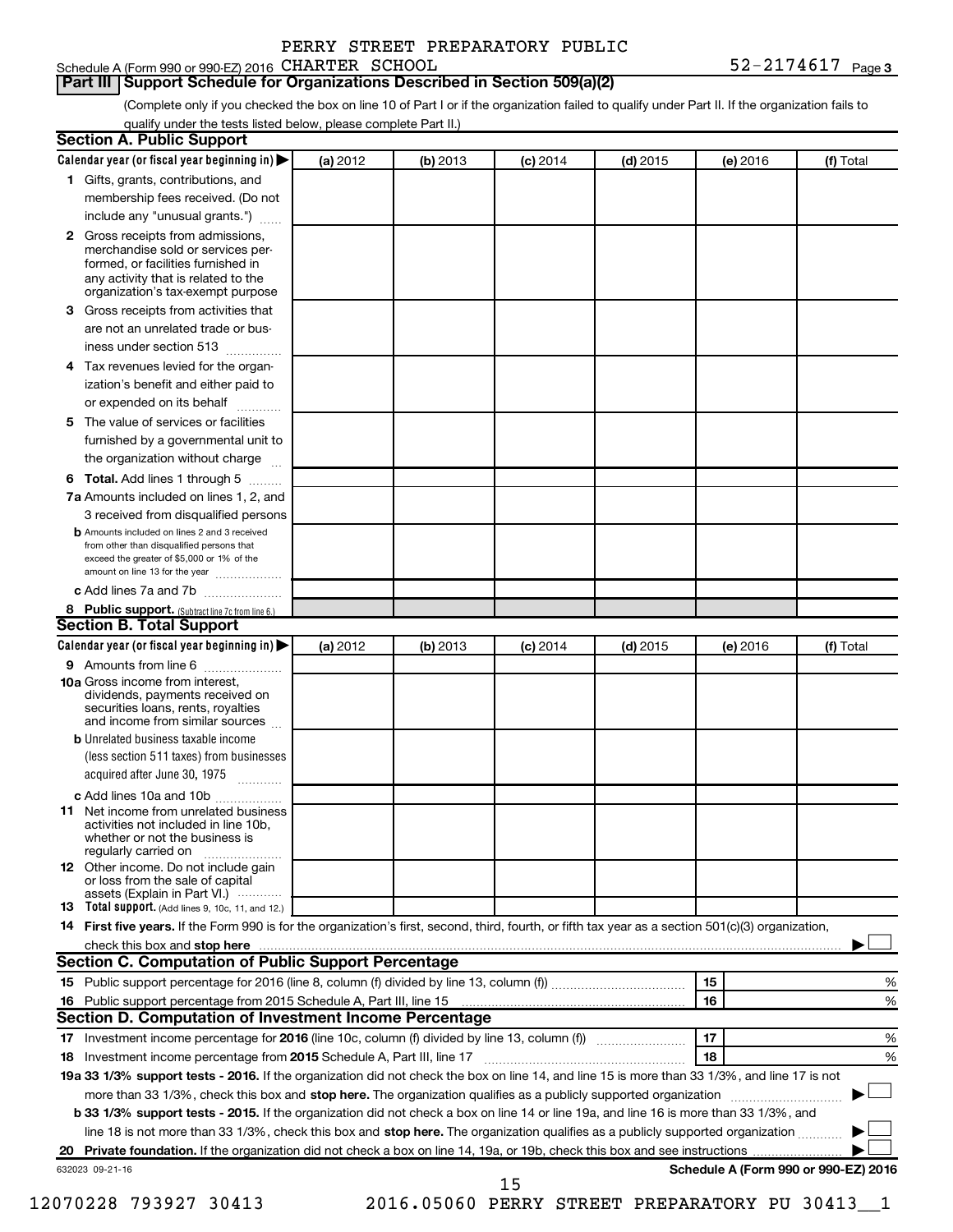#### Schedule A (Form 990 or 990-EZ) 2016 CHARTER SCHOOL  $52-2174617$  Page **Part IV Supporting Organizations**

(Complete only if you checked a box in line 12 on Part I. If you checked 12a of Part I, complete Sections A and B. If you checked 12b of Part I, complete Sections A and C. If you checked 12c of Part I, complete Sections A, D, and E. If you checked 12d of Part I, complete Sections A and D, and complete Part V.)

#### **Section A. All Supporting Organizations**

- **1** Are all of the organization's supported organizations listed by name in the organization's governing documents? If "No," describe in Part VI how the supported organizations are designated. If designated by *class or purpose, describe the designation. If historic and continuing relationship, explain.*
- **2** Did the organization have any supported organization that does not have an IRS determination of status under section 509(a)(1) or (2)? If "Yes," explain in Part VI how the organization determined that the supported *organization was described in section 509(a)(1) or (2).*
- **3a** Did the organization have a supported organization described in section 501(c)(4), (5), or (6)? If "Yes," answer *(b) and (c) below.*
- **b** Did the organization confirm that each supported organization qualified under section 501(c)(4), (5), or (6) and satisfied the public support tests under section 509(a)(2)? If "Yes," describe in Part VI when and how the *organization made the determination.*
- **c** Did the organization ensure that all support to such organizations was used exclusively for section 170(c)(2)(B) purposes? If "Yes," explain in Part VI what controls the organization put in place to ensure such use.
- **4 a** *If* Was any supported organization not organized in the United States ("foreign supported organization")? *"Yes," and if you checked 12a or 12b in Part I, answer (b) and (c) below.*
- **b** Did the organization have ultimate control and discretion in deciding whether to make grants to the foreign supported organization? If "Yes," describe in Part VI how the organization had such control and discretion *despite being controlled or supervised by or in connection with its supported organizations.*
- **c** Did the organization support any foreign supported organization that does not have an IRS determination under sections 501(c)(3) and 509(a)(1) or (2)? If "Yes," explain in Part VI what controls the organization used *to ensure that all support to the foreign supported organization was used exclusively for section 170(c)(2)(B) purposes.*
- **5a** Did the organization add, substitute, or remove any supported organizations during the tax year? If "Yes," answer (b) and (c) below (if applicable). Also, provide detail in Part VI, including (i) the names and EIN *numbers of the supported organizations added, substituted, or removed; (ii) the reasons for each such action; (iii) the authority under the organization's organizing document authorizing such action; and (iv) how the action was accomplished (such as by amendment to the organizing document).*
- **b Type I or Type II only.** Was any added or substituted supported organization part of a class already designated in the organization's organizing document?
- **c Substitutions only.**  Was the substitution the result of an event beyond the organization's control?
- **6** Did the organization provide support (whether in the form of grants or the provision of services or facilities) to support or benefit one or more of the filing organization's supported organizations? If "Yes," provide detail in anyone other than (i) its supported organizations, (ii) individuals that are part of the charitable class benefited by one or more of its supported organizations, or (iii) other supporting organizations that also *Part VI.*
- **7** Did the organization provide a grant, loan, compensation, or other similar payment to a substantial contributor regard to a substantial contributor? If "Yes," complete Part I of Schedule L (Form 990 or 990-EZ). (defined in section 4958(c)(3)(C)), a family member of a substantial contributor, or a 35% controlled entity with
- **8** Did the organization make a loan to a disqualified person (as defined in section 4958) not described in line 7? *If "Yes," complete Part I of Schedule L (Form 990 or 990-EZ).*
- **9 a** Was the organization controlled directly or indirectly at any time during the tax year by one or more in section 509(a)(1) or (2))? If "Yes," provide detail in Part VI. disqualified persons as defined in section 4946 (other than foundation managers and organizations described
- **b** Did one or more disqualified persons (as defined in line 9a) hold a controlling interest in any entity in which the supporting organization had an interest? If "Yes," provide detail in Part VI.
- **c** Did a disqualified person (as defined in line 9a) have an ownership interest in, or derive any personal benefit from, assets in which the supporting organization also had an interest? If "Yes," provide detail in Part VI.
- **10 a** Was the organization subject to the excess business holdings rules of section 4943 because of section supporting organizations)? If "Yes," answer 10b below. 4943(f) (regarding certain Type II supporting organizations, and all Type III non-functionally integrated
	- **b** Did the organization have any excess business holdings in the tax year? (Use Schedule C, Form 4720, to *determine whether the organization had excess business holdings.)*

632024 09-21-16



52-2174617 Page 4

**1**

**Yes No**

**Schedule A (Form 990 or 990-EZ) 2016**

12070228 793927 30413 2016.05060 PERRY STREET PREPARATORY PU 30413\_\_1

16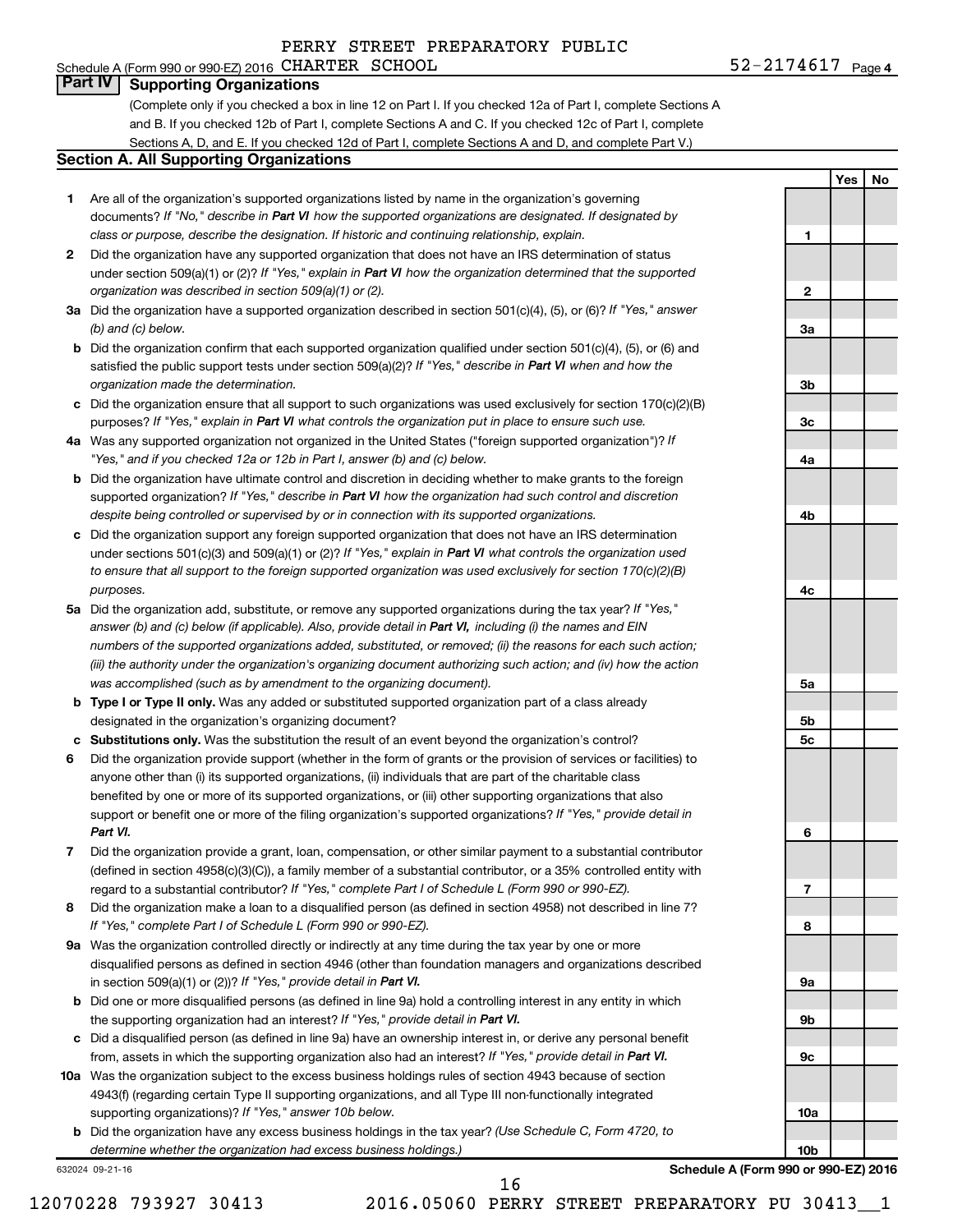# PERRY STREET PREPARATORY PUBLIC<br>CHARTER SCHOOL

|              | Schedule A (Form 990 or 990-EZ) 2016 CHARTER SCHOOL                                                                                                            | 52-2174617 Page 5 |     |    |
|--------------|----------------------------------------------------------------------------------------------------------------------------------------------------------------|-------------------|-----|----|
|              | <b>Part IV</b><br><b>Supporting Organizations (continued)</b>                                                                                                  |                   |     |    |
|              |                                                                                                                                                                |                   | Yes | No |
| 11           | Has the organization accepted a gift or contribution from any of the following persons?                                                                        |                   |     |    |
|              | a A person who directly or indirectly controls, either alone or together with persons described in (b) and (c)                                                 |                   |     |    |
|              | below, the governing body of a supported organization?                                                                                                         | 11a               |     |    |
|              | <b>b</b> A family member of a person described in (a) above?                                                                                                   | 11b               |     |    |
|              | c A 35% controlled entity of a person described in (a) or (b) above? If "Yes" to a, b, or c, provide detail in Part VI.                                        | 11c               |     |    |
|              | <b>Section B. Type I Supporting Organizations</b>                                                                                                              |                   |     |    |
|              |                                                                                                                                                                |                   | Yes | No |
| 1.           | Did the directors, trustees, or membership of one or more supported organizations have the power to                                                            |                   |     |    |
|              | regularly appoint or elect at least a majority of the organization's directors or trustees at all times during the                                             |                   |     |    |
|              | tax year? If "No," describe in Part VI how the supported organization(s) effectively operated, supervised, or                                                  |                   |     |    |
|              | controlled the organization's activities. If the organization had more than one supported organization,                                                        |                   |     |    |
|              | describe how the powers to appoint and/or remove directors or trustees were allocated among the supported                                                      |                   |     |    |
|              | organizations and what conditions or restrictions, if any, applied to such powers during the tax year.                                                         | 1                 |     |    |
| $\mathbf{2}$ | Did the organization operate for the benefit of any supported organization other than the supported                                                            |                   |     |    |
|              | organization(s) that operated, supervised, or controlled the supporting organization? If "Yes," explain in                                                     |                   |     |    |
|              | Part VI how providing such benefit carried out the purposes of the supported organization(s) that operated,                                                    |                   |     |    |
|              | supervised, or controlled the supporting organization.                                                                                                         | $\mathbf{2}$      |     |    |
|              | <b>Section C. Type II Supporting Organizations</b>                                                                                                             |                   |     |    |
|              |                                                                                                                                                                |                   | Yes | No |
| 1.           | Were a majority of the organization's directors or trustees during the tax year also a majority of the directors                                               |                   |     |    |
|              | or trustees of each of the organization's supported organization(s)? If "No," describe in Part VI how control                                                  |                   |     |    |
|              | or management of the supporting organization was vested in the same persons that controlled or managed                                                         |                   |     |    |
|              | the supported organization(s).                                                                                                                                 | 1                 |     |    |
|              | <b>Section D. All Type III Supporting Organizations</b>                                                                                                        |                   |     |    |
|              |                                                                                                                                                                |                   | Yes | No |
| 1.           | Did the organization provide to each of its supported organizations, by the last day of the fifth month of the                                                 |                   |     |    |
|              | organization's tax year, (i) a written notice describing the type and amount of support provided during the prior tax                                          |                   |     |    |
|              | year, (ii) a copy of the Form 990 that was most recently filed as of the date of notification, and (iii) copies of the                                         |                   |     |    |
|              | organization's governing documents in effect on the date of notification, to the extent not previously provided?                                               | 1                 |     |    |
| $\mathbf{2}$ | Were any of the organization's officers, directors, or trustees either (i) appointed or elected by the supported                                               |                   |     |    |
|              | organization(s) or (ii) serving on the governing body of a supported organization? If "No," explain in Part VI how                                             |                   |     |    |
|              | the organization maintained a close and continuous working relationship with the supported organization(s).                                                    | 2                 |     |    |
| 3            | By reason of the relationship described in (2), did the organization's supported organizations have a                                                          |                   |     |    |
|              | significant voice in the organization's investment policies and in directing the use of the organization's                                                     |                   |     |    |
|              | income or assets at all times during the tax year? If "Yes," describe in Part VI the role the organization's<br>supported organizations played in this regard. | З                 |     |    |
|              | Section E. Type III Functionally Integrated Supporting Organizations                                                                                           |                   |     |    |
| 1            | Check the box next to the method that the organization used to satisfy the Integral Part Test during the yea(see instructions).                                |                   |     |    |
| a            | The organization satisfied the Activities Test. Complete line 2 below.                                                                                         |                   |     |    |
| b            | The organization is the parent of each of its supported organizations. Complete line 3 below.                                                                  |                   |     |    |
| с            | The organization supported a governmental entity. Describe in Part VI how you supported a government entity (see instructions).                                |                   |     |    |
| 2            | Activities Test. Answer (a) and (b) below.                                                                                                                     |                   | Yes | No |
| а            | Did substantially all of the organization's activities during the tax year directly further the exempt purposes of                                             |                   |     |    |
|              | the supported organization(s) to which the organization was responsive? If "Yes," then in Part VI identify                                                     |                   |     |    |
|              | those supported organizations and explain<br>how these activities directly furthered their exempt purposes,                                                    |                   |     |    |
|              | how the organization was responsive to those supported organizations, and how the organization determined                                                      |                   |     |    |
|              | that these activities constituted substantially all of its activities.                                                                                         | 2a                |     |    |
|              | <b>b</b> Did the activities described in (a) constitute activities that, but for the organization's involvement, one or more                                   |                   |     |    |
|              | of the organization's supported organization(s) would have been engaged in? If "Yes," explain in Part VI the                                                   |                   |     |    |
|              | reasons for the organization's position that its supported organization(s) would have engaged in these                                                         |                   |     |    |
|              | activities but for the organization's involvement.                                                                                                             | 2b                |     |    |
| 3            | Parent of Supported Organizations. Answer (a) and (b) below.                                                                                                   |                   |     |    |
|              | a Did the organization have the power to regularly appoint or elect a majority of the officers, directors, or                                                  |                   |     |    |
|              | trustees of each of the supported organizations? Provide details in Part VI.                                                                                   | За                |     |    |
|              | <b>b</b> Did the organization exercise a substantial degree of direction over the policies, programs, and activities of each                                   |                   |     |    |
|              | of its supported organizations? If "Yes," describe in Part VI the role played by the organization in this regard.                                              | 3b                |     |    |

632025 09-21-16

**Schedule A (Form 990 or 990-EZ) 2016**

12070228 793927 30413 2016.05060 PERRY STREET PREPARATORY PU 30413\_\_1

17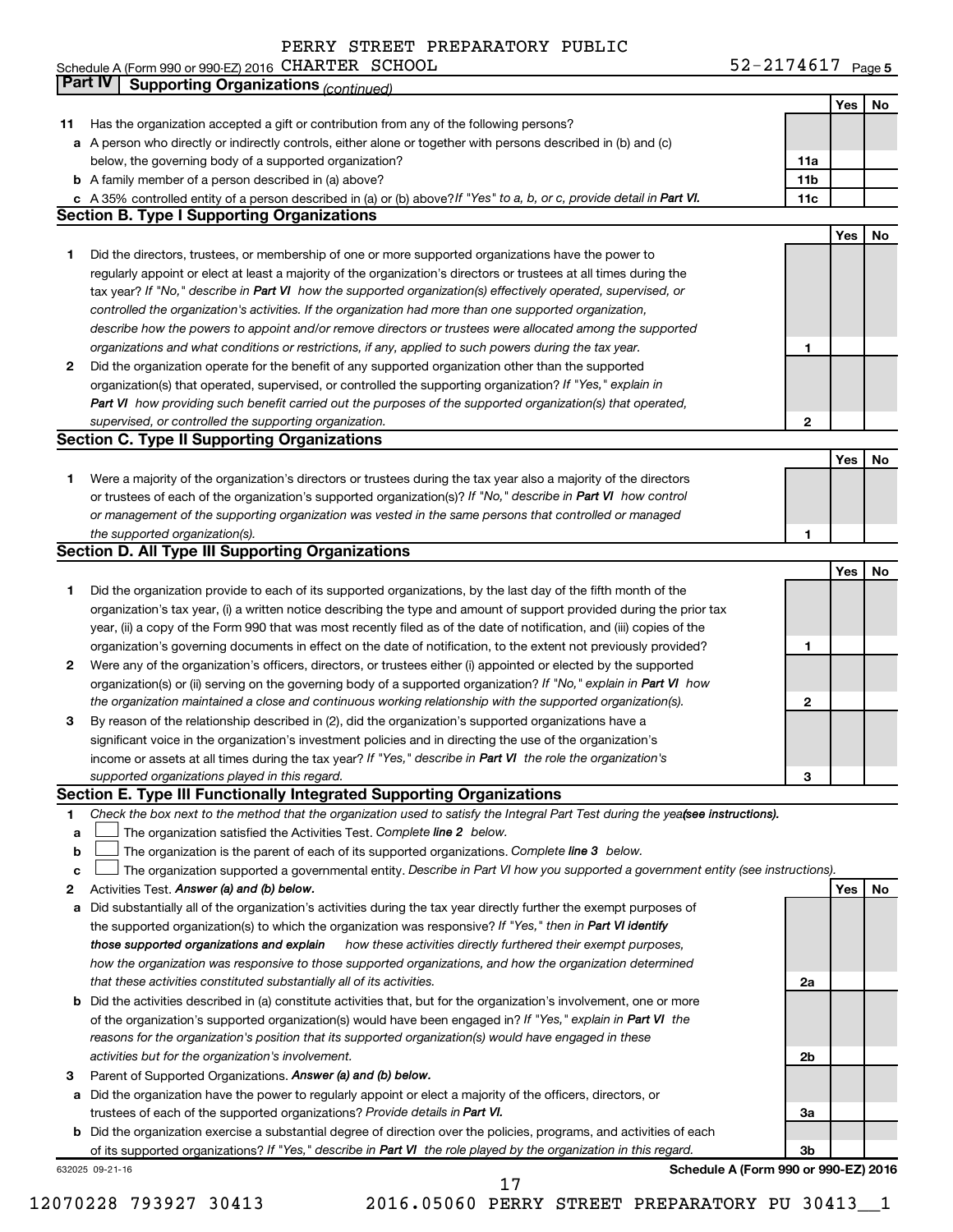### **Part V Type III Non-Functionally Integrated 509(a)(3) Supporting Organizations**

1 **Letter See instructions.** All Check here if the organization satisfied the Integral Part Test as a qualifying trust on Nov. 20, 1970 (explain in Part VI.) See instructions. All other Type III non-functionally integrated supporting organizations must complete Sections A through E.

|    | Section A - Adjusted Net Income                                              | (A) Prior Year | (B) Current Year<br>(optional) |                                |
|----|------------------------------------------------------------------------------|----------------|--------------------------------|--------------------------------|
| 1  | Net short-term capital gain                                                  | 1              |                                |                                |
| 2  | Recoveries of prior-year distributions                                       | $\overline{2}$ |                                |                                |
| 3  | Other gross income (see instructions)                                        | 3              |                                |                                |
| 4  | Add lines 1 through 3                                                        | 4              |                                |                                |
| 5  | Depreciation and depletion                                                   | 5              |                                |                                |
| 6  | Portion of operating expenses paid or incurred for production or             |                |                                |                                |
|    | collection of gross income or for management, conservation, or               |                |                                |                                |
|    | maintenance of property held for production of income (see instructions)     | 6              |                                |                                |
| 7  | Other expenses (see instructions)                                            | 7              |                                |                                |
| 8  | Adjusted Net Income (subtract lines 5, 6, and 7 from line 4)                 | 8              |                                |                                |
|    | <b>Section B - Minimum Asset Amount</b>                                      |                | (A) Prior Year                 | (B) Current Year<br>(optional) |
| 1. | Aggregate fair market value of all non-exempt-use assets (see                |                |                                |                                |
|    | instructions for short tax year or assets held for part of year):            |                |                                |                                |
|    | a Average monthly value of securities                                        | 1a             |                                |                                |
|    | <b>b</b> Average monthly cash balances                                       | 1b             |                                |                                |
|    | c Fair market value of other non-exempt-use assets                           | 1c             |                                |                                |
|    | d Total (add lines 1a, 1b, and 1c)                                           | 1d             |                                |                                |
|    | <b>e</b> Discount claimed for blockage or other                              |                |                                |                                |
|    | factors (explain in detail in Part VI):                                      |                |                                |                                |
| 2  | Acquisition indebtedness applicable to non-exempt-use assets                 | 2              |                                |                                |
| 3  | Subtract line 2 from line 1d                                                 | 3              |                                |                                |
| 4  | Cash deemed held for exempt use. Enter 1-1/2% of line 3 (for greater amount, |                |                                |                                |
|    | see instructions)                                                            | 4              |                                |                                |
| 5  | Net value of non-exempt-use assets (subtract line 4 from line 3)             | 5              |                                |                                |
| 6  | Multiply line 5 by .035                                                      | 6              |                                |                                |
| 7  | Recoveries of prior-year distributions                                       | $\overline{7}$ |                                |                                |
| 8  | Minimum Asset Amount (add line 7 to line 6)                                  | 8              |                                |                                |
|    | <b>Section C - Distributable Amount</b>                                      |                |                                | <b>Current Year</b>            |
| 1. | Adjusted net income for prior year (from Section A, line 8, Column A)        | 1              |                                |                                |
| 2  | Enter 85% of line 1                                                          | $\overline{2}$ |                                |                                |
| 3  | Minimum asset amount for prior year (from Section B, line 8, Column A)       | 3              |                                |                                |
| 4  | Enter greater of line 2 or line 3                                            | 4              |                                |                                |
| 5  | Income tax imposed in prior year                                             | 5              |                                |                                |
| 6  | <b>Distributable Amount.</b> Subtract line 5 from line 4, unless subject to  |                |                                |                                |
|    | emergency temporary reduction (see instructions)                             | 6              |                                |                                |
|    |                                                                              |                |                                |                                |

**7** Check here if the current year is the organization's first as a non-functionally integrated Type III supporting organization (see † instructions).

**Schedule A (Form 990 or 990-EZ) 2016**

632026 09-21-16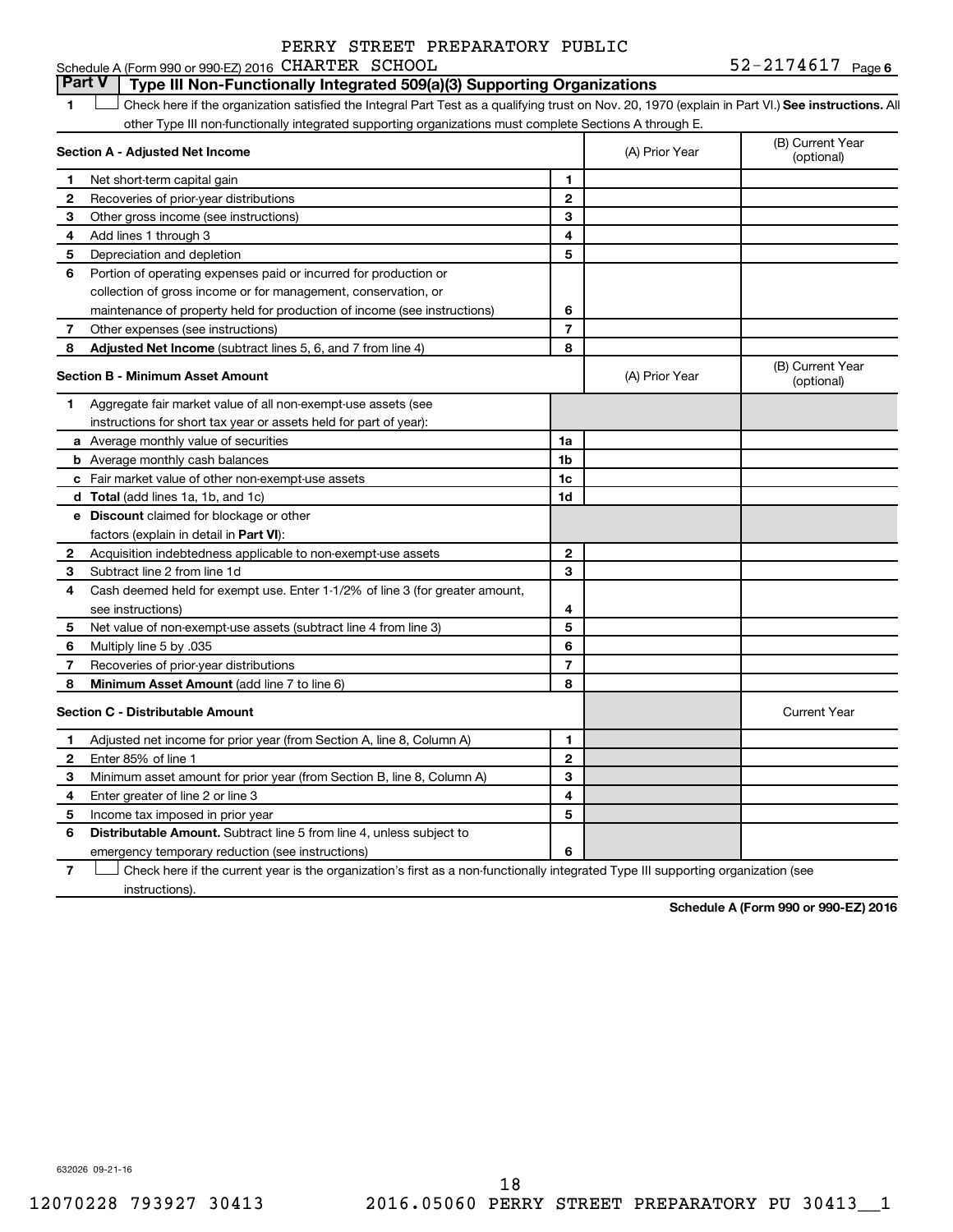|               | Schedule A (Form 990 or 990-EZ) 2016 CHARTER SCHOOL                                        |                                    |                                               | $52 - 2174617$ Page 7                            |
|---------------|--------------------------------------------------------------------------------------------|------------------------------------|-----------------------------------------------|--------------------------------------------------|
| <b>Part V</b> | Type III Non-Functionally Integrated 509(a)(3) Supporting Organizations (continued)        |                                    |                                               |                                                  |
|               | Section D - Distributions                                                                  |                                    |                                               | <b>Current Year</b>                              |
| 1             | Amounts paid to supported organizations to accomplish exempt purposes                      |                                    |                                               |                                                  |
| 2             | Amounts paid to perform activity that directly furthers exempt purposes of supported       |                                    |                                               |                                                  |
|               | organizations, in excess of income from activity                                           |                                    |                                               |                                                  |
| 3             | Administrative expenses paid to accomplish exempt purposes of supported organizations      |                                    |                                               |                                                  |
| 4             | Amounts paid to acquire exempt-use assets                                                  |                                    |                                               |                                                  |
| 5             | Qualified set-aside amounts (prior IRS approval required)                                  |                                    |                                               |                                                  |
| 6             | Other distributions (describe in Part VI). See instructions                                |                                    |                                               |                                                  |
| 7             | Total annual distributions. Add lines 1 through 6                                          |                                    |                                               |                                                  |
| 8             | Distributions to attentive supported organizations to which the organization is responsive |                                    |                                               |                                                  |
|               | (provide details in Part VI). See instructions                                             |                                    |                                               |                                                  |
| 9             | Distributable amount for 2016 from Section C, line 6                                       |                                    |                                               |                                                  |
| 10            | Line 8 amount divided by Line 9 amount                                                     |                                    |                                               |                                                  |
|               | Section E - Distribution Allocations (see instructions)                                    | (i)<br><b>Excess Distributions</b> | (ii)<br><b>Underdistributions</b><br>Pre-2016 | (iii)<br><b>Distributable</b><br>Amount for 2016 |
| 1             | Distributable amount for 2016 from Section C, line 6                                       |                                    |                                               |                                                  |
| 2             | Underdistributions, if any, for years prior to 2016 (reason-                               |                                    |                                               |                                                  |
|               | able cause required-explain in Part VI). See instructions                                  |                                    |                                               |                                                  |
| 3             | Excess distributions carryover, if any, to 2016:                                           |                                    |                                               |                                                  |
| а             |                                                                                            |                                    |                                               |                                                  |
| b             |                                                                                            |                                    |                                               |                                                  |
|               | c From 2013                                                                                |                                    |                                               |                                                  |
|               | <b>d</b> From 2014                                                                         |                                    |                                               |                                                  |
|               | e From 2015                                                                                |                                    |                                               |                                                  |
|               | f Total of lines 3a through e                                                              |                                    |                                               |                                                  |
|               | g Applied to underdistributions of prior years                                             |                                    |                                               |                                                  |
|               | h Applied to 2016 distributable amount                                                     |                                    |                                               |                                                  |
| Ť.            | Carryover from 2011 not applied (see instructions)                                         |                                    |                                               |                                                  |
|               | Remainder. Subtract lines 3g, 3h, and 3i from 3f.                                          |                                    |                                               |                                                  |
| 4             | Distributions for 2016 from Section D,                                                     |                                    |                                               |                                                  |
|               | line $7:$                                                                                  |                                    |                                               |                                                  |
|               | a Applied to underdistributions of prior years                                             |                                    |                                               |                                                  |
|               | <b>b</b> Applied to 2016 distributable amount                                              |                                    |                                               |                                                  |
|               | c Remainder. Subtract lines 4a and 4b from 4                                               |                                    |                                               |                                                  |
|               | 5 Remaining underdistributions for years prior to 2016, if                                 |                                    |                                               |                                                  |
|               | any. Subtract lines 3g and 4a from line 2. For result greater                              |                                    |                                               |                                                  |
|               | than zero, explain in Part VI. See instructions                                            |                                    |                                               |                                                  |
| 6             | Remaining underdistributions for 2016. Subtract lines 3h                                   |                                    |                                               |                                                  |
|               | and 4b from line 1. For result greater than zero, explain in                               |                                    |                                               |                                                  |
|               | Part VI. See instructions                                                                  |                                    |                                               |                                                  |
| 7             | Excess distributions carryover to 2017. Add lines 3j                                       |                                    |                                               |                                                  |
|               | and 4c                                                                                     |                                    |                                               |                                                  |
| 8             | Breakdown of line 7:                                                                       |                                    |                                               |                                                  |
| а             |                                                                                            |                                    |                                               |                                                  |
|               | <b>b</b> Excess from 2013                                                                  |                                    |                                               |                                                  |
|               | c Excess from 2014                                                                         |                                    |                                               |                                                  |
|               | d Excess from 2015                                                                         |                                    |                                               |                                                  |
|               | e Excess from 2016                                                                         |                                    |                                               |                                                  |
|               |                                                                                            |                                    |                                               |                                                  |

**Schedule A (Form 990 or 990-EZ) 2016**

632027 09-21-16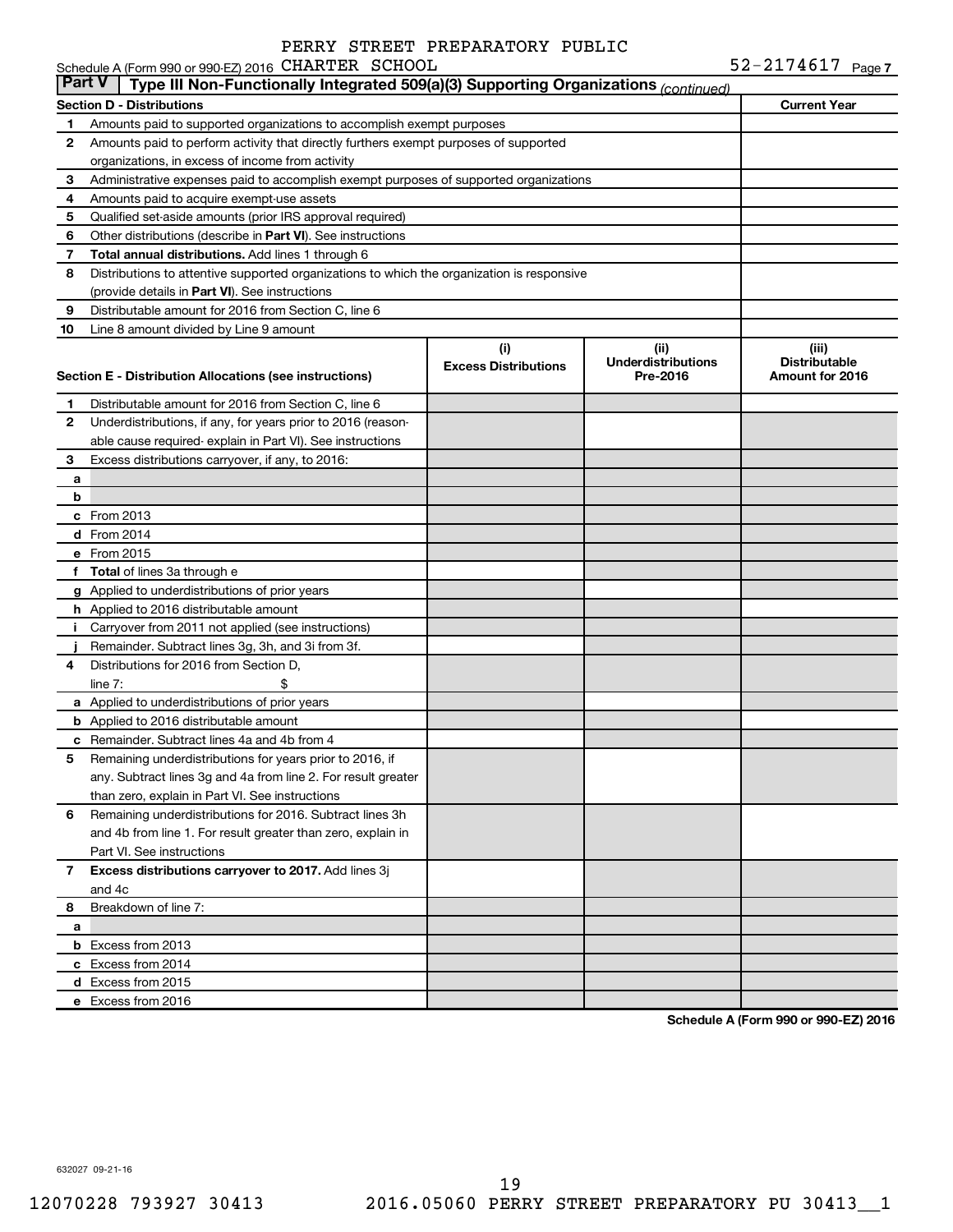| Schedule A (Form 990 or 990-EZ) 2016 CHARTER SCHOOL |                                                                                                                                 | 52-2174617 Page 8                                                                                                                                                                                                                                                                                                                                                                                                                 |
|-----------------------------------------------------|---------------------------------------------------------------------------------------------------------------------------------|-----------------------------------------------------------------------------------------------------------------------------------------------------------------------------------------------------------------------------------------------------------------------------------------------------------------------------------------------------------------------------------------------------------------------------------|
| <b>Part VI</b><br>(See instructions.)               | Section D, lines 5, 6, and 8; and Part V, Section E, lines 2, 5, and 6. Also complete this part for any additional information. | Supplemental Information. Provide the explanations required by Part II, line 10; Part II, line 17a or 17b; Part III, line 12;<br>Part IV, Section A, lines 1, 2, 3b, 3c, 4b, 4c, 5a, 6, 9a, 9b, 9c, 11a, 11b, and 11c; Part IV, Section B, lines 1 and 2; Part IV, Section C,<br>line 1; Part IV, Section D, lines 2 and 3; Part IV, Section E, lines 1c, 2a, 2b, 3a, and 3b; Part V, line 1; Part V, Section B, line 1e; Part V, |
|                                                     |                                                                                                                                 |                                                                                                                                                                                                                                                                                                                                                                                                                                   |
|                                                     |                                                                                                                                 |                                                                                                                                                                                                                                                                                                                                                                                                                                   |
|                                                     |                                                                                                                                 |                                                                                                                                                                                                                                                                                                                                                                                                                                   |
|                                                     |                                                                                                                                 |                                                                                                                                                                                                                                                                                                                                                                                                                                   |
|                                                     |                                                                                                                                 |                                                                                                                                                                                                                                                                                                                                                                                                                                   |
|                                                     |                                                                                                                                 |                                                                                                                                                                                                                                                                                                                                                                                                                                   |
|                                                     |                                                                                                                                 |                                                                                                                                                                                                                                                                                                                                                                                                                                   |
|                                                     |                                                                                                                                 |                                                                                                                                                                                                                                                                                                                                                                                                                                   |
|                                                     |                                                                                                                                 |                                                                                                                                                                                                                                                                                                                                                                                                                                   |
|                                                     |                                                                                                                                 |                                                                                                                                                                                                                                                                                                                                                                                                                                   |
|                                                     |                                                                                                                                 |                                                                                                                                                                                                                                                                                                                                                                                                                                   |
|                                                     |                                                                                                                                 |                                                                                                                                                                                                                                                                                                                                                                                                                                   |
|                                                     |                                                                                                                                 |                                                                                                                                                                                                                                                                                                                                                                                                                                   |
|                                                     |                                                                                                                                 |                                                                                                                                                                                                                                                                                                                                                                                                                                   |
|                                                     |                                                                                                                                 |                                                                                                                                                                                                                                                                                                                                                                                                                                   |
|                                                     |                                                                                                                                 |                                                                                                                                                                                                                                                                                                                                                                                                                                   |
|                                                     |                                                                                                                                 |                                                                                                                                                                                                                                                                                                                                                                                                                                   |
|                                                     |                                                                                                                                 |                                                                                                                                                                                                                                                                                                                                                                                                                                   |
|                                                     |                                                                                                                                 |                                                                                                                                                                                                                                                                                                                                                                                                                                   |
|                                                     |                                                                                                                                 |                                                                                                                                                                                                                                                                                                                                                                                                                                   |
|                                                     |                                                                                                                                 |                                                                                                                                                                                                                                                                                                                                                                                                                                   |
|                                                     |                                                                                                                                 |                                                                                                                                                                                                                                                                                                                                                                                                                                   |
|                                                     |                                                                                                                                 |                                                                                                                                                                                                                                                                                                                                                                                                                                   |
|                                                     |                                                                                                                                 |                                                                                                                                                                                                                                                                                                                                                                                                                                   |
|                                                     |                                                                                                                                 |                                                                                                                                                                                                                                                                                                                                                                                                                                   |
|                                                     |                                                                                                                                 |                                                                                                                                                                                                                                                                                                                                                                                                                                   |
|                                                     |                                                                                                                                 |                                                                                                                                                                                                                                                                                                                                                                                                                                   |
|                                                     |                                                                                                                                 |                                                                                                                                                                                                                                                                                                                                                                                                                                   |
|                                                     |                                                                                                                                 |                                                                                                                                                                                                                                                                                                                                                                                                                                   |
|                                                     |                                                                                                                                 |                                                                                                                                                                                                                                                                                                                                                                                                                                   |
|                                                     |                                                                                                                                 |                                                                                                                                                                                                                                                                                                                                                                                                                                   |
|                                                     |                                                                                                                                 |                                                                                                                                                                                                                                                                                                                                                                                                                                   |
|                                                     |                                                                                                                                 |                                                                                                                                                                                                                                                                                                                                                                                                                                   |
|                                                     |                                                                                                                                 |                                                                                                                                                                                                                                                                                                                                                                                                                                   |
| 632028 09-21-16                                     |                                                                                                                                 | Schedule A (Form 990 or 990-EZ) 2016                                                                                                                                                                                                                                                                                                                                                                                              |
|                                                     | 20                                                                                                                              |                                                                                                                                                                                                                                                                                                                                                                                                                                   |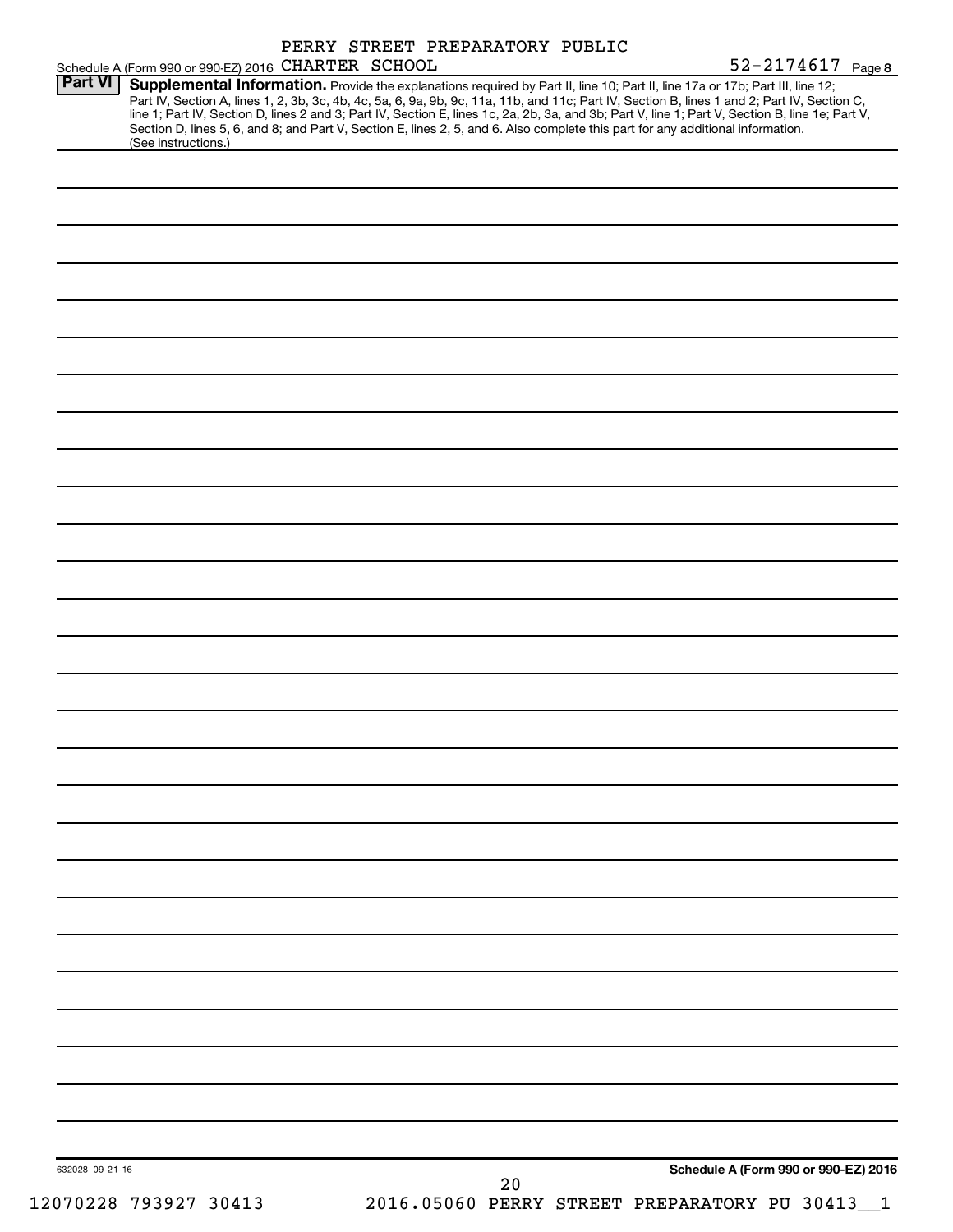Department of the Treasury **(Form 990, 990-EZ,**

Internal Revenue Service

#### \*\* PUBLIC DISCLOSURE COPY \*\*

## **Schedule B Schedule of Contributors**

**or 990-PF) | Attach to Form 990, Form 990-EZ, or Form 990-PF. | Information about Schedule B (Form 990, 990-EZ, or 990-PF) and** its instructions is at www.irs.gov/form990.

OMB No. 1545-0047

# **2016**

**Name of the organization Employer identification number**

|  | PERRY STREET PREPI |  |
|--|--------------------|--|

ARATORY PUBLIC CHARTER SCHOOL 52-2174617

|  | Organization type (check one): |
|--|--------------------------------|
|--|--------------------------------|

| Filers of:         | Section:                                                                  |
|--------------------|---------------------------------------------------------------------------|
| Form 990 or 990-EZ | $\lfloor x \rfloor$ 501(c)( 3) (enter number) organization                |
|                    | 4947(a)(1) nonexempt charitable trust not treated as a private foundation |
|                    | 527 political organization                                                |
| Form 990-PF        | 501(c)(3) exempt private foundation                                       |
|                    | 4947(a)(1) nonexempt charitable trust treated as a private foundation     |
|                    | 501(c)(3) taxable private foundation                                      |

Check if your organization is covered by the General Rule or a Special Rule.

**Note:**  Only a section 501(c)(7), (8), or (10) organization can check boxes for both the General Rule and a Special Rule. See instructions.

#### **General Rule**

**K** For an organization filing Form 990, 990-EZ, or 990-PF that received, during the year, contributions totaling \$5,000 or more (in money or property) from any one contributor. Complete Parts I and II. See instructions for determining a contributor's total contributions.

#### **Special Rules**

 $\Box$ 

any one contributor, during the year, total contributions of the greater of **(1)** \$5,000 or **(2)** 2% of the amount on (i) Form 990, Part VIII, line 1h, For an organization described in section 501(c)(3) filing Form 990 or 990-EZ that met the 33 1/3% support test of the regulations under sections 509(a)(1) and 170(b)(1)(A)(vi), that checked Schedule A (Form 990 or 990-EZ), Part II, line 13, 16a, or 16b, and that received from or (ii) Form 990-EZ, line 1. Complete Parts I and II.  $\Box$ 

year, total contributions of more than \$1,000 *exclusively* for religious, charitable, scientific, literary, or educational purposes, or for For an organization described in section 501(c)(7), (8), or (10) filing Form 990 or 990-EZ that received from any one contributor, during the the prevention of cruelty to children or animals. Complete Parts I, II, and III.  $\Box$ 

purpose. Don't complete any of the parts unless the General Rule applies to this organization because it received nonexclusively year, contributions exclusively for religious, charitable, etc., purposes, but no such contributions totaled more than \$1,000. If this box is checked, enter here the total contributions that were received during the year for an exclusively religious, charitable, etc., For an organization described in section 501(c)(7), (8), or (10) filing Form 990 or 990-EZ that received from any one contributor, during the religious, charitable, etc., contributions totaling \$5,000 or more during the year  $\ldots$  $\ldots$  $\ldots$  $\ldots$  $\ldots$  $\ldots$ 

**Caution:**  An organization that isn't covered by the General Rule and/or the Special Rules doesn't file Schedule B (Form 990, 990-EZ, or 990-PF),  **must** but it answer "No" on Part IV, line 2, of its Form 990; or check the box on line H of its Form 990-EZ or on its Form 990-PF, Part I, line 2, to certify that it doesn't meet the filing requirements of Schedule B (Form 990, 990-EZ, or 990-PF).

LHA For Paperwork Reduction Act Notice, see the Instructions for Form 990, 990-EZ, or 990-PF. Schedule B (Form 990, 990-EZ, or 990-PF) (2016)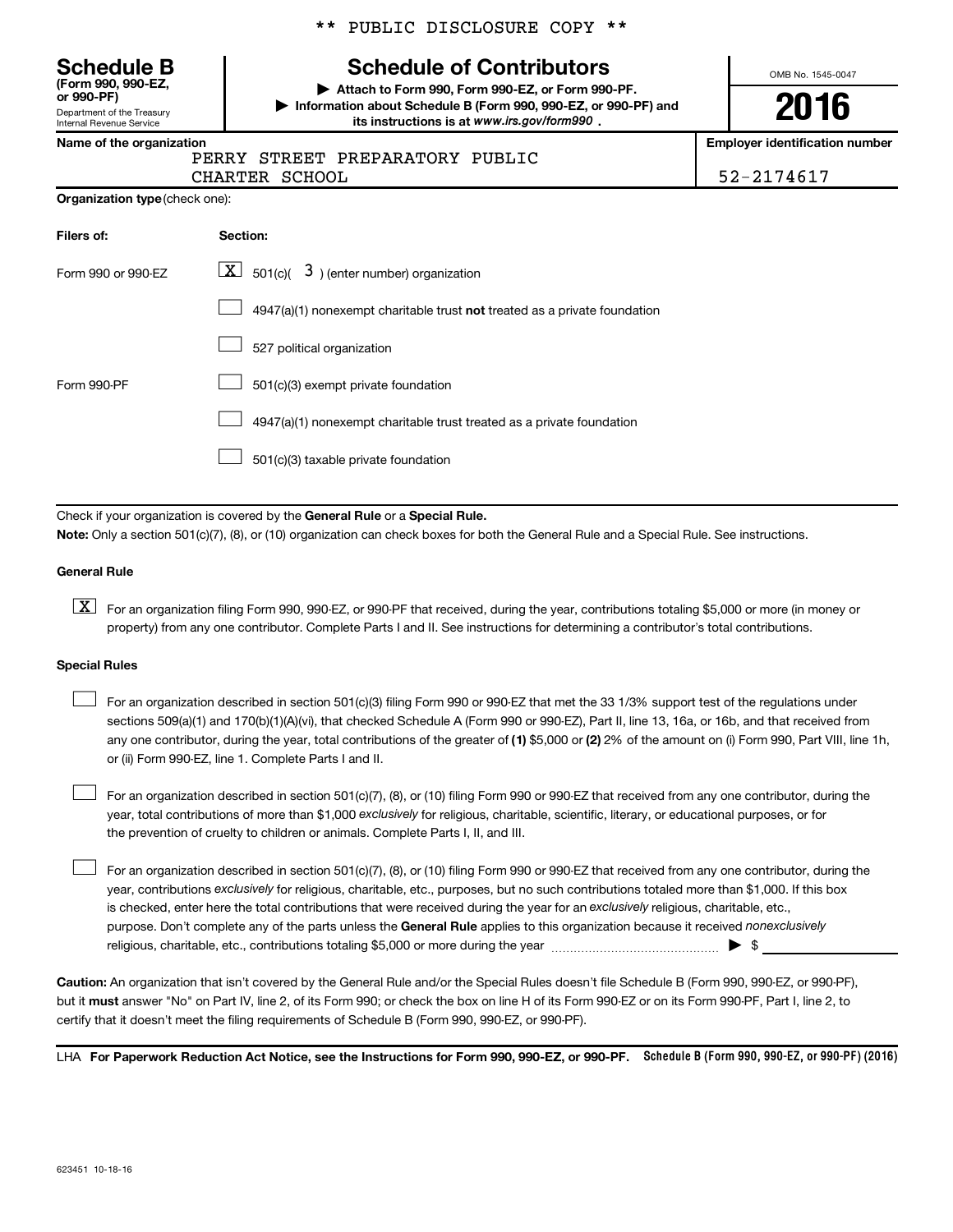#### Schedule B (Form 990, 990-EZ, or 990-PF) (2016)

PERRY STREET PREPARATORY PUBLIC CHARTER SCHOOL 52-2174617

**Name of organization Employer identification number**

| (a) | (b)                        | (c)                        | (d)                                                                                                                |
|-----|----------------------------|----------------------------|--------------------------------------------------------------------------------------------------------------------|
| No. | Name, address, and ZIP + 4 | <b>Total contributions</b> | Type of contribution                                                                                               |
| 1   |                            | 557,224.<br>\$             | $\overline{\mathbf{X}}$<br>Person<br>Payroll<br><b>Noncash</b><br>(Complete Part II for<br>noncash contributions.) |
| (a) | (b)                        | (c)                        | (d)                                                                                                                |
| No. | Name, address, and ZIP + 4 | <b>Total contributions</b> | Type of contribution                                                                                               |
| 2   |                            | 149,720.<br>\$             | $\mathbf{X}$<br>Person<br>Payroll<br><b>Noncash</b><br>(Complete Part II for<br>noncash contributions.)            |
| (a) | (b)                        | (c)                        | (d)                                                                                                                |
| No. | Name, address, and ZIP + 4 | <b>Total contributions</b> | Type of contribution                                                                                               |
|     |                            | \$                         | Person<br>Payroll<br>Noncash<br>(Complete Part II for<br>noncash contributions.)                                   |
| (a) | (b)                        | (c)                        | (d)                                                                                                                |
| No. | Name, address, and ZIP + 4 | <b>Total contributions</b> | Type of contribution                                                                                               |
|     |                            | \$                         | Person<br>Payroll<br>Noncash<br>(Complete Part II for<br>noncash contributions.)                                   |
| (a) | (b)                        | (c)                        | (d)                                                                                                                |
| No. | Name, address, and ZIP + 4 | <b>Total contributions</b> | Type of contribution                                                                                               |
|     |                            | \$                         | Person<br>Payroll<br><b>Noncash</b><br>(Complete Part II for<br>noncash contributions.)                            |
| (a) | (b)                        | (c)                        | (d)                                                                                                                |
| No. | Name, address, and ZIP + 4 | <b>Total contributions</b> | Type of contribution                                                                                               |
|     |                            | \$                         | Person<br>Payroll<br><b>Noncash</b><br>(Complete Part II for<br>noncash contributions.)                            |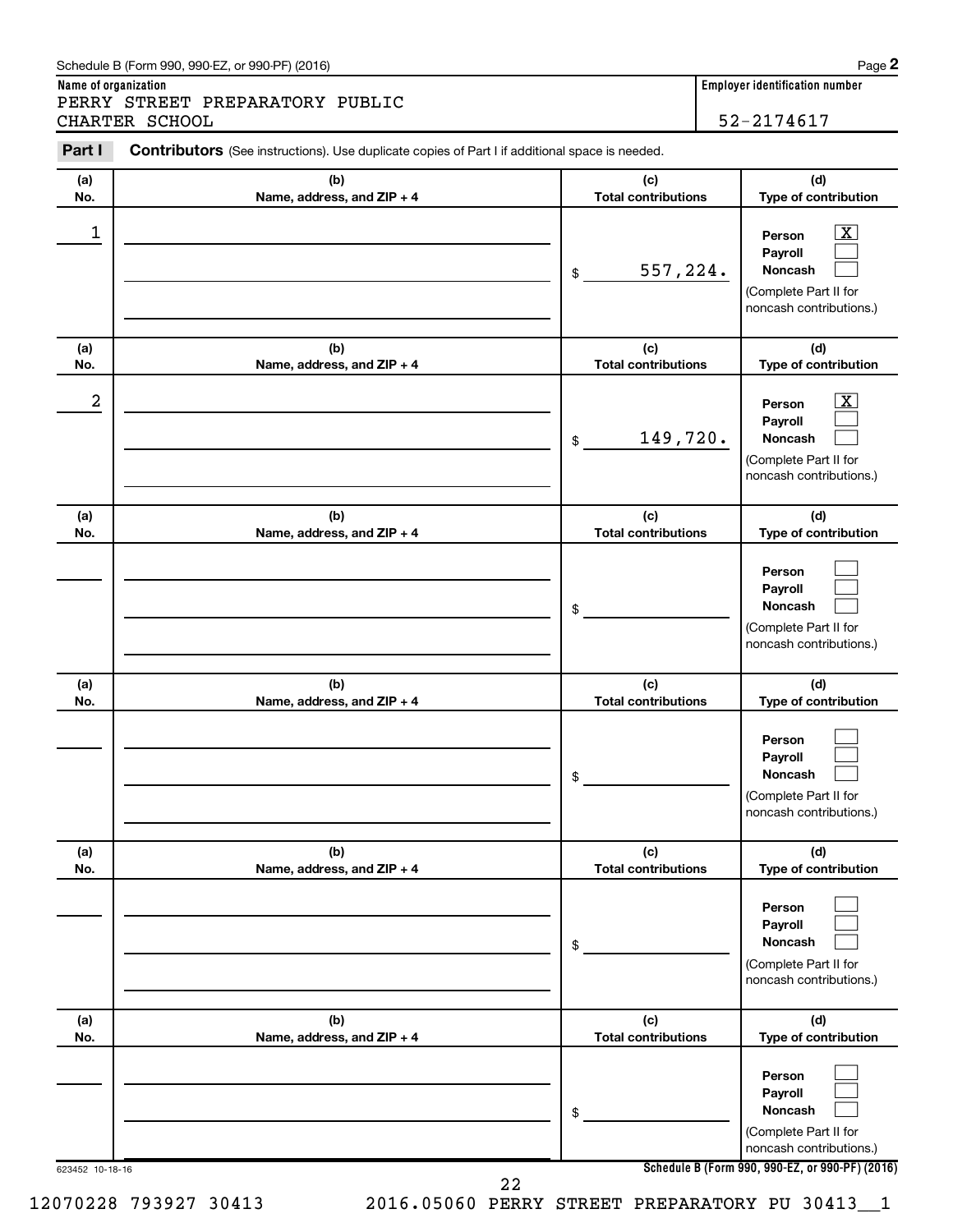| Part II                      | Noncash Property (See instructions). Use duplicate copies of Part II if additional space is needed. |                                                |                      |
|------------------------------|-----------------------------------------------------------------------------------------------------|------------------------------------------------|----------------------|
| (a)<br>No.<br>from<br>Part I | (b)<br>Description of noncash property given                                                        | (c)<br>FMV (or estimate)<br>(See instructions) | (d)<br>Date received |
|                              |                                                                                                     | $\frac{1}{2}$                                  |                      |
| (a)<br>No.<br>from<br>Part I | (b)<br>Description of noncash property given                                                        | (c)<br>FMV (or estimate)<br>(See instructions) | (d)<br>Date received |
|                              |                                                                                                     | $\frac{1}{2}$                                  |                      |
| (a)<br>No.<br>from<br>Part I | (b)<br>Description of noncash property given                                                        | (c)<br>FMV (or estimate)<br>(See instructions) | (d)<br>Date received |
|                              |                                                                                                     | $\frac{1}{2}$                                  |                      |
| (a)<br>No.<br>from<br>Part I | (b)<br>Description of noncash property given                                                        | (c)<br>FMV (or estimate)<br>(See instructions) | (d)<br>Date received |
|                              |                                                                                                     | \$                                             |                      |
| (a)<br>No.<br>from<br>Part I | (b)<br>Description of noncash property given                                                        | (c)<br>FMV (or estimate)<br>(See instructions) | (d)<br>Date received |
|                              |                                                                                                     | \$                                             |                      |
| (a)<br>No.<br>from<br>Part I | (b)<br>Description of noncash property given                                                        | (c)<br>FMV (or estimate)<br>(See instructions) | (d)<br>Date received |
|                              |                                                                                                     | \$                                             |                      |

**Name of organization Employer identification number**

**3**

12070228 793927 30413 2016.05060 PERRY STREET PREPARATORY PU 30413\_\_1

Schedule B (Form 990, 990-EZ, or 990-PF) (2016)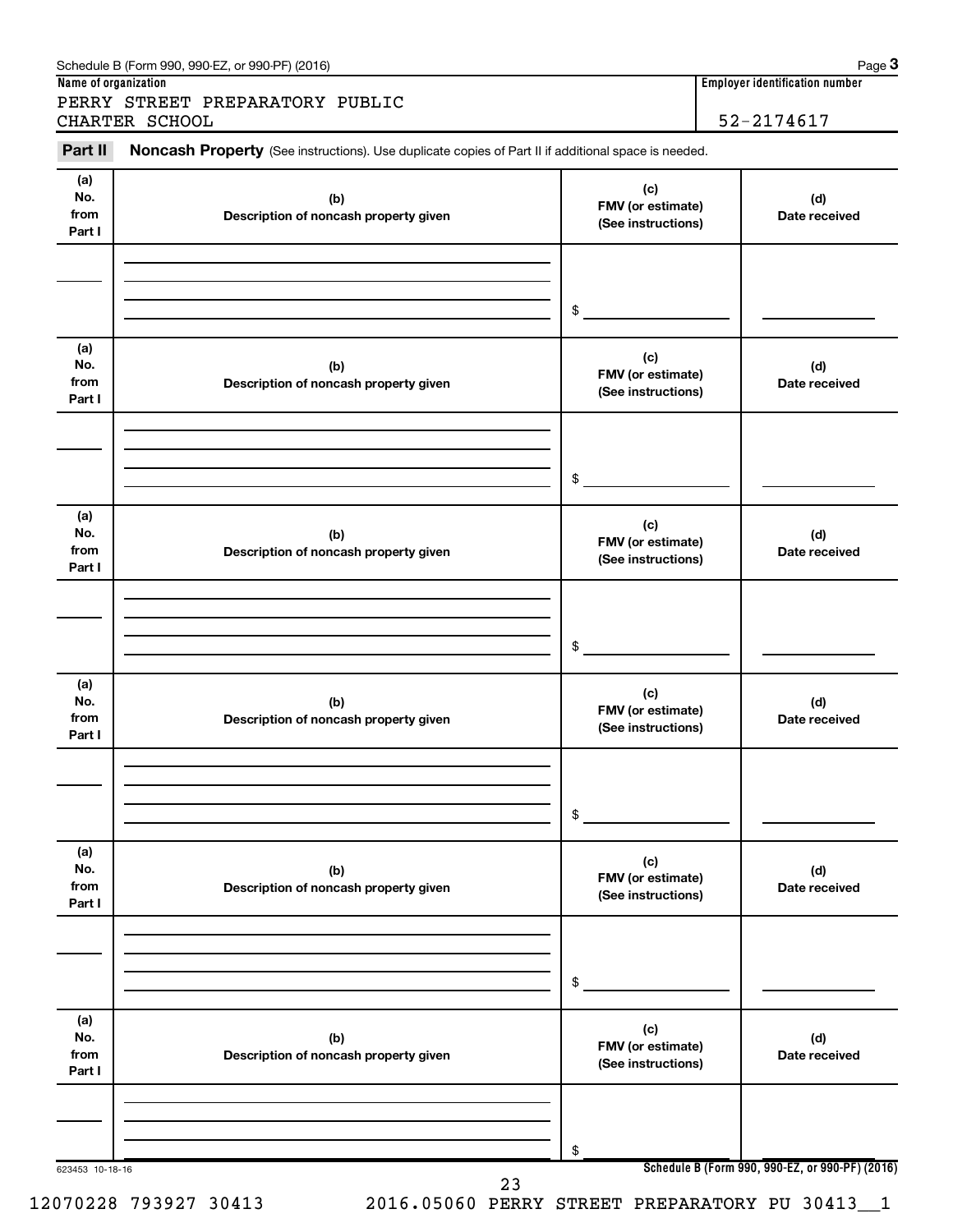| Name of organization | PERRY STREET PREPARATORY PUBLIC                                                                                                                                                                                             |                      | <b>Employer identification number</b>                                                                                                                    |  |
|----------------------|-----------------------------------------------------------------------------------------------------------------------------------------------------------------------------------------------------------------------------|----------------------|----------------------------------------------------------------------------------------------------------------------------------------------------------|--|
|                      | CHARTER SCHOOL                                                                                                                                                                                                              |                      | 52-2174617                                                                                                                                               |  |
| Part III             | the year from any one contributor. Complete columns (a) through (e) and the following line entry. For organizations                                                                                                         |                      | Exclusively religious, charitable, etc., contributions to organizations described in section $501(c)(7)$ , (8), or (10) that total more than \$1,000 for |  |
|                      | completing Part III, enter the total of exclusively religious, charitable, etc., contributions of \$1,000 or less for the year. (Enter this info. once.)<br>Use duplicate copies of Part III if additional space is needed. |                      | $\blacktriangleright$ \$                                                                                                                                 |  |
| (a) No.<br>`from     |                                                                                                                                                                                                                             |                      |                                                                                                                                                          |  |
| Part I               | (b) Purpose of gift                                                                                                                                                                                                         | (c) Use of gift      | (d) Description of how gift is held                                                                                                                      |  |
|                      |                                                                                                                                                                                                                             |                      |                                                                                                                                                          |  |
|                      |                                                                                                                                                                                                                             |                      |                                                                                                                                                          |  |
|                      |                                                                                                                                                                                                                             |                      |                                                                                                                                                          |  |
|                      |                                                                                                                                                                                                                             | (e) Transfer of gift |                                                                                                                                                          |  |
|                      | Transferee's name, address, and ZIP + 4                                                                                                                                                                                     |                      | Relationship of transferor to transferee                                                                                                                 |  |
|                      |                                                                                                                                                                                                                             |                      |                                                                                                                                                          |  |
|                      |                                                                                                                                                                                                                             |                      |                                                                                                                                                          |  |
|                      |                                                                                                                                                                                                                             |                      |                                                                                                                                                          |  |
| (a) No.<br>`from     | (b) Purpose of gift                                                                                                                                                                                                         | (c) Use of gift      | (d) Description of how gift is held                                                                                                                      |  |
| Part I               |                                                                                                                                                                                                                             |                      |                                                                                                                                                          |  |
|                      |                                                                                                                                                                                                                             |                      |                                                                                                                                                          |  |
|                      |                                                                                                                                                                                                                             |                      |                                                                                                                                                          |  |
|                      |                                                                                                                                                                                                                             |                      |                                                                                                                                                          |  |
|                      |                                                                                                                                                                                                                             | (e) Transfer of gift |                                                                                                                                                          |  |
|                      | Transferee's name, address, and ZIP + 4                                                                                                                                                                                     |                      | Relationship of transferor to transferee                                                                                                                 |  |
|                      |                                                                                                                                                                                                                             |                      |                                                                                                                                                          |  |
|                      |                                                                                                                                                                                                                             |                      |                                                                                                                                                          |  |
|                      |                                                                                                                                                                                                                             |                      |                                                                                                                                                          |  |
| (a) No.<br>`from     | (b) Purpose of gift                                                                                                                                                                                                         | (c) Use of gift      | (d) Description of how gift is held                                                                                                                      |  |
| Part I               |                                                                                                                                                                                                                             |                      |                                                                                                                                                          |  |
|                      |                                                                                                                                                                                                                             |                      |                                                                                                                                                          |  |
|                      |                                                                                                                                                                                                                             |                      |                                                                                                                                                          |  |
|                      |                                                                                                                                                                                                                             | (e) Transfer of gift |                                                                                                                                                          |  |
|                      |                                                                                                                                                                                                                             |                      |                                                                                                                                                          |  |
|                      | Transferee's name, address, and ZIP + 4                                                                                                                                                                                     |                      | Relationship of transferor to transferee                                                                                                                 |  |
|                      |                                                                                                                                                                                                                             |                      |                                                                                                                                                          |  |
|                      |                                                                                                                                                                                                                             |                      |                                                                                                                                                          |  |
| (a) No.<br>from      |                                                                                                                                                                                                                             |                      |                                                                                                                                                          |  |
| Part I               | (b) Purpose of gift                                                                                                                                                                                                         | (c) Use of gift      | (d) Description of how gift is held                                                                                                                      |  |
|                      |                                                                                                                                                                                                                             |                      |                                                                                                                                                          |  |
|                      |                                                                                                                                                                                                                             |                      |                                                                                                                                                          |  |
|                      |                                                                                                                                                                                                                             |                      |                                                                                                                                                          |  |
|                      |                                                                                                                                                                                                                             | (e) Transfer of gift |                                                                                                                                                          |  |
|                      | Transferee's name, address, and ZIP + 4                                                                                                                                                                                     |                      | Relationship of transferor to transferee                                                                                                                 |  |
|                      |                                                                                                                                                                                                                             |                      |                                                                                                                                                          |  |
|                      |                                                                                                                                                                                                                             |                      |                                                                                                                                                          |  |
|                      |                                                                                                                                                                                                                             |                      |                                                                                                                                                          |  |
|                      |                                                                                                                                                                                                                             |                      |                                                                                                                                                          |  |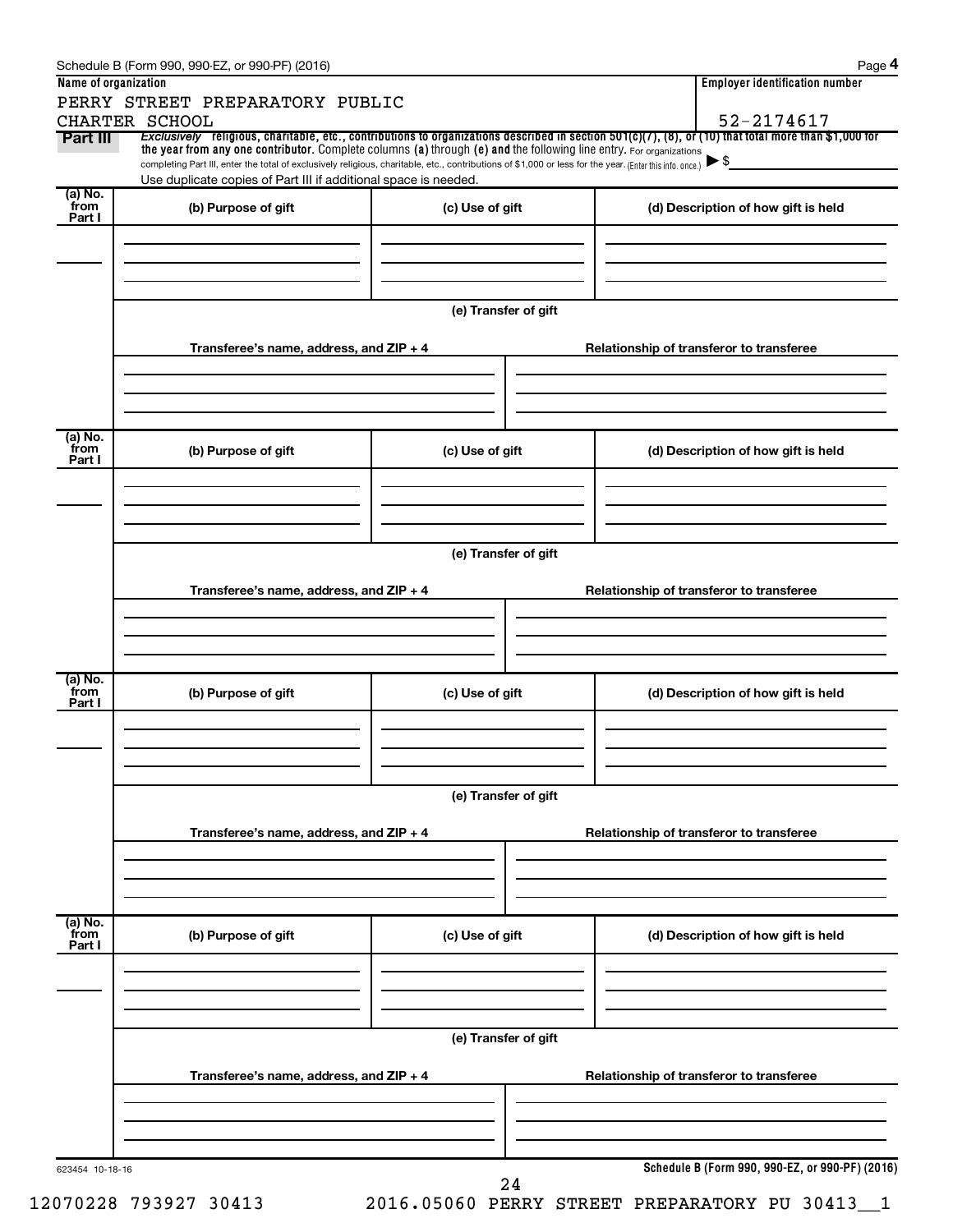|         | <b>SCHEDULE D</b>              |                                                                                                        | <b>Supplemental Financial Statements</b>                                                                                                                   | OMB No. 1545-0047                     |
|---------|--------------------------------|--------------------------------------------------------------------------------------------------------|------------------------------------------------------------------------------------------------------------------------------------------------------------|---------------------------------------|
|         | (Form 990)                     |                                                                                                        | Complete if the organization answered "Yes" on Form 990,                                                                                                   |                                       |
|         | Department of the Treasury     |                                                                                                        | Part IV, line 6, 7, 8, 9, 10, 11a, 11b, 11c, 11d, 11e, 11f, 12a, or 12b.<br>Attach to Form 990.                                                            | <b>Open to Public</b>                 |
|         | Internal Revenue Service       |                                                                                                        | Information about Schedule D (Form 990) and its instructions is at www.irs.gov/form990.                                                                    | Inspection                            |
|         | Name of the organization       | PERRY STREET PREPARATORY PUBLIC                                                                        |                                                                                                                                                            | <b>Employer identification number</b> |
| Part I  |                                | CHARTER SCHOOL                                                                                         | Organizations Maintaining Donor Advised Funds or Other Similar Funds or Accounts. Complete if the                                                          | 52-2174617                            |
|         |                                | organization answered "Yes" on Form 990, Part IV, line 6.                                              |                                                                                                                                                            |                                       |
|         |                                |                                                                                                        | (a) Donor advised funds                                                                                                                                    | (b) Funds and other accounts          |
| 1       |                                |                                                                                                        |                                                                                                                                                            |                                       |
| 2       |                                | Aggregate value of contributions to (during year)                                                      |                                                                                                                                                            |                                       |
| З       |                                |                                                                                                        |                                                                                                                                                            |                                       |
| 4       |                                |                                                                                                        |                                                                                                                                                            |                                       |
| 5       |                                |                                                                                                        | Did the organization inform all donors and donor advisors in writing that the assets held in donor advised funds                                           |                                       |
|         |                                |                                                                                                        |                                                                                                                                                            | Yes<br><b>No</b>                      |
| 6       |                                |                                                                                                        | Did the organization inform all grantees, donors, and donor advisors in writing that grant funds can be used only                                          |                                       |
|         |                                |                                                                                                        | for charitable purposes and not for the benefit of the donor or donor advisor, or for any other purpose conferring                                         |                                       |
|         | impermissible private benefit? |                                                                                                        |                                                                                                                                                            | Yes<br>No                             |
| Part II |                                |                                                                                                        | Conservation Easements. Complete if the organization answered "Yes" on Form 990, Part IV, line 7.                                                          |                                       |
| 1       |                                | Purpose(s) of conservation easements held by the organization (check all that apply).                  |                                                                                                                                                            |                                       |
|         |                                | Preservation of land for public use (e.g., recreation or education)                                    | Preservation of a historically important land area                                                                                                         |                                       |
|         |                                | Protection of natural habitat                                                                          | Preservation of a certified historic structure                                                                                                             |                                       |
|         |                                | Preservation of open space                                                                             |                                                                                                                                                            |                                       |
| 2       |                                |                                                                                                        | Complete lines 2a through 2d if the organization held a qualified conservation contribution in the form of a conservation easement on the last             | Held at the End of the Tax Year       |
|         | day of the tax year.           |                                                                                                        |                                                                                                                                                            | 2a                                    |
| b       |                                |                                                                                                        |                                                                                                                                                            | 2 <sub>b</sub>                        |
| с       |                                |                                                                                                        |                                                                                                                                                            | 2c                                    |
| d       |                                |                                                                                                        | Number of conservation easements included in (c) acquired after 8/17/06, and not on a historic structure                                                   |                                       |
|         |                                |                                                                                                        |                                                                                                                                                            | 2d                                    |
| 3       |                                |                                                                                                        | Number of conservation easements modified, transferred, released, extinguished, or terminated by the organization during the tax                           |                                       |
|         | year                           |                                                                                                        |                                                                                                                                                            |                                       |
| 4       |                                | Number of states where property subject to conservation easement is located $\blacktriangleright$      |                                                                                                                                                            |                                       |
| 5       |                                | Does the organization have a written policy regarding the periodic monitoring, inspection, handling of |                                                                                                                                                            |                                       |
|         |                                |                                                                                                        |                                                                                                                                                            | Yes<br><b>No</b>                      |
| 6       |                                |                                                                                                        | Staff and volunteer hours devoted to monitoring, inspecting, handling of violations, and enforcing conservation easements during the year                  |                                       |
|         |                                |                                                                                                        |                                                                                                                                                            |                                       |
| 7       |                                |                                                                                                        | Amount of expenses incurred in monitoring, inspecting, handling of violations, and enforcing conservation easements during the year                        |                                       |
|         | $\blacktriangleright$ \$       |                                                                                                        |                                                                                                                                                            |                                       |
| 8       |                                |                                                                                                        | Does each conservation easement reported on line 2(d) above satisfy the requirements of section 170(h)(4)(B)(i)                                            |                                       |
|         |                                |                                                                                                        |                                                                                                                                                            | No<br>Yes                             |
| 9       |                                |                                                                                                        | In Part XIII, describe how the organization reports conservation easements in its revenue and expense statement, and balance sheet, and                    |                                       |
|         |                                |                                                                                                        | include, if applicable, the text of the footnote to the organization's financial statements that describes the organization's accounting for               |                                       |
|         | conservation easements.        |                                                                                                        | Part III   Organizations Maintaining Collections of Art, Historical Treasures, or Other Similar Assets.                                                    |                                       |
|         |                                | Complete if the organization answered "Yes" on Form 990, Part IV, line 8.                              |                                                                                                                                                            |                                       |
|         |                                |                                                                                                        | 1a If the organization elected, as permitted under SFAS 116 (ASC 958), not to report in its revenue statement and balance sheet works of art,              |                                       |
|         |                                |                                                                                                        | historical treasures, or other similar assets held for public exhibition, education, or research in furtherance of public service, provide, in Part XIII,  |                                       |
|         |                                | the text of the footnote to its financial statements that describes these items.                       |                                                                                                                                                            |                                       |
|         |                                |                                                                                                        | <b>b</b> If the organization elected, as permitted under SFAS 116 (ASC 958), to report in its revenue statement and balance sheet works of art, historical |                                       |
|         |                                |                                                                                                        | treasures, or other similar assets held for public exhibition, education, or research in furtherance of public service, provide the following amounts      |                                       |
|         | relating to these items:       |                                                                                                        |                                                                                                                                                            |                                       |
|         |                                |                                                                                                        |                                                                                                                                                            | \$                                    |
|         |                                | (ii) Assets included in Form 990, Part X                                                               |                                                                                                                                                            | $\blacktriangleright$ \$              |
| 2       |                                |                                                                                                        | If the organization received or held works of art, historical treasures, or other similar assets for financial gain, provide                               |                                       |
|         |                                | the following amounts required to be reported under SFAS 116 (ASC 958) relating to these items:        |                                                                                                                                                            |                                       |
|         |                                |                                                                                                        |                                                                                                                                                            | \$                                    |
|         |                                |                                                                                                        |                                                                                                                                                            | $\blacktriangleright$ s               |
|         |                                | LHA For Paperwork Reduction Act Notice, see the Instructions for Form 990.                             |                                                                                                                                                            | Schedule D (Form 990) 2016            |
|         | 632051 08-29-16                |                                                                                                        | 25                                                                                                                                                         |                                       |
|         |                                |                                                                                                        |                                                                                                                                                            |                                       |

12070228 793927 30413 2016.05060 PERRY STREET PREPARATORY PU 30413\_\_1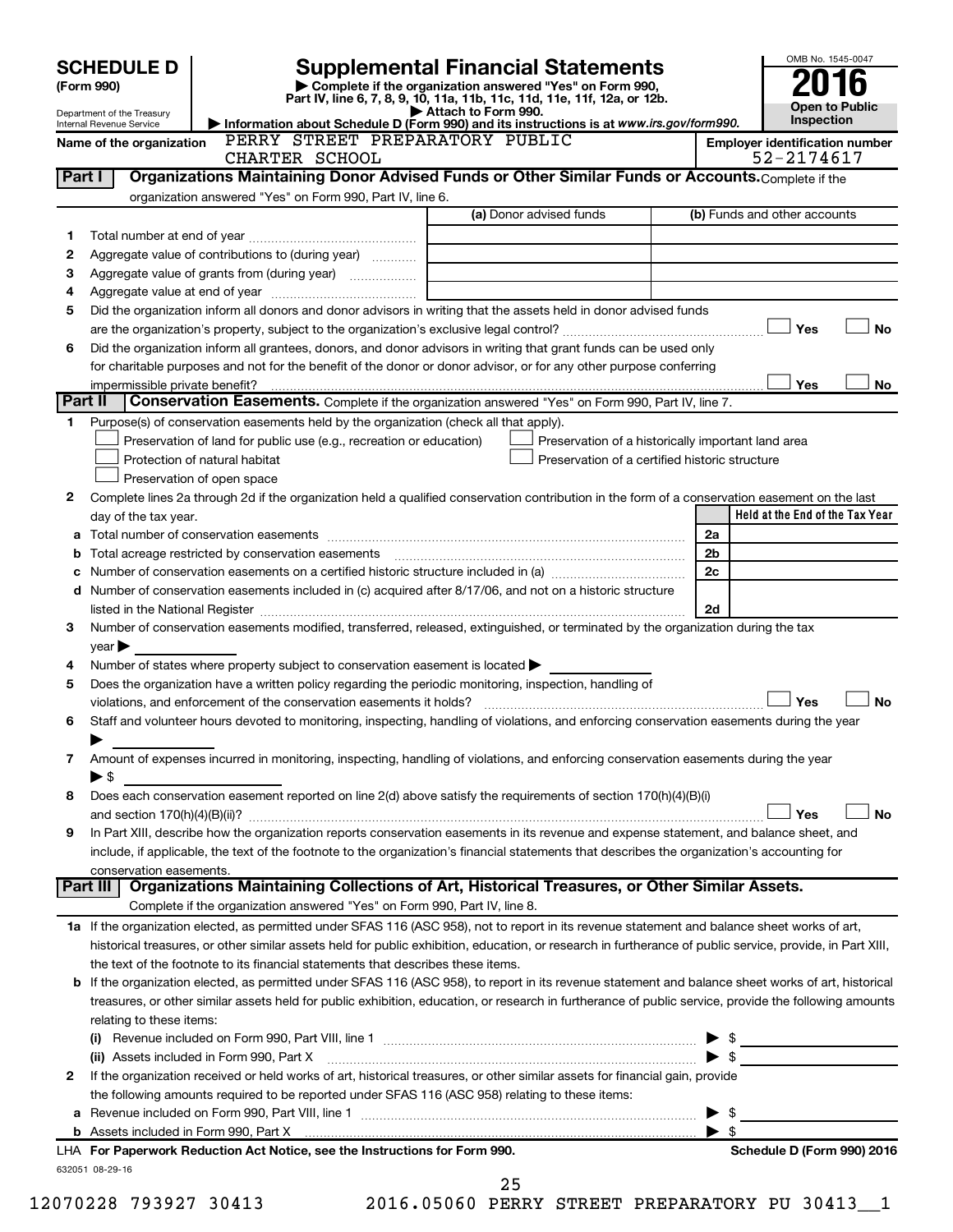|               |                                                                                                                                                                                                                                | PERRY STREET PREPARATORY PUBLIC         |   |                |                                                                                                                                                                                                                               |                                                         |                       |                     |
|---------------|--------------------------------------------------------------------------------------------------------------------------------------------------------------------------------------------------------------------------------|-----------------------------------------|---|----------------|-------------------------------------------------------------------------------------------------------------------------------------------------------------------------------------------------------------------------------|---------------------------------------------------------|-----------------------|---------------------|
|               | CHARTER SCHOOL<br>Schedule D (Form 990) 2016                                                                                                                                                                                   |                                         |   |                |                                                                                                                                                                                                                               |                                                         | $52 - 2174617$ Page 2 |                     |
|               | Part III<br>Organizations Maintaining Collections of Art, Historical Treasures, or Other Similar Assets (continued)                                                                                                            |                                         |   |                |                                                                                                                                                                                                                               |                                                         |                       |                     |
| 3             | Using the organization's acquisition, accession, and other records, check any of the following that are a significant use of its collection items                                                                              |                                         |   |                |                                                                                                                                                                                                                               |                                                         |                       |                     |
|               | (check all that apply):                                                                                                                                                                                                        |                                         |   |                |                                                                                                                                                                                                                               |                                                         |                       |                     |
| a             | Public exhibition                                                                                                                                                                                                              |                                         | d |                | Loan or exchange programs                                                                                                                                                                                                     |                                                         |                       |                     |
| b             | Scholarly research                                                                                                                                                                                                             |                                         | e |                | Other and the contract of the contract of the contract of the contract of the contract of the contract of the contract of the contract of the contract of the contract of the contract of the contract of the contract of the |                                                         |                       |                     |
| c             | Preservation for future generations                                                                                                                                                                                            |                                         |   |                |                                                                                                                                                                                                                               |                                                         |                       |                     |
| 4             | Provide a description of the organization's collections and explain how they further the organization's exempt purpose in Part XIII.                                                                                           |                                         |   |                |                                                                                                                                                                                                                               |                                                         |                       |                     |
| 5             | During the year, did the organization solicit or receive donations of art, historical treasures, or other similar assets                                                                                                       |                                         |   |                |                                                                                                                                                                                                                               |                                                         |                       |                     |
|               |                                                                                                                                                                                                                                |                                         |   |                |                                                                                                                                                                                                                               |                                                         | Yes                   | No                  |
|               | Part IV<br><b>Escrow and Custodial Arrangements.</b> Complete if the organization answered "Yes" on Form 990, Part IV, line 9, or                                                                                              |                                         |   |                |                                                                                                                                                                                                                               |                                                         |                       |                     |
|               | reported an amount on Form 990, Part X, line 21.                                                                                                                                                                               |                                         |   |                |                                                                                                                                                                                                                               |                                                         |                       |                     |
|               | 1a Is the organization an agent, trustee, custodian or other intermediary for contributions or other assets not included                                                                                                       |                                         |   |                |                                                                                                                                                                                                                               |                                                         |                       |                     |
|               | on Form 990, Part X? [11] matter and the contract of the contract of the contract of the contract of the contract of the contract of the contract of the contract of the contract of the contract of the contract of the contr |                                         |   |                |                                                                                                                                                                                                                               |                                                         | Yes                   | <b>No</b>           |
|               | b If "Yes," explain the arrangement in Part XIII and complete the following table:                                                                                                                                             |                                         |   |                |                                                                                                                                                                                                                               |                                                         |                       |                     |
|               |                                                                                                                                                                                                                                |                                         |   |                |                                                                                                                                                                                                                               |                                                         | Amount                |                     |
|               | c Beginning balance measurements and the contract of the contract of the contract of the contract of the contract of the contract of the contract of the contract of the contract of the contract of the contract of the contr |                                         |   |                |                                                                                                                                                                                                                               | 1c                                                      |                       |                     |
|               |                                                                                                                                                                                                                                |                                         |   |                |                                                                                                                                                                                                                               | 1d                                                      |                       |                     |
|               | e Distributions during the year manufactured and contained and contained and the year manufactured and contained and the year manufactured and contained and contained and contained and contained and contained and contained |                                         |   |                |                                                                                                                                                                                                                               | 1e                                                      |                       |                     |
| f             |                                                                                                                                                                                                                                |                                         |   |                |                                                                                                                                                                                                                               | 1f                                                      |                       |                     |
|               | 2a Did the organization include an amount on Form 990, Part X, line 21, for escrow or custodial account liability?                                                                                                             |                                         |   |                |                                                                                                                                                                                                                               |                                                         | Yes                   | No                  |
| <b>Part V</b> | <b>b</b> If "Yes," explain the arrangement in Part XIII. Check here if the explanation has been provided on Part XIII<br><b>Endowment Funds.</b> Complete if the organization answered "Yes" on Form 990, Part IV, line 10.    |                                         |   |                |                                                                                                                                                                                                                               |                                                         |                       |                     |
|               |                                                                                                                                                                                                                                | (a) Current year                        |   | (b) Prior year |                                                                                                                                                                                                                               | (c) Two years back $\vert$ (d) Three years back $\vert$ |                       | (e) Four years back |
|               | 1a Beginning of year balance                                                                                                                                                                                                   |                                         |   |                |                                                                                                                                                                                                                               |                                                         |                       |                     |
|               |                                                                                                                                                                                                                                |                                         |   |                |                                                                                                                                                                                                                               |                                                         |                       |                     |
|               |                                                                                                                                                                                                                                |                                         |   |                |                                                                                                                                                                                                                               |                                                         |                       |                     |
|               | c Net investment earnings, gains, and losses                                                                                                                                                                                   |                                         |   |                |                                                                                                                                                                                                                               |                                                         |                       |                     |
|               |                                                                                                                                                                                                                                |                                         |   |                |                                                                                                                                                                                                                               |                                                         |                       |                     |
|               | e Other expenditures for facilities                                                                                                                                                                                            |                                         |   |                |                                                                                                                                                                                                                               |                                                         |                       |                     |
|               | and programs                                                                                                                                                                                                                   |                                         |   |                |                                                                                                                                                                                                                               |                                                         |                       |                     |
|               |                                                                                                                                                                                                                                |                                         |   |                |                                                                                                                                                                                                                               |                                                         |                       |                     |
|               | Provide the estimated percentage of the current year end balance (line 1g, column (a)) held as:                                                                                                                                |                                         |   |                |                                                                                                                                                                                                                               |                                                         |                       |                     |
| 2             |                                                                                                                                                                                                                                |                                         | % |                |                                                                                                                                                                                                                               |                                                         |                       |                     |
|               | a Board designated or quasi-endowment ><br><b>b</b> Permanent endowment $\blacktriangleright$                                                                                                                                  | %                                       |   |                |                                                                                                                                                                                                                               |                                                         |                       |                     |
|               |                                                                                                                                                                                                                                | %                                       |   |                |                                                                                                                                                                                                                               |                                                         |                       |                     |
|               | c Temporarily restricted endowment $\blacktriangleright$<br>The percentages on lines 2a, 2b, and 2c should equal 100%.                                                                                                         |                                         |   |                |                                                                                                                                                                                                                               |                                                         |                       |                     |
|               | 3a Are there endowment funds not in the possession of the organization that are held and administered for the organization                                                                                                     |                                         |   |                |                                                                                                                                                                                                                               |                                                         |                       |                     |
|               |                                                                                                                                                                                                                                |                                         |   |                |                                                                                                                                                                                                                               |                                                         |                       | Yes<br>No           |
|               | by:<br>(i)                                                                                                                                                                                                                     |                                         |   |                |                                                                                                                                                                                                                               |                                                         | 3a(i)                 |                     |
|               |                                                                                                                                                                                                                                |                                         |   |                |                                                                                                                                                                                                                               |                                                         | 3a(ii)                |                     |
|               |                                                                                                                                                                                                                                |                                         |   |                |                                                                                                                                                                                                                               |                                                         | 3b                    |                     |
| 4             | Describe in Part XIII the intended uses of the organization's endowment funds.                                                                                                                                                 |                                         |   |                |                                                                                                                                                                                                                               |                                                         |                       |                     |
|               | Land, Buildings, and Equipment.<br><b>Part VI</b>                                                                                                                                                                              |                                         |   |                |                                                                                                                                                                                                                               |                                                         |                       |                     |
|               | Complete if the organization answered "Yes" on Form 990, Part IV, line 11a. See Form 990, Part X, line 10.                                                                                                                     |                                         |   |                |                                                                                                                                                                                                                               |                                                         |                       |                     |
|               | Description of property                                                                                                                                                                                                        | (a) Cost or other<br>basis (investment) |   |                | (b) Cost or other<br>basis (other)                                                                                                                                                                                            | (c) Accumulated<br>depreciation                         | (d) Book value        |                     |
|               |                                                                                                                                                                                                                                |                                         |   |                |                                                                                                                                                                                                                               |                                                         |                       |                     |
|               |                                                                                                                                                                                                                                |                                         |   |                |                                                                                                                                                                                                                               |                                                         |                       |                     |
|               |                                                                                                                                                                                                                                |                                         |   |                | 17,031,830.                                                                                                                                                                                                                   | 4,511,710.                                              | 12,520,120.           |                     |
|               |                                                                                                                                                                                                                                |                                         |   |                | 2,858,036.                                                                                                                                                                                                                    | 2,702,140.                                              |                       | 155,896.            |
|               |                                                                                                                                                                                                                                |                                         |   |                | 2,313,851.                                                                                                                                                                                                                    | 2, 245, 021.                                            |                       | 68,830.             |
|               | Total. Add lines 1a through 1e. (Column (d) must equal Form 990, Part X, column (B), line 10c.)                                                                                                                                |                                         |   |                |                                                                                                                                                                                                                               |                                                         | 12,744,846.           |                     |
|               |                                                                                                                                                                                                                                |                                         |   |                |                                                                                                                                                                                                                               |                                                         |                       |                     |

**Schedule D (Form 990) 2016**

632052 08-29-16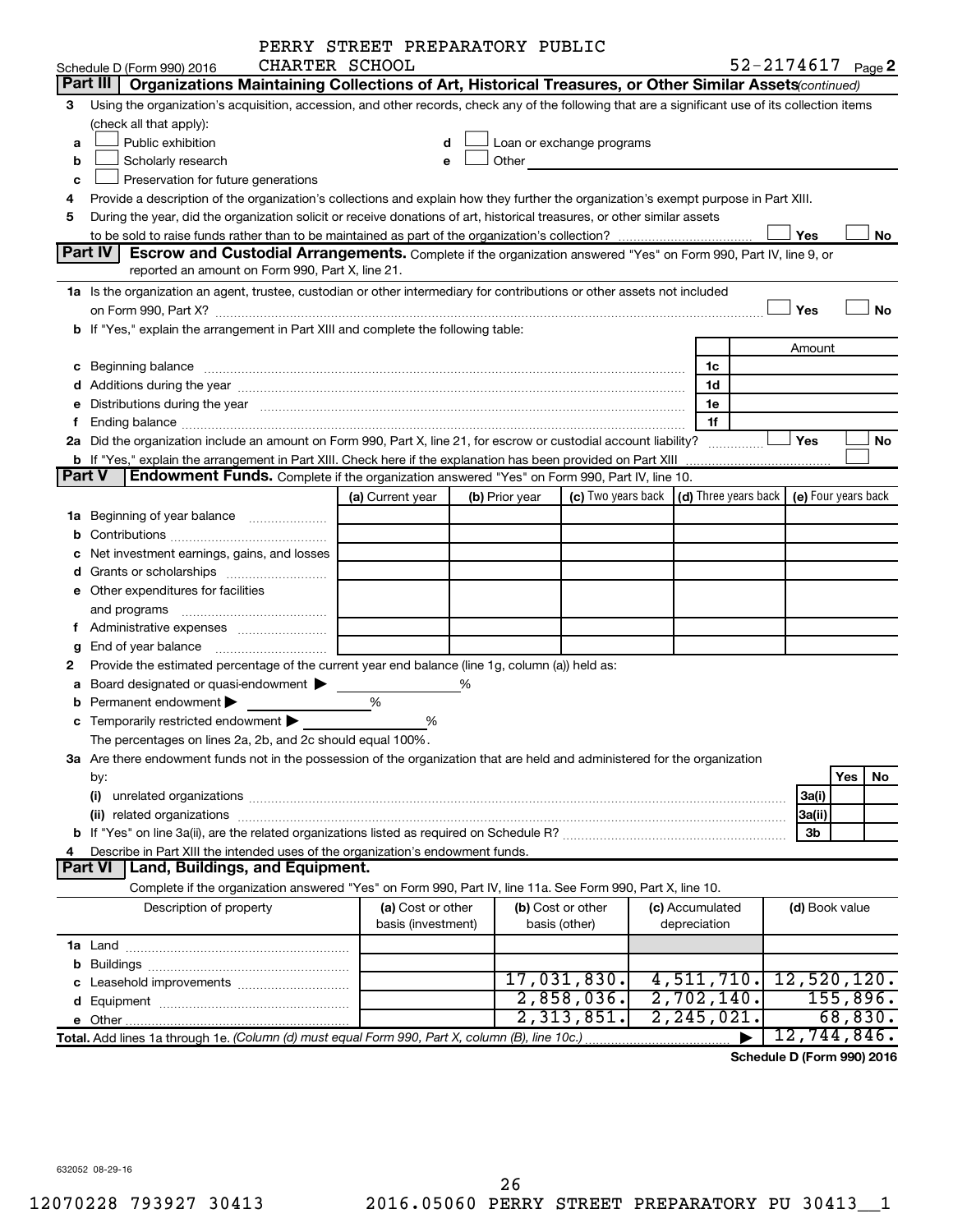|                | PERRY STREET PREPARATORY PUBLIC |                  |  |
|----------------|---------------------------------|------------------|--|
| CHARTER SCHOOL |                                 | $52 - 2174617$ p |  |

| Schedule D (Form 990) 2016<br>CHARTER SCHOOL                                                                                                                                                 |                 |                | 52-2174617<br>Page 3                                      |
|----------------------------------------------------------------------------------------------------------------------------------------------------------------------------------------------|-----------------|----------------|-----------------------------------------------------------|
| <b>Part VIII</b><br><b>Investments - Other Securities.</b>                                                                                                                                   |                 |                |                                                           |
| Complete if the organization answered "Yes" on Form 990, Part IV, line 11b. See Form 990, Part X, line 12.                                                                                   |                 |                |                                                           |
| (a) Description of security or category (including name of security)                                                                                                                         | (b) Book value  |                | (c) Method of valuation: Cost or end-of-year market value |
| (1) Financial derivatives                                                                                                                                                                    |                 |                |                                                           |
| (2) Closely-held equity interests                                                                                                                                                            |                 |                |                                                           |
| (3) Other                                                                                                                                                                                    |                 |                |                                                           |
| (A)                                                                                                                                                                                          |                 |                |                                                           |
| (B)                                                                                                                                                                                          |                 |                |                                                           |
| (C)                                                                                                                                                                                          |                 |                |                                                           |
| (D)                                                                                                                                                                                          |                 |                |                                                           |
| (E)                                                                                                                                                                                          |                 |                |                                                           |
| (F)                                                                                                                                                                                          |                 |                |                                                           |
| (G)                                                                                                                                                                                          |                 |                |                                                           |
| (H)                                                                                                                                                                                          |                 |                |                                                           |
| Total. (Col. (b) must equal Form 990, Part X, col. (B) line 12.) $\blacktriangleright$                                                                                                       |                 |                |                                                           |
| Part VIII Investments - Program Related.                                                                                                                                                     |                 |                |                                                           |
| Complete if the organization answered "Yes" on Form 990, Part IV, line 11c. See Form 990, Part X, line 13.                                                                                   |                 |                |                                                           |
| (a) Description of investment                                                                                                                                                                | (b) Book value  |                | (c) Method of valuation: Cost or end-of-year market value |
| (1)                                                                                                                                                                                          |                 |                |                                                           |
| (2)                                                                                                                                                                                          |                 |                |                                                           |
| (3)                                                                                                                                                                                          |                 |                |                                                           |
| (4)                                                                                                                                                                                          |                 |                |                                                           |
| (5)                                                                                                                                                                                          |                 |                |                                                           |
| (6)                                                                                                                                                                                          |                 |                |                                                           |
| (7)                                                                                                                                                                                          |                 |                |                                                           |
| (8)                                                                                                                                                                                          |                 |                |                                                           |
| (9)                                                                                                                                                                                          |                 |                |                                                           |
| Total. (Col. (b) must equal Form 990, Part X, col. (B) line 13.)                                                                                                                             |                 |                |                                                           |
| <b>Other Assets.</b><br>Part IX                                                                                                                                                              |                 |                |                                                           |
| Complete if the organization answered "Yes" on Form 990, Part IV, line 11d. See Form 990, Part X, line 15.                                                                                   |                 |                |                                                           |
|                                                                                                                                                                                              | (a) Description |                | (b) Book value                                            |
| (1)                                                                                                                                                                                          |                 |                |                                                           |
| (2)                                                                                                                                                                                          |                 |                |                                                           |
| (3)                                                                                                                                                                                          |                 |                |                                                           |
| (4)                                                                                                                                                                                          |                 |                |                                                           |
| (5)                                                                                                                                                                                          |                 |                |                                                           |
| (6)                                                                                                                                                                                          |                 |                |                                                           |
| (7)                                                                                                                                                                                          |                 |                |                                                           |
| (8)                                                                                                                                                                                          |                 |                |                                                           |
| (9)                                                                                                                                                                                          |                 |                |                                                           |
| Total. (Column (b) must equal Form 990, Part X, col. (B) line 15.)                                                                                                                           |                 |                |                                                           |
| <b>Other Liabilities.</b><br>Part X                                                                                                                                                          |                 |                |                                                           |
| Complete if the organization answered "Yes" on Form 990, Part IV, line 11e or 11f. See Form 990, Part X, line 25.                                                                            |                 |                |                                                           |
| (a) Description of liability<br>1.                                                                                                                                                           |                 | (b) Book value |                                                           |
| Federal income taxes<br>(1)                                                                                                                                                                  |                 |                |                                                           |
| DEFERRED RENT<br>(2)                                                                                                                                                                         |                 | 2,617,805.     |                                                           |
| CAPITAL LEASE PAYMENTS<br>(3)                                                                                                                                                                |                 | 59,290.        |                                                           |
| DEPOSITS PAYABLE<br>(4)                                                                                                                                                                      |                 | 48,140.        |                                                           |
| (5)                                                                                                                                                                                          |                 |                |                                                           |
| (6)                                                                                                                                                                                          |                 |                |                                                           |
|                                                                                                                                                                                              |                 |                |                                                           |
| (7)                                                                                                                                                                                          |                 |                |                                                           |
| (8)                                                                                                                                                                                          |                 |                |                                                           |
| (9)                                                                                                                                                                                          |                 | 2,725,235.     |                                                           |
| Total. (Column (b) must equal Form 990, Part X, col. (B) line 25.)                                                                                                                           |                 |                |                                                           |
| Liability for uncertain tax positions. In Part XIII, provide the text of the footnote to the organization's financial statements that reports the<br>2.                                      |                 |                |                                                           |
| organization's liability for uncertain tax positions under FIN 48 (ASC 740). Check here if the text of the footnote has been provided in Part XIII $\lfloor \textnormal{\textbf{X}} \rfloor$ |                 |                |                                                           |
|                                                                                                                                                                                              |                 |                | Schedule D (Form 990) 2016                                |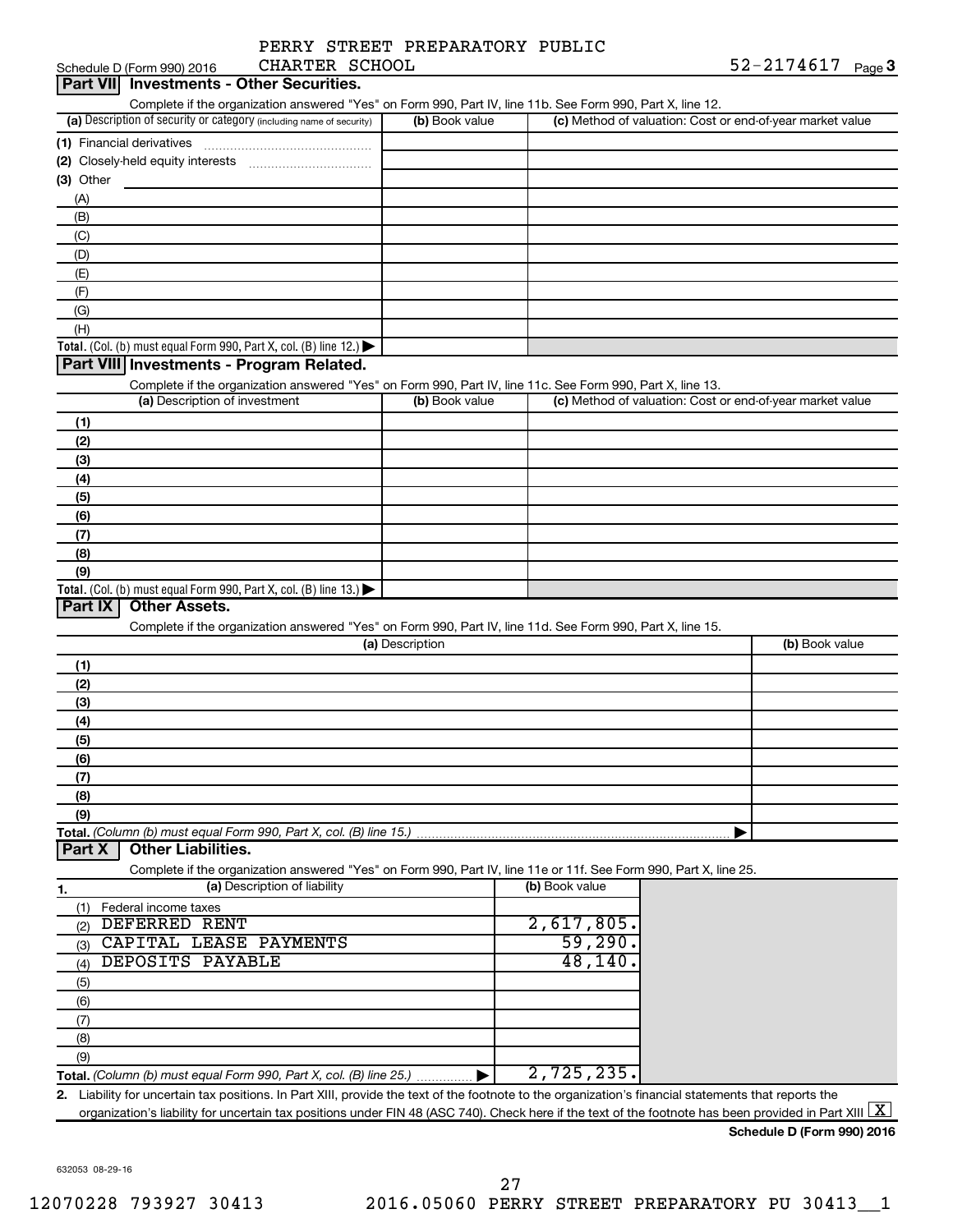|                            | PERRY STREET PREPARATORY PUBLIC |  |            |      |
|----------------------------|---------------------------------|--|------------|------|
| Schedule D (Form 990) 2016 | CHARTER SCHOOL                  |  | 52-2174617 | Page |

52-2174617 <sub>Page</sub> 4

|    | <b>Part XI</b><br>Reconciliation of Revenue per Audited Financial Statements With Revenue per Return.                                                                |                |         |                |            |
|----|----------------------------------------------------------------------------------------------------------------------------------------------------------------------|----------------|---------|----------------|------------|
|    | Complete if the organization answered "Yes" on Form 990, Part IV, line 12a.                                                                                          |                |         |                |            |
| 1. | Total revenue, gains, and other support per audited financial statements [11] [11] Total revenue, [21] Total revenue of the support per audited financial statements |                |         | $\blacksquare$ | 6,900,680. |
| 2  | Amounts included on line 1 but not on Form 990, Part VIII, line 12:                                                                                                  |                |         |                |            |
| a  |                                                                                                                                                                      | 2a             | $-981.$ |                |            |
| b  |                                                                                                                                                                      | 2 <sub>b</sub> | 29,706. |                |            |
| с  |                                                                                                                                                                      | 2 <sub>c</sub> |         |                |            |
| d  | Other (Describe in Part XIII.) <b>Construction Contract Construction</b> Chern Construction Construction Construction                                                | 2d             | 92,871. |                |            |
| e  | Add lines 2a through 2d                                                                                                                                              |                |         | 2e             | 121,596.   |
| з  |                                                                                                                                                                      |                |         | 3              | 6,779,084. |
| 4  | Amounts included on Form 990, Part VIII, line 12, but not on line 1:                                                                                                 |                |         |                |            |
| a  | Investment expenses not included on Form 990, Part VIII, line 7b [                                                                                                   | 4a             |         |                |            |
| b  | Other (Describe in Part XIII.)                                                                                                                                       | 4 <sub>b</sub> |         |                |            |
|    | Add lines 4a and 4b                                                                                                                                                  |                |         | 4c             | υ.         |
| 5. |                                                                                                                                                                      |                |         | 5              | 6,779,084. |
|    | Part XII   Reconciliation of Expenses per Audited Financial Statements With Expenses per Return.                                                                     |                |         |                |            |
|    | Complete if the organization answered "Yes" on Form 990, Part IV, line 12a.                                                                                          |                |         |                |            |
| 1  |                                                                                                                                                                      |                |         | $\mathbf{1}$   | 7,631,918. |
| 2  | Amounts included on line 1 but not on Form 990, Part IX, line 25:                                                                                                    |                |         |                |            |
| a  |                                                                                                                                                                      | 2a             | 29,706. |                |            |
| b  |                                                                                                                                                                      | 2 <sub>b</sub> |         |                |            |
| с  | Other losses                                                                                                                                                         | 2 <sub>c</sub> |         |                |            |
| d  |                                                                                                                                                                      | 2d             | 92,871. |                |            |
| e  | Add lines 2a through 2d                                                                                                                                              |                |         | 2e             | 122,577.   |
| з  |                                                                                                                                                                      |                |         | $\mathbf{a}$   | 7,509,341. |
| 4  | Amounts included on Form 990, Part IX, line 25, but not on line 1:                                                                                                   |                |         |                |            |
| a  |                                                                                                                                                                      | 4a             |         |                |            |
| b  | Other (Describe in Part XIII.)                                                                                                                                       | 4 <sub>b</sub> |         |                |            |
|    | Add lines 4a and 4b                                                                                                                                                  |                |         | 4c             | 0.         |
|    |                                                                                                                                                                      |                |         | 5              | 7,509,341。 |
|    | Part XIII Supplemental Information.                                                                                                                                  |                |         |                |            |

Provide the descriptions required for Part II, lines 3, 5, and 9; Part III, lines 1a and 4; Part IV, lines 1b and 2b; Part V, line 4; Part X, line 2; Part XI, lines 2d and 4b; and Part XII, lines 2d and 4b. Also complete this part to provide any additional information.

PART X, LINE 2:

|  |  |                           |  |  | THE SCHOOL BELIEVES IT HAS APPROPRIATE SUPPORT FOR ALL TAX POSITIONS     |  |  |  |  |
|--|--|---------------------------|--|--|--------------------------------------------------------------------------|--|--|--|--|
|  |  |                           |  |  | TAKEN, AND AS SUCH, DOES NOT HAVE ANY UNCERTAIN TAX POSITIONS WHICH ARE  |  |  |  |  |
|  |  |                           |  |  | MATERIAL TO THE FINANCIAL STATEMENTS OR THAT WOULD HAVE AN EFFECT ON ITS |  |  |  |  |
|  |  |                           |  |  | TAX EXEMPT STATUS. THERE ARE NO UNRECOGNIZED TAX BENEFITS OR LIABILITIES |  |  |  |  |
|  |  | THAT NEED TO BE RECORDED. |  |  |                                                                          |  |  |  |  |
|  |  |                           |  |  |                                                                          |  |  |  |  |

PART XI, LINE 2D - OTHER ADJUSTMENTS:

DIRECT RENTAL EXPENSES 32,871.

#### PART XII, LINE 2D - OTHER ADJUSTMENTS:

#### DIRECT RENTAL EXPENSES 32, 1999 SETTING A SERVERS AND RESERVE THE SERVER OF STRUCK AND RESERVE THE SERVER OF S

632054 08-29-16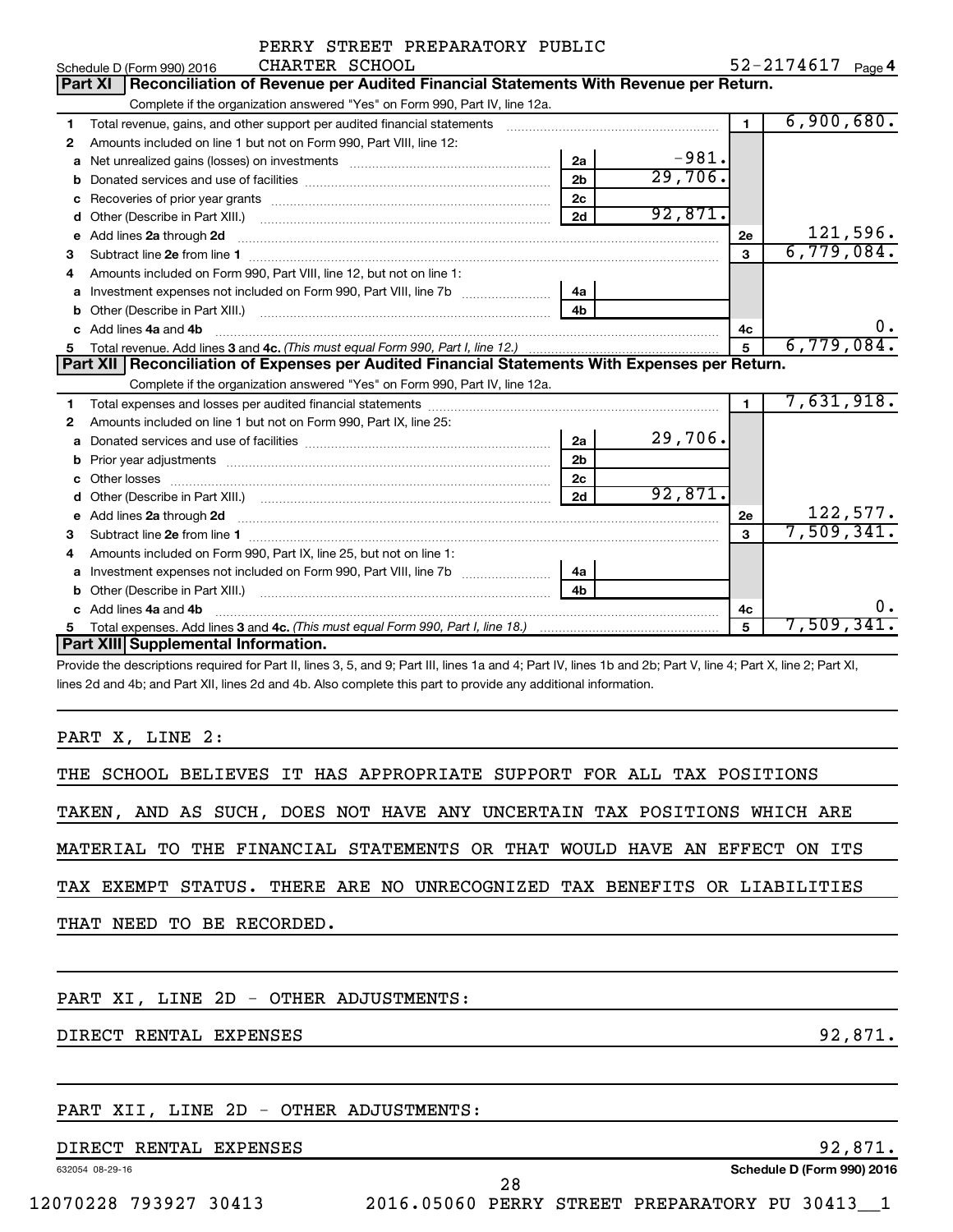|                                                                                                | CHARTER SCHOOL | $52 - 2174617$ Page 5      |
|------------------------------------------------------------------------------------------------|----------------|----------------------------|
| Schedule D (Form 990) 2016 CHARTER SC<br><b>Part XIII Supplemental Information</b> (continued) |                |                            |
|                                                                                                |                |                            |
|                                                                                                |                |                            |
|                                                                                                |                |                            |
|                                                                                                |                |                            |
|                                                                                                |                |                            |
|                                                                                                |                |                            |
|                                                                                                |                |                            |
|                                                                                                |                |                            |
|                                                                                                |                |                            |
|                                                                                                |                |                            |
|                                                                                                |                |                            |
|                                                                                                |                |                            |
|                                                                                                |                |                            |
|                                                                                                |                |                            |
|                                                                                                |                |                            |
|                                                                                                |                |                            |
|                                                                                                |                |                            |
|                                                                                                |                |                            |
|                                                                                                |                |                            |
|                                                                                                |                |                            |
|                                                                                                |                |                            |
|                                                                                                |                |                            |
|                                                                                                |                |                            |
|                                                                                                |                |                            |
|                                                                                                |                |                            |
|                                                                                                |                |                            |
|                                                                                                |                |                            |
|                                                                                                |                |                            |
|                                                                                                |                |                            |
|                                                                                                |                |                            |
|                                                                                                |                |                            |
|                                                                                                |                |                            |
|                                                                                                |                |                            |
|                                                                                                |                |                            |
|                                                                                                |                |                            |
|                                                                                                |                |                            |
|                                                                                                |                |                            |
|                                                                                                |                |                            |
|                                                                                                |                |                            |
|                                                                                                |                |                            |
|                                                                                                |                |                            |
|                                                                                                |                |                            |
|                                                                                                |                |                            |
|                                                                                                |                | Schedule D (Form 990) 2016 |
| 632055 08-29-16                                                                                |                |                            |
|                                                                                                | 29             |                            |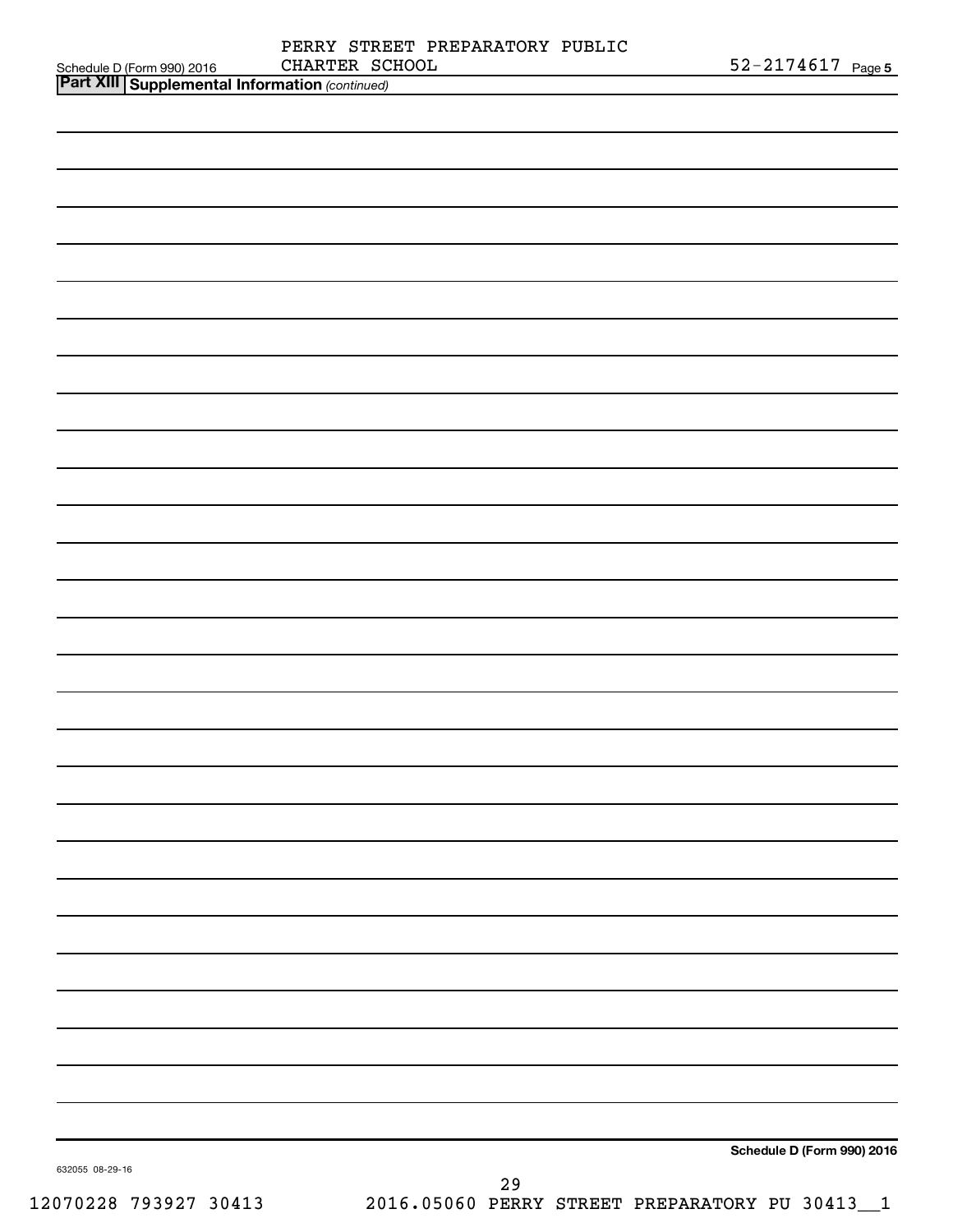|  | <b>SCHEDULE E</b> |  |
|--|-------------------|--|
|  |                   |  |

# **Schools**<br>anization answer

OMB No. 1545-0047 **2016**

| SUNEDULE E           | SCNOOIS                                                    |
|----------------------|------------------------------------------------------------|
| (Form 990 or 990-EZ) | ► Complete if the organization answered "Yes" on Form 990, |
|                      | Part IV, line 13, or Form 990-EZ, Part VI, line 48.        |

|    | Attach to Form 990 or Form 990-EZ.<br>Department of the Treasury<br><b>Internal Revenue Service</b> |                                                                                                                                                              |                                       |                |                       | <b>Open to Public</b><br>Inspection |  |  |  |  |
|----|-----------------------------------------------------------------------------------------------------|--------------------------------------------------------------------------------------------------------------------------------------------------------------|---------------------------------------|----------------|-----------------------|-------------------------------------|--|--|--|--|
|    | Name of the organization                                                                            | Information about Schedule E (Form 990 or 990-EZ) and its instructions is at WWW.irs.gov/form990.<br>PERRY STREET PREPARATORY PUBLIC                         | <b>Employer identification number</b> |                |                       |                                     |  |  |  |  |
|    |                                                                                                     | CHARTER SCHOOL                                                                                                                                               |                                       | 52-2174617     |                       |                                     |  |  |  |  |
|    |                                                                                                     |                                                                                                                                                              |                                       |                |                       |                                     |  |  |  |  |
|    | Part I                                                                                              |                                                                                                                                                              |                                       |                | YES                   | <b>NO</b>                           |  |  |  |  |
|    |                                                                                                     |                                                                                                                                                              |                                       |                |                       |                                     |  |  |  |  |
| 1. |                                                                                                     | Does the organization have a racially nondiscriminatory policy toward students by statement in its charter, bylaws,                                          |                                       |                | X                     |                                     |  |  |  |  |
|    |                                                                                                     |                                                                                                                                                              |                                       | $\mathbf{1}$   |                       |                                     |  |  |  |  |
| 2  |                                                                                                     | Does the organization include a statement of its racially nondiscriminatory policy toward students in all its brochures,                                     |                                       |                |                       |                                     |  |  |  |  |
|    |                                                                                                     | catalogues, and other written communications with the public dealing with student admissions, programs, and scholarships?                                    |                                       | $\mathbf{2}$   |                       | х                                   |  |  |  |  |
| 3  |                                                                                                     | Has the organization publicized its racially nondiscriminatory policy through newspaper or broadcast media during the                                        |                                       |                |                       |                                     |  |  |  |  |
|    |                                                                                                     | period of solicitation for students, or during the registration period if it has no solicitation program, in a way that makes                                |                                       |                |                       |                                     |  |  |  |  |
|    |                                                                                                     | the policy known to all parts of the general community it serves? If "Yes," please describe. If "No," please explain.                                        |                                       |                |                       | X                                   |  |  |  |  |
|    |                                                                                                     | THE SCHOOL IS A PUBLIC CHARTER SCHOOL AND IS OPERATING UNDER                                                                                                 |                                       | 3              |                       |                                     |  |  |  |  |
|    |                                                                                                     |                                                                                                                                                              |                                       |                |                       |                                     |  |  |  |  |
|    |                                                                                                     | A CONTRACT WITH THE DC GOVERNMENT REVENUE PROCEDURE 75-50                                                                                                    |                                       |                |                       |                                     |  |  |  |  |
|    |                                                                                                     | DOES NOT APPLY TO PUBLIC CHARTER SCHOOLS.                                                                                                                    |                                       |                |                       |                                     |  |  |  |  |
|    |                                                                                                     |                                                                                                                                                              |                                       |                |                       |                                     |  |  |  |  |
|    |                                                                                                     |                                                                                                                                                              |                                       |                |                       |                                     |  |  |  |  |
| 4  |                                                                                                     | Does the organization maintain the following?                                                                                                                |                                       |                |                       |                                     |  |  |  |  |
|    |                                                                                                     |                                                                                                                                                              |                                       | 4a             | X                     |                                     |  |  |  |  |
| b  |                                                                                                     | Records documenting that scholarships and other financial assistance are awarded on a racially nondiscriminatory basis?                                      |                                       | 4b             |                       | х                                   |  |  |  |  |
|    |                                                                                                     | c Copies of all catalogues, brochures, announcements, and other written communications to the public dealing with student                                    |                                       |                |                       |                                     |  |  |  |  |
|    |                                                                                                     |                                                                                                                                                              |                                       | 4с             | X                     |                                     |  |  |  |  |
|    |                                                                                                     |                                                                                                                                                              |                                       | 4d             | $\overline{\text{x}}$ |                                     |  |  |  |  |
|    |                                                                                                     | If you answered "No" to any of the above, please explain. If you need more space, use Part II.<br>REVENUE PROCEDURE 75 - 50 DOES NOT APPLY TO PUBLIC CHARTER |                                       |                |                       |                                     |  |  |  |  |
|    | SCHOOLS.                                                                                            |                                                                                                                                                              |                                       |                |                       |                                     |  |  |  |  |
| 5  |                                                                                                     | Does the organization discriminate by race in any way with respect to:                                                                                       |                                       |                |                       |                                     |  |  |  |  |
|    |                                                                                                     |                                                                                                                                                              |                                       |                |                       | х                                   |  |  |  |  |
|    |                                                                                                     |                                                                                                                                                              |                                       | 5a<br>5b       |                       | $\overline{\mathbf{X}}$             |  |  |  |  |
|    |                                                                                                     |                                                                                                                                                              |                                       | <b>5c</b>      |                       | $\overline{\textbf{x}}$             |  |  |  |  |
|    |                                                                                                     |                                                                                                                                                              |                                       | 5d             |                       | $\overline{\mathbf{X}}$             |  |  |  |  |
|    |                                                                                                     |                                                                                                                                                              |                                       | 5e             |                       | $\overline{\mathbf{X}}$             |  |  |  |  |
|    | f Use of facilities?                                                                                |                                                                                                                                                              |                                       | 5f             |                       | $\overline{\text{x}}$               |  |  |  |  |
|    |                                                                                                     |                                                                                                                                                              |                                       | 5g             |                       | $\overline{\mathtt{x}}$             |  |  |  |  |
|    |                                                                                                     |                                                                                                                                                              |                                       |                |                       | $\overline{\textbf{x}}$             |  |  |  |  |
|    |                                                                                                     | If you answered "Yes" to any of the above, please explain. If you need more space, use Part II.                                                              |                                       | 5h             |                       |                                     |  |  |  |  |
|    |                                                                                                     |                                                                                                                                                              |                                       |                |                       |                                     |  |  |  |  |
|    |                                                                                                     |                                                                                                                                                              |                                       |                |                       |                                     |  |  |  |  |
|    |                                                                                                     |                                                                                                                                                              |                                       | 6а             | X                     |                                     |  |  |  |  |
|    |                                                                                                     |                                                                                                                                                              |                                       | 6b             |                       | x                                   |  |  |  |  |
|    |                                                                                                     | If you answered "Yes" on either line 6a or line 6b, explain on Part II.                                                                                      |                                       |                |                       |                                     |  |  |  |  |
| 7  |                                                                                                     | Does the organization certify that it has complied with the applicable requirements of sections 4.01 through 4.05 of                                         |                                       |                |                       |                                     |  |  |  |  |
|    |                                                                                                     |                                                                                                                                                              |                                       | $\overline{7}$ |                       | x                                   |  |  |  |  |
|    |                                                                                                     |                                                                                                                                                              |                                       |                |                       |                                     |  |  |  |  |

**For Paperwork Reduction Act Notice, see the Instructions for Form 990 or Form 990-EZ.** LHA

**Schedule E (Form 990 or 990-EZ) 2016**

632061 10-10-16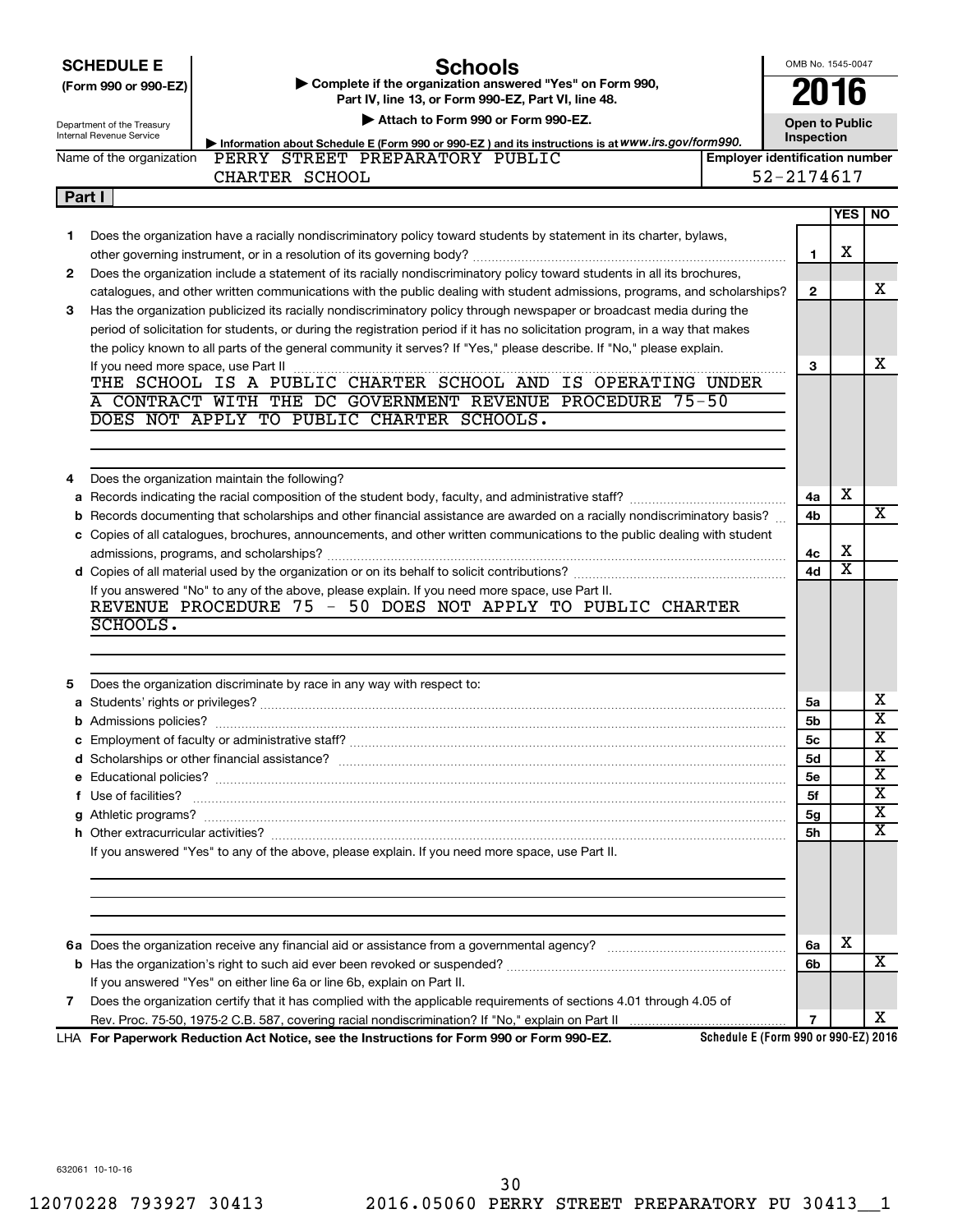Part II | Supplemental Information. Provide the explanations required by Part I, lines 3, 4d, 5h, 6b, and 7, as applicable. Also provide any other additional information.

LINE 6 - EXPLANATION OF GOVERNMENT FINANCIAL AID:

THE SCHOOL RECEIVES GOVERNMENT FINANCIAL ASSISTANCE FROM THE DISTRICT OF

COLUMBIA, FEDERAL DEPARTMENT OF AGRICULTURE SCHOOL LUNCH PROGRAM, AND

FEDERAL CONGRESSIONAL APPROPRIATIONS.

LINE 7 - EXPLANATION OF RACIAL NONDISCRIMINATION COMPLIANCE:

THE SCHOOL IS A PUBLIC CHARTER SCHOOL AND IS OPERATING UNDER A CONTRACT

WITH THE DC GOVERNMENT REVENUE PROCEDURE 75-50 DOES NOT APPLY TO PUBLIC

CHARTER SCHOOLS.

**Schedule E (Form 990 or 990-EZ) 2016**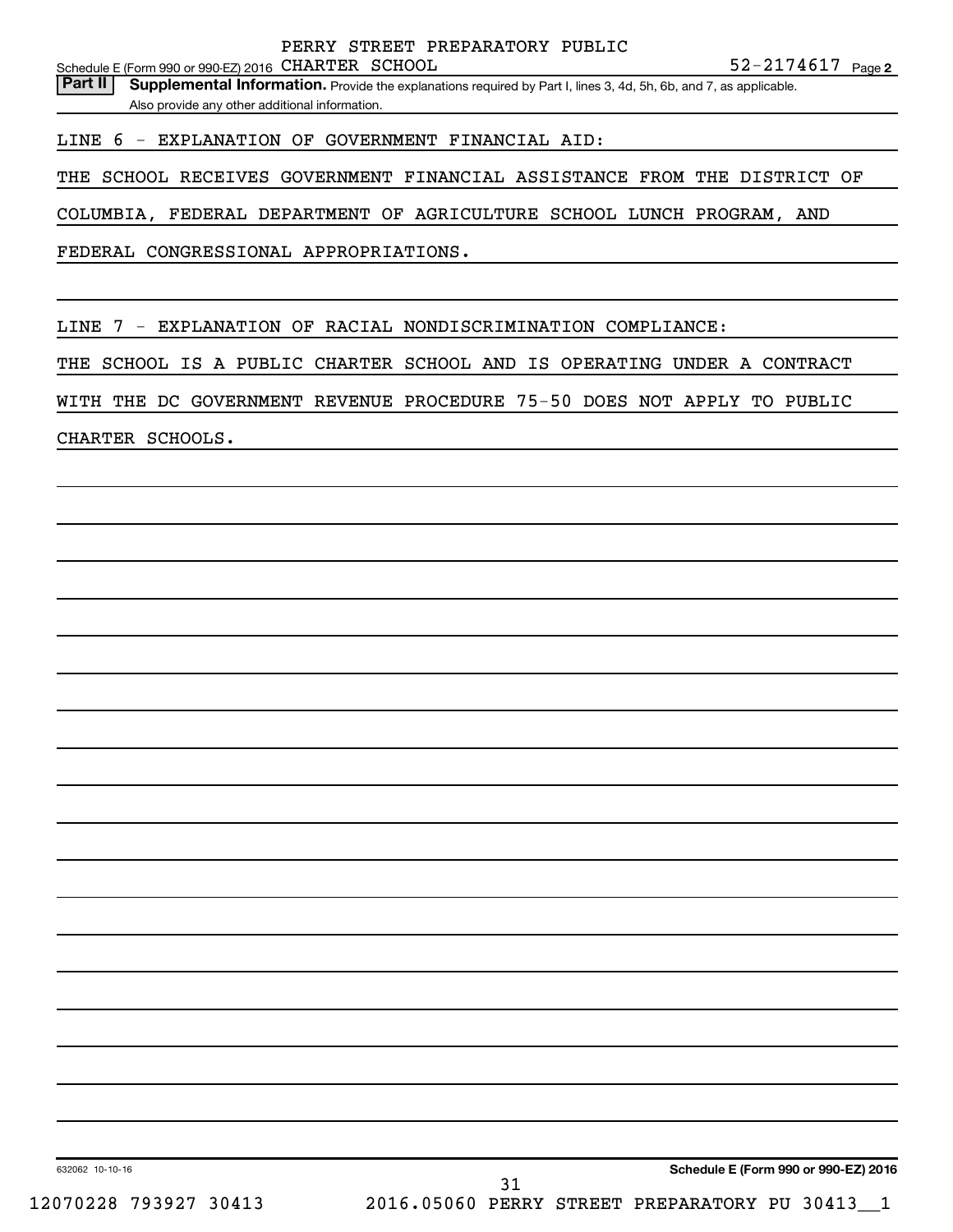| <b>Supplemental Information on Tax-Exempt Bonds</b><br><b>SCHEDULE K</b><br>Complete if the organization answered "Yes" on Form 990, Part IV, line 24a. Provide descriptions,<br>(Form 990)<br>explanations, and any additional information in Part VI.<br>Department of the Treasury<br>▶ Attach to Form 990. ▶ Information about Schedule K (Form 990) and its instructions is at www.irs.gov/form990.<br>Internal Revenue Service<br>PERRY STREET PREPARATORY PUBLIC |                                                    |      |                         |             |                 |                     |                            |                                       |                                                     |       | OMB No. 1545-0047<br>2016<br><b>Open to Public</b><br>Inspection |     |                            |
|-------------------------------------------------------------------------------------------------------------------------------------------------------------------------------------------------------------------------------------------------------------------------------------------------------------------------------------------------------------------------------------------------------------------------------------------------------------------------|----------------------------------------------------|------|-------------------------|-------------|-----------------|---------------------|----------------------------|---------------------------------------|-----------------------------------------------------|-------|------------------------------------------------------------------|-----|----------------------------|
| Name of the organization<br>CHARTER SCHOOL                                                                                                                                                                                                                                                                                                                                                                                                                              |                                                    |      |                         |             |                 |                     |                            |                                       | <b>Employer identification number</b><br>52-2174617 |       |                                                                  |     |                            |
| <b>Bond Issues</b><br>Part I                                                                                                                                                                                                                                                                                                                                                                                                                                            |                                                    |      |                         |             |                 |                     |                            |                                       |                                                     |       |                                                                  |     |                            |
| (a) Issuer name                                                                                                                                                                                                                                                                                                                                                                                                                                                         | $(c)$ CUSIP #<br>(b) Issuer EIN<br>(d) Date issued |      |                         |             | (e) Issue price |                     | (f) Description of purpose | (g) Defeased (h) On behalf (i) Pooled |                                                     |       | of issuer                                                        |     | financing                  |
|                                                                                                                                                                                                                                                                                                                                                                                                                                                                         |                                                    |      |                         |             |                 |                     |                            | Yes                                   | <b>No</b>                                           | Yes I | No                                                               | Yes | No                         |
| DISTRICT OF COLUMBIA                                                                                                                                                                                                                                                                                                                                                                                                                                                    |                                                    |      |                         |             |                 | FACILITY            |                            |                                       |                                                     |       |                                                                  |     |                            |
| A REVENUE BONDS                                                                                                                                                                                                                                                                                                                                                                                                                                                         | $53 - 6001131$                                     | NONE | 05/13/10                |             |                 | 12625000.RENOVATION |                            |                                       | х                                                   |       | X                                                                |     | х                          |
|                                                                                                                                                                                                                                                                                                                                                                                                                                                                         |                                                    |      |                         |             |                 |                     |                            |                                       |                                                     |       |                                                                  |     |                            |
|                                                                                                                                                                                                                                                                                                                                                                                                                                                                         |                                                    |      |                         |             |                 |                     |                            |                                       |                                                     |       |                                                                  |     |                            |
|                                                                                                                                                                                                                                                                                                                                                                                                                                                                         |                                                    |      |                         |             |                 |                     |                            |                                       |                                                     |       |                                                                  |     |                            |
| C                                                                                                                                                                                                                                                                                                                                                                                                                                                                       |                                                    |      |                         |             |                 |                     |                            |                                       |                                                     |       |                                                                  |     |                            |
|                                                                                                                                                                                                                                                                                                                                                                                                                                                                         |                                                    |      |                         |             |                 |                     |                            |                                       |                                                     |       |                                                                  |     |                            |
| D                                                                                                                                                                                                                                                                                                                                                                                                                                                                       |                                                    |      |                         |             |                 |                     |                            |                                       |                                                     |       |                                                                  |     |                            |
| <b>Proceeds</b><br>Part II                                                                                                                                                                                                                                                                                                                                                                                                                                              |                                                    |      |                         |             |                 |                     |                            |                                       |                                                     |       |                                                                  |     |                            |
|                                                                                                                                                                                                                                                                                                                                                                                                                                                                         |                                                    |      | A                       |             |                 | в                   | C                          |                                       |                                                     |       | D                                                                |     |                            |
|                                                                                                                                                                                                                                                                                                                                                                                                                                                                         |                                                    |      |                         |             |                 |                     |                            |                                       |                                                     |       |                                                                  |     |                            |
| Amount of bonds legally defeased manufactured contains and an amount of bonds legally defeased manufactured contains and an amount of bonds                                                                                                                                                                                                                                                                                                                             |                                                    |      |                         |             |                 |                     |                            |                                       |                                                     |       |                                                                  |     |                            |
| 3                                                                                                                                                                                                                                                                                                                                                                                                                                                                       |                                                    |      |                         | 12,625,000. |                 |                     |                            |                                       |                                                     |       |                                                                  |     |                            |
| 4                                                                                                                                                                                                                                                                                                                                                                                                                                                                       |                                                    |      |                         |             |                 |                     |                            |                                       |                                                     |       |                                                                  |     |                            |
| 5                                                                                                                                                                                                                                                                                                                                                                                                                                                                       |                                                    |      |                         |             |                 |                     |                            |                                       |                                                     |       |                                                                  |     |                            |
| 6<br>Proceeds in refunding escrows                                                                                                                                                                                                                                                                                                                                                                                                                                      |                                                    |      |                         |             |                 |                     |                            |                                       |                                                     |       |                                                                  |     |                            |
| 7                                                                                                                                                                                                                                                                                                                                                                                                                                                                       |                                                    |      |                         |             |                 |                     |                            |                                       |                                                     |       |                                                                  |     |                            |
| 8                                                                                                                                                                                                                                                                                                                                                                                                                                                                       |                                                    |      |                         |             |                 |                     |                            |                                       |                                                     |       |                                                                  |     |                            |
| 9                                                                                                                                                                                                                                                                                                                                                                                                                                                                       |                                                    |      |                         |             |                 |                     |                            |                                       |                                                     |       |                                                                  |     |                            |
| 10                                                                                                                                                                                                                                                                                                                                                                                                                                                                      |                                                    |      |                         |             |                 |                     |                            |                                       |                                                     |       |                                                                  |     |                            |
| Other spent proceeds<br>11                                                                                                                                                                                                                                                                                                                                                                                                                                              |                                                    |      |                         |             |                 |                     |                            |                                       |                                                     |       |                                                                  |     |                            |
| 12                                                                                                                                                                                                                                                                                                                                                                                                                                                                      |                                                    |      |                         |             |                 |                     |                            |                                       |                                                     |       |                                                                  |     |                            |
| 13                                                                                                                                                                                                                                                                                                                                                                                                                                                                      |                                                    |      |                         | 2010        |                 |                     |                            |                                       |                                                     |       |                                                                  |     |                            |
|                                                                                                                                                                                                                                                                                                                                                                                                                                                                         |                                                    |      | Yes                     | No          | Yes             | No                  | Yes                        | No.                                   |                                                     | Yes   |                                                                  | No  |                            |
| 14                                                                                                                                                                                                                                                                                                                                                                                                                                                                      |                                                    |      |                         | х           |                 |                     |                            |                                       |                                                     |       |                                                                  |     |                            |
| 15                                                                                                                                                                                                                                                                                                                                                                                                                                                                      |                                                    |      |                         | X           |                 |                     |                            |                                       |                                                     |       |                                                                  |     |                            |
| 16                                                                                                                                                                                                                                                                                                                                                                                                                                                                      |                                                    |      | $\overline{\textbf{x}}$ |             |                 |                     |                            |                                       |                                                     |       |                                                                  |     |                            |
| 17<br>Does the organization maintain adequate books and records to support the final allocation of proceeds?                                                                                                                                                                                                                                                                                                                                                            |                                                    |      | $\overline{\text{x}}$   |             |                 |                     |                            |                                       |                                                     |       |                                                                  |     |                            |
| <b>Private Business Use</b><br>Part III                                                                                                                                                                                                                                                                                                                                                                                                                                 |                                                    |      |                         |             |                 |                     |                            |                                       |                                                     |       |                                                                  |     |                            |
|                                                                                                                                                                                                                                                                                                                                                                                                                                                                         |                                                    |      | A                       |             |                 | B                   | C                          |                                       |                                                     |       | D                                                                |     |                            |
| Was the organization a partner in a partnership, or a member of an LLC,<br>1.                                                                                                                                                                                                                                                                                                                                                                                           |                                                    |      | Yes                     | No<br>X     | <b>Yes</b>      | No                  | Yes                        | No                                    |                                                     | Yes   |                                                                  | No  |                            |
|                                                                                                                                                                                                                                                                                                                                                                                                                                                                         |                                                    |      |                         |             |                 |                     |                            |                                       |                                                     |       |                                                                  |     |                            |
| 2 Are there any lease arrangements that may result in private business use of                                                                                                                                                                                                                                                                                                                                                                                           |                                                    |      |                         | X           |                 |                     |                            |                                       |                                                     |       |                                                                  |     |                            |
| 632121 10-19-16 LHA For Paperwork Reduction Act Notice, see the Instructions for Form 990. 32                                                                                                                                                                                                                                                                                                                                                                           |                                                    |      |                         |             |                 |                     |                            |                                       |                                                     |       |                                                                  |     | Schedule K (Form 990) 2016 |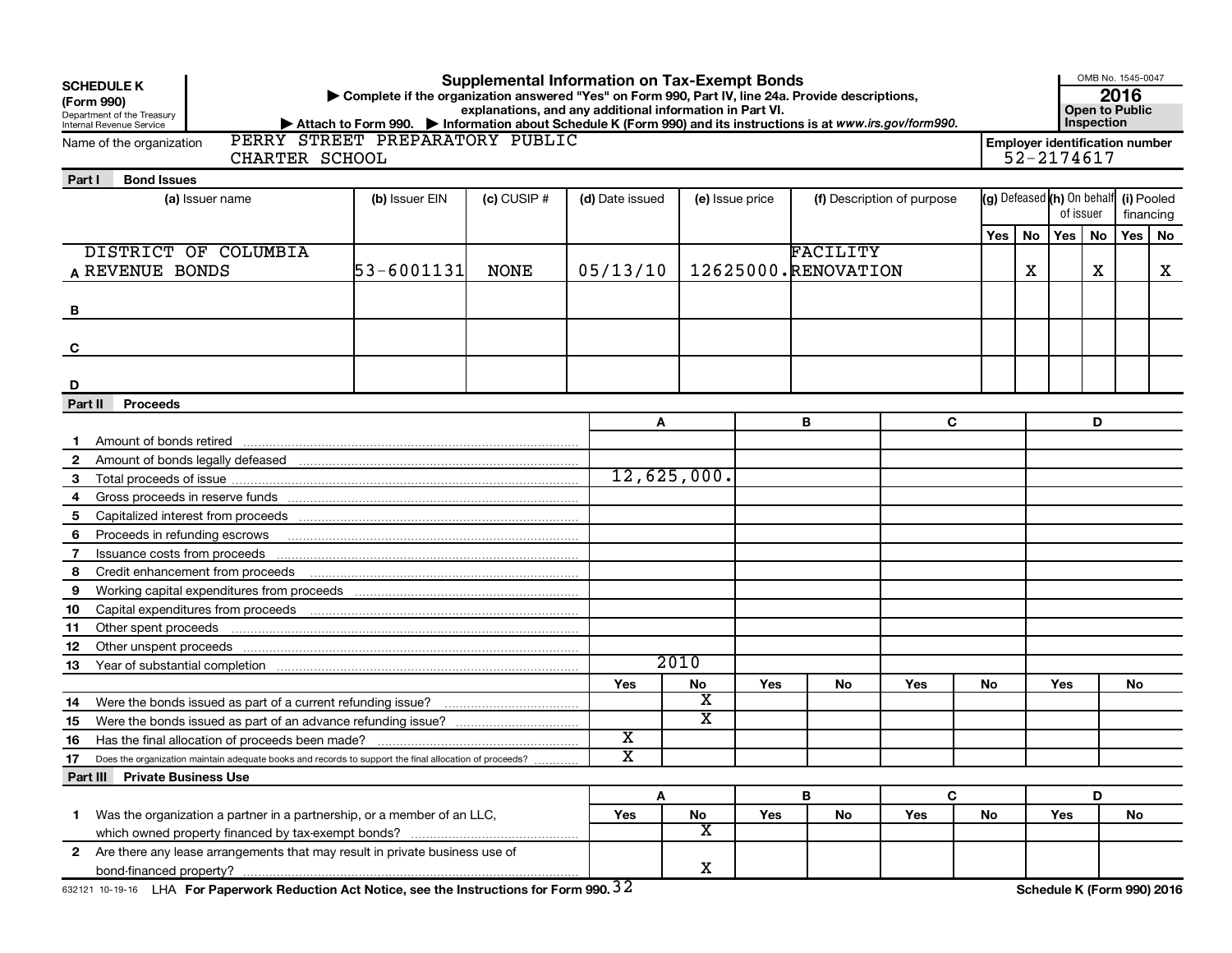#### PERRY STREET PREPARATORY PUBLIC CHARTER SCHOOL 52-2174617

| CHARTER SCHOOL<br>Schedule K (Form 990) 2016                                                           |                         |                             |            | 52-2174617 |            |               |     | Page 2 |
|--------------------------------------------------------------------------------------------------------|-------------------------|-----------------------------|------------|------------|------------|---------------|-----|--------|
| <b>Part III</b> Private Business Use (Continued)                                                       |                         |                             |            |            |            |               |     |        |
|                                                                                                        |                         | A                           | B<br>C     |            |            | D             |     |        |
| 3a Are there any management or service contracts that may result in private                            | <b>Yes</b>              | <b>No</b>                   | <b>Yes</b> | No         | Yes        | No            | Yes | No     |
|                                                                                                        |                         | X                           |            |            |            |               |     |        |
| b If "Yes" to line 3a, does the organization routinely engage bond counsel or other outside            |                         |                             |            |            |            |               |     |        |
| counsel to review any management or service contracts relating to the financed property?               |                         |                             |            |            |            |               |     |        |
| c Are there any research agreements that may result in private business use of bond-financed property? |                         | $\overline{\texttt{x}}$     |            |            |            |               |     |        |
| d If "Yes" to line 3c, does the organization routinely engage bond counsel or other outside            |                         |                             |            |            |            |               |     |        |
| counsel to review any research agreements relating to the financed property?                           |                         |                             |            |            |            |               |     |        |
| Enter the percentage of financed property used in a private business use by<br>4                       |                         |                             |            |            |            |               |     |        |
| entities other than a section 501(c)(3) organization or a state or local government $\ldots$ .         |                         | %                           |            | %          |            | %             |     | %      |
| Enter the percentage of financed property used in a private business use as a result of<br>5           |                         |                             |            |            |            |               |     |        |
| unrelated trade or business activity carried on by your organization, another                          |                         |                             |            |            |            |               |     |        |
|                                                                                                        |                         | %                           |            | %          |            | %             |     | %      |
| 6                                                                                                      |                         | %                           |            | %          |            | $\frac{9}{6}$ |     | %      |
| 7 Does the bond issue meet the private security or payment test?                                       |                         | $\overline{\textnormal{x}}$ |            |            |            |               |     |        |
| 8a Has there been a sale or disposition of any of the bond-financed property to a non-                 |                         |                             |            |            |            |               |     |        |
| governmental person other than a $501(c)(3)$ organization since the bonds were issued?                 |                         | X                           |            |            |            |               |     |        |
| <b>b</b> If "Yes" to line 8a, enter the percentage of bond-financed property sold or disposed          |                         |                             |            |            |            |               |     |        |
| of                                                                                                     |                         | %                           |            | %          |            | $\%$          |     | %      |
| c If "Yes" to line 8a, was any remedial action taken pursuant to Regulations sections                  |                         |                             |            |            |            |               |     |        |
|                                                                                                        |                         |                             |            |            |            |               |     |        |
| Has the organization established written procedures to ensure that all nonqualified<br>9               |                         |                             |            |            |            |               |     |        |
| bonds of the issue are remediated in accordance with the requirements under                            |                         |                             |            |            |            |               |     |        |
|                                                                                                        | X                       |                             |            |            |            |               |     |        |
| Part IV Arbitrage                                                                                      |                         |                             |            |            |            |               |     |        |
|                                                                                                        |                         | A                           |            | В          |            | C             | D   |        |
| 1 Has the issuer filed Form 8038-T, Arbitrage Rebate, Yield Reduction and                              | Yes                     | No                          | Yes        | No         | <b>Yes</b> | No            | Yes | No     |
|                                                                                                        |                         | х                           |            |            |            |               |     |        |
|                                                                                                        |                         |                             |            |            |            |               |     |        |
|                                                                                                        |                         | $\overline{\mathbf{x}}$     |            |            |            |               |     |        |
|                                                                                                        | $\overline{\texttt{x}}$ |                             |            |            |            |               |     |        |
|                                                                                                        |                         | $\overline{\mathbf{x}}$     |            |            |            |               |     |        |
| If "Yes" to line 2c, provide in Part VI the date the rebate computation was                            |                         |                             |            |            |            |               |     |        |
|                                                                                                        |                         |                             |            |            |            |               |     |        |
| 3                                                                                                      |                         | $\overline{\textnormal{x}}$ |            |            |            |               |     |        |
| 4a Has the organization or the governmental issuer entered into a qualified                            |                         |                             |            |            |            |               |     |        |
|                                                                                                        |                         | x                           |            |            |            |               |     |        |
|                                                                                                        |                         |                             |            |            |            |               |     |        |
|                                                                                                        |                         |                             |            |            |            |               |     |        |
|                                                                                                        |                         |                             |            |            |            |               |     |        |
| e Was the hedge terminated?                                                                            |                         |                             |            |            |            |               |     |        |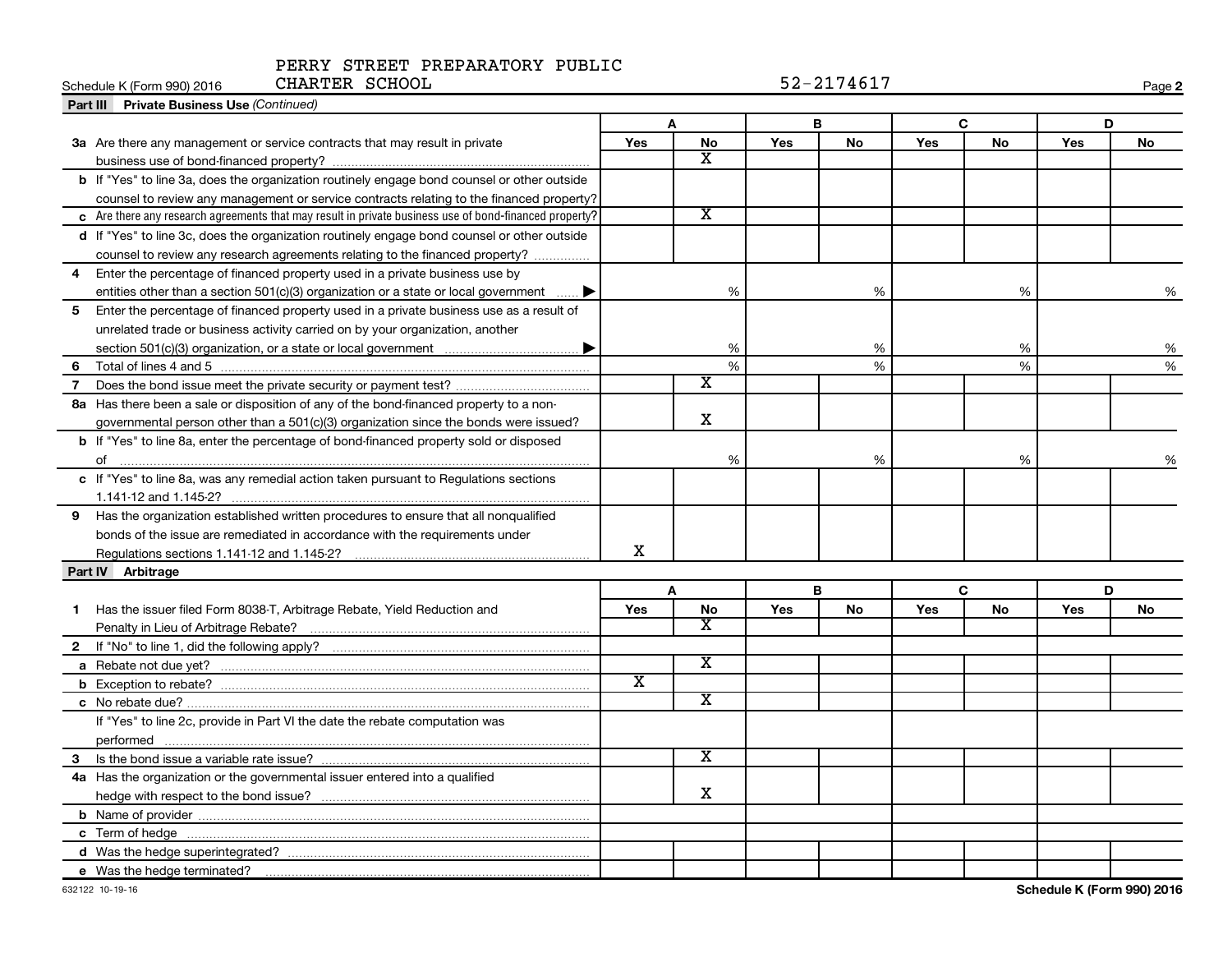| CHARTER SCHOOL<br>Schedule K (Form 990) 2016                                                                                |     | 52-2174617              |     |    |     |    |     |        |
|-----------------------------------------------------------------------------------------------------------------------------|-----|-------------------------|-----|----|-----|----|-----|--------|
| Part IV Arbitrage (Continued)                                                                                               |     |                         |     |    |     |    |     | Page 3 |
|                                                                                                                             | Α   |                         | В   |    | C   |    | D   |        |
|                                                                                                                             | Yes | No                      | Yes | No | Yes | No | Yes | No     |
| 5a Were gross proceeds invested in a guaranteed investment contract (GIC)?                                                  |     | $\overline{\mathbf{X}}$ |     |    |     |    |     |        |
|                                                                                                                             |     |                         |     |    |     |    |     |        |
|                                                                                                                             |     |                         |     |    |     |    |     |        |
| d Was the regulatory safe harbor for establishing the fair market value of the GIC satisfied?                               |     |                         |     |    |     |    |     |        |
| Were any gross proceeds invested beyond an available temporary period?<br>6                                                 |     | $\overline{\mathtt{x}}$ |     |    |     |    |     |        |
| 7 Has the organization established written procedures to monitor the requirements of                                        | X   |                         |     |    |     |    |     |        |
| Procedures To Undertake Corrective Action<br>Part V                                                                         |     |                         |     |    |     |    |     |        |
|                                                                                                                             | A   |                         |     | B  |     | C  | D   |        |
|                                                                                                                             | Yes | No                      | Yes | No | Yes | No | Yes | No     |
| Has the organization established written procedures to ensure that violations of                                            |     |                         |     |    |     |    |     |        |
| federal tax requirements are timely identified and corrected through the voluntary                                          |     |                         |     |    |     |    |     |        |
| closing agreement program if self-remediation isn't available under applicable                                              |     |                         |     |    |     |    |     |        |
| regulations?                                                                                                                | X   |                         |     |    |     |    |     |        |
| Part VI Supplemental Information. Provide additional information for responses to questions on Schedule K. See instructions |     |                         |     |    |     |    |     |        |
|                                                                                                                             |     |                         |     |    |     |    |     |        |
|                                                                                                                             |     |                         |     |    |     |    |     |        |
|                                                                                                                             |     |                         |     |    |     |    |     |        |
|                                                                                                                             |     |                         |     |    |     |    |     |        |
|                                                                                                                             |     |                         |     |    |     |    |     |        |
|                                                                                                                             |     |                         |     |    |     |    |     |        |
|                                                                                                                             |     |                         |     |    |     |    |     |        |
|                                                                                                                             |     |                         |     |    |     |    |     |        |
|                                                                                                                             |     |                         |     |    |     |    |     |        |
|                                                                                                                             |     |                         |     |    |     |    |     |        |
|                                                                                                                             |     |                         |     |    |     |    |     |        |
|                                                                                                                             |     |                         |     |    |     |    |     |        |
|                                                                                                                             |     |                         |     |    |     |    |     |        |
|                                                                                                                             |     |                         |     |    |     |    |     |        |
|                                                                                                                             |     |                         |     |    |     |    |     |        |
|                                                                                                                             |     |                         |     |    |     |    |     |        |
|                                                                                                                             |     |                         |     |    |     |    |     |        |
|                                                                                                                             |     |                         |     |    |     |    |     |        |
|                                                                                                                             |     |                         |     |    |     |    |     |        |
|                                                                                                                             |     |                         |     |    |     |    |     |        |
|                                                                                                                             |     |                         |     |    |     |    |     |        |
|                                                                                                                             |     |                         |     |    |     |    |     |        |
|                                                                                                                             |     |                         |     |    |     |    |     |        |
|                                                                                                                             |     |                         |     |    |     |    |     |        |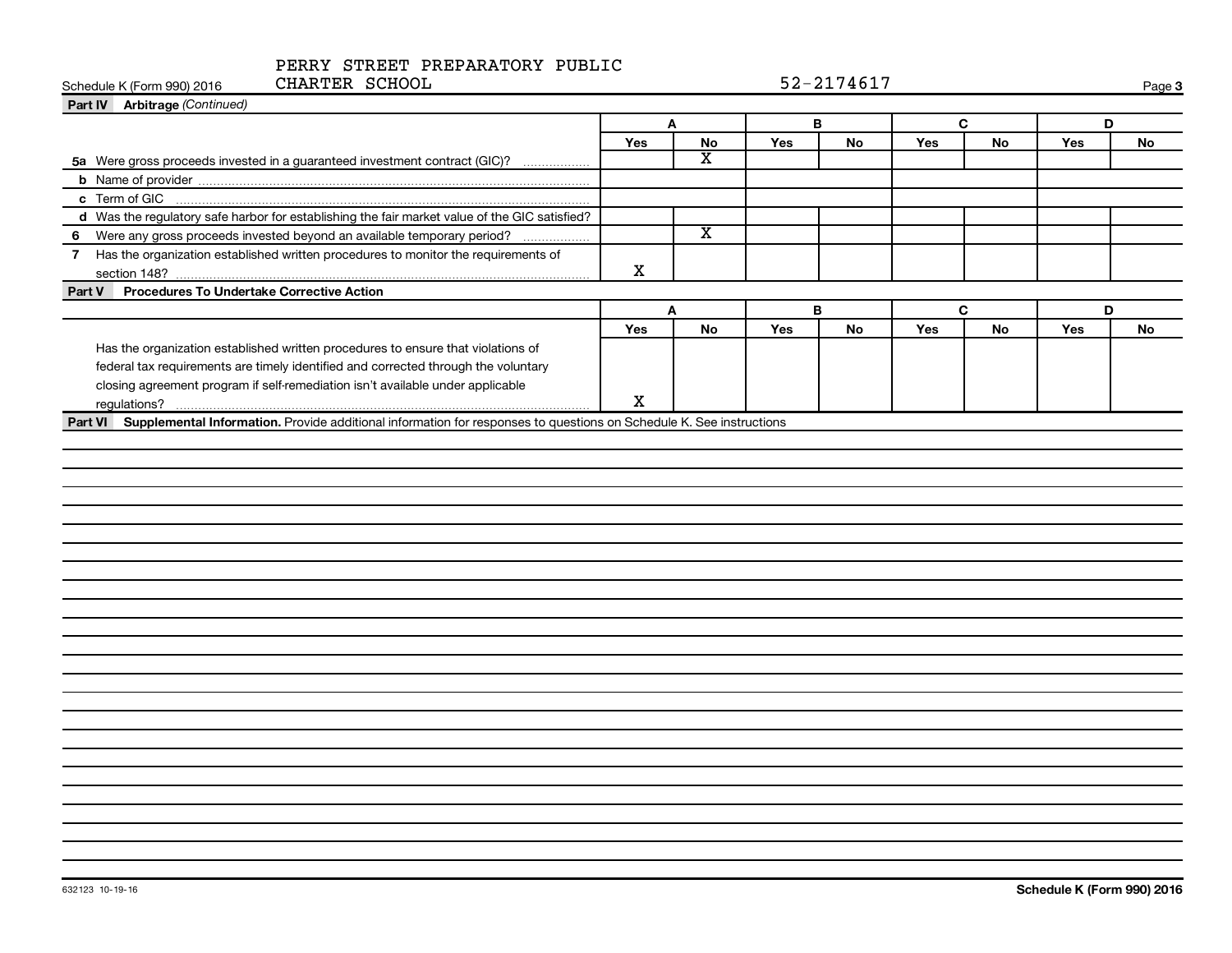**(Form 990 or 990-EZ)**

Department of the Treasury Internal Revenue Service Name of the organization

**SCHEDULE O Supplemental Information to Form 990 or 990-EZ 2016**

**Information about Schedule O (Form 990 or 990-EZ) and its instructions is at WWW.irs.gov/form990. Complete to provide information for responses to specific questions on Form 990 or 990-EZ or to provide any additional information. | Attach to Form 990 or 990-EZ.**



**Employer identification number** CHARTER SCHOOL 52-2174617

#### FORM 990, PART VI, SECTION B, LINE 11B:

THE 990 IS REVIEWED BY THE DIRECTOR OF OPERATIONS, THEN BY THE FINANCE

PERRY STREET PREPARATORY PUBLIC

COMMITTEE AND IT IS INCLUDED IN THE BOARD PACKAGE. IT IS SIGNED BY DIRECTOR

OF OPERATIONS AFTER BEING APPROVED BY THE BOARD.

FORM 990, PART VI, SECTION B, LINE 12C:

THE SCHOOL DISTRIBUTES THE POLICY TO EVERY BOARD MEMBERS AND THEY EACH ACKNOWLEDGE THAT THEY HAVE RECEIVED IT AND READ THE POLICY AND DISCLOSE IF THERE ARE ANY CONFLICTS OF INTEREST. THE SIGNED POLICIES ARE KEPT IN THE

BUSINESS OFFICE.

ALL EMPLOYEES SIGN A STATEMENT SAYING THAT THEY HAVE READ AND UNDERSTOOD THE CONTENTS OF THE EMPLOYEE HANDBOOK. IN THE HANDBOOK EMPLOYEES ARE ENCOURAGED TO AVOID BECOMING INVOLVED IN ACTIVITIES THAT CONFLICT WITH PERRY STREET PREP DUTIES AND RESPONSIBILITIES. REGARDLESS OF THE SOURCE OR VALUE OF ANY GIFT, CASH OR FAVOR, EMPLOYEES AND ANY MEMBERS OF THE EMPLOYEE'S FAMILY MUST DECLINE ANY GIFT OFFERED UNDER CIRCUMSTANCES INDICATING THAT ITS PURPOSE IS TO INFLUENCE THE EMPLOYEE IN THE PERFORMANCE OF HIS/HER JOB. IN ADDITION, EMPLOYEES MUST REFUSE ANY GIFTS OF NOMINAL VALUE IF THEY ARE PART OF A PATTERN OR PRACTICE WHICH, WHEN VIEWED AS A WHOLE, WOULD BE CONSIDERED LAVISH OR EXPENSIVE.

632211 08-25-16 LHA For Paperwork Reduction Act Notice, see the Instructions for Form 990 or 990-EZ. Schedule O (Form 990 or 990-EZ) (2016) FORM 990, PART VI, SECTION B, LINE 15: THE SCHOOL'S BOARD MEMBERS DETERMINE THE COMPENSATION OF THE HEAD OF SCHOOL AND OTHER KEY EMPLOYEES BY RESEARCHING COMPETITIVE SALARIES VIA THE 990S OF OTHER SCHOOLS, INDEPENDENTLY GENERATED SALARY SURVEYS AND THE EVALUATION OF 35